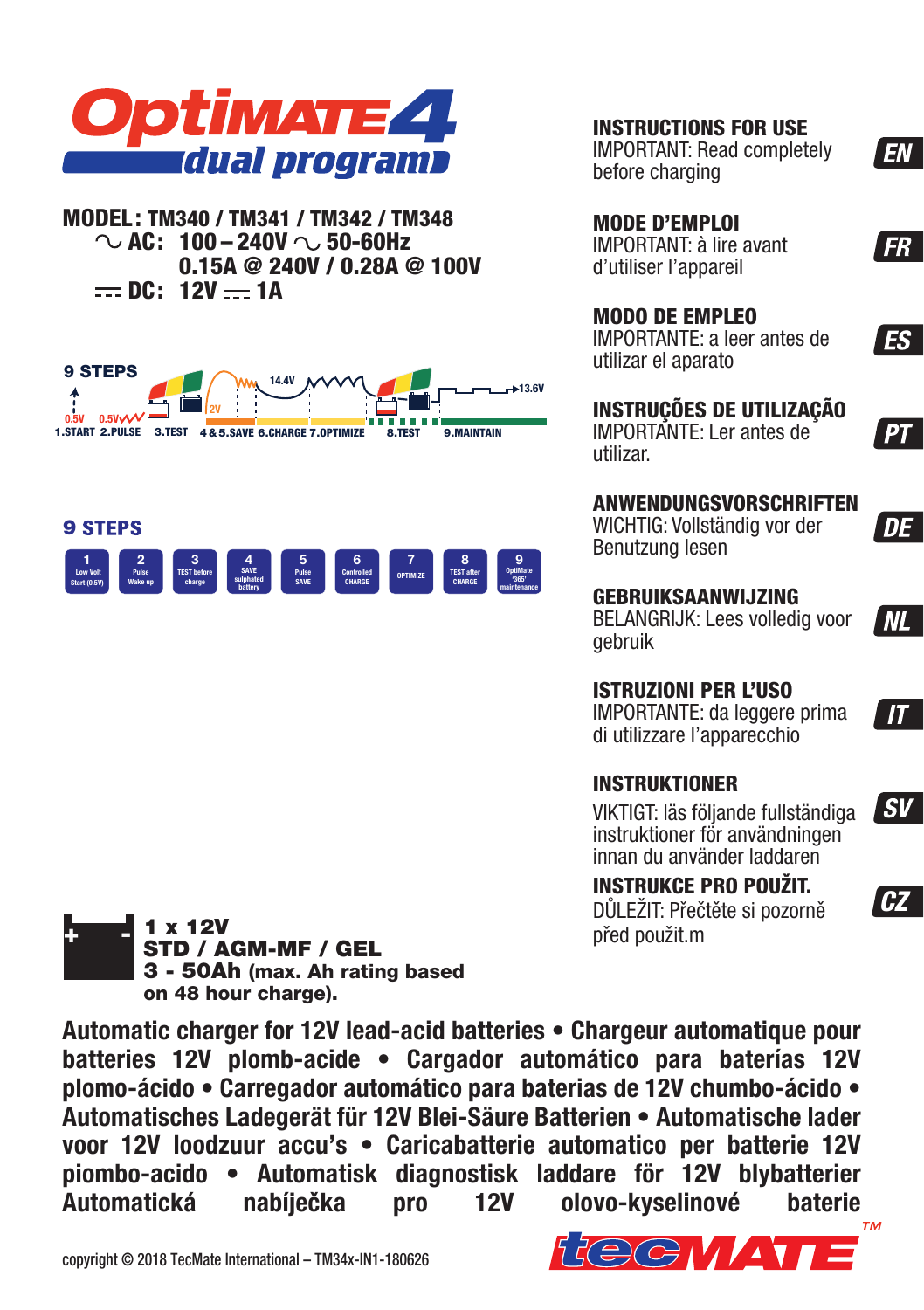**LEDs**





**2**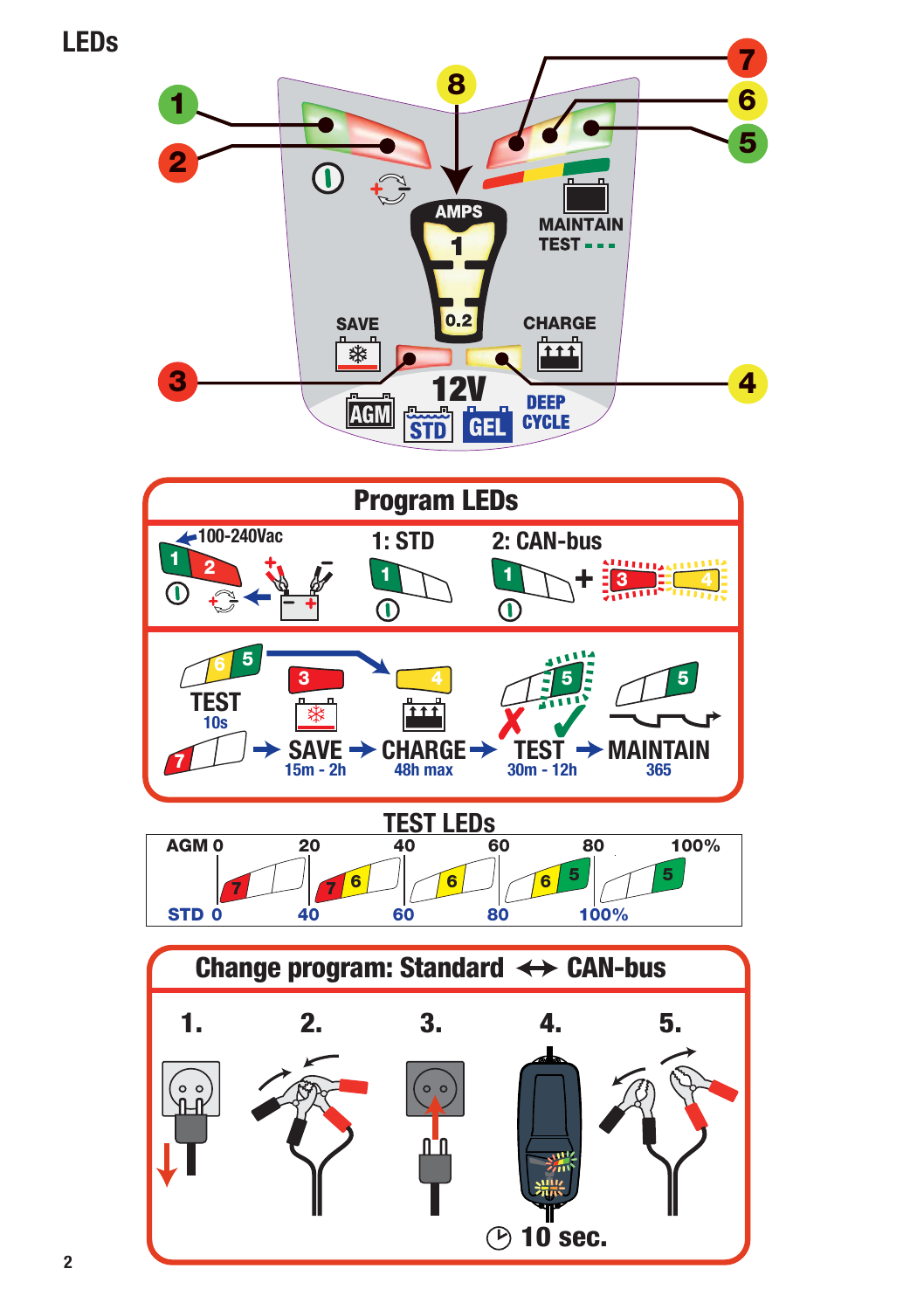**FN** 

# Optimate**4 final dual programs**

## **IMPORTANT SAFETY INSTRUCTIONS FOR CANADA & USA**

**THIS PORTION OF THE MANUAL CONTAINS IMPORTANT SAFETY INSTRUCTIONS FOR THE OPTIMATE 4 BATTERY CHARGER. IT IS OF THE UTMOST IMPORTANCE THAT EACH TIME, BEFORE USING THE CHARGER, YOU READ AND EXACTLY FOLLOW THESE INSTRUCTIONS. SAVE THESE INSTRUCTIONS.** 

## **Automatic charger for 12V lead-acid batteries**

**DO NOT USE FOR NiCd, NiMH, Li-Ion OR NON-RECHARGEABLE BATTERIES.** 

- 1. CAUTION : CLASS II APPLIANCE. DO NOT CONNECT TO GROUND.
- 2. Do not expose charger to rain or snow.
- 3. Use of an attachment not recommended or sold by the battery charger manufacturer may result in a risk of fire, electric shock, or injury to persons.
- 4. To reduce risk of damage to electric plug and cord, pull by plug rather than cord when disconnecting charger.
- 5. An extension cord should not be used unless absolutely necessary. Use of improper extension cord could result in a risk of fire and electric shock. If extension cord must be used make sure that :
	- a) pins on plug of extension cord are the same number, size and shape as those of plug on charger.
	- b) the extension cord is properly wired and in good electrical condition, and
	- c) the conductor wire size is large enough for the AC ampere rating of the charger as specified in the table below.

| AC INPUT RATING IN AMPERES<br>Equal to or greater than<br>But less than |    | LENGTH OF CORD,<br>FEET (m)        | AWG SIZE<br>OF CORD |
|-------------------------------------------------------------------------|----|------------------------------------|---------------------|
| 2Α                                                                      | 3A | 25(17.6)<br>50 (15.2)<br>100(30.5) | 18<br>18            |

- 6. Do not operate charger with damaged cord or plug replace the cord or plug immediately.
- 7. Do not operate charger if it has received a sharp blow, been dropped,or otherwise damaged in any way; take it to a qualified serviceman.
- 8. Do not disassemble charger; take it to a qualified serviceman when service or repair is required. Incorrect reassembly may result in a risk of electric shock or fire.
- 9. To reduce risk of electric shock, unplug the charger from outlet before attempting any maintenance or cleaning. Turning off controls will not reduce this risk.Clean only with slightly moist,not wet, cloth.Do not use solvents.
- 10. WARNING RISK OF EXPLOSIVE GASES.

a) WORKING IN VICINITY OF A LEAD-ACID BATTERY IS DANGEROUS. BATTERIES GENERATE EXPLOSIVE GASES DURING NORMAL BATTERY OPERATION. FOR THIS REASON, IT IS OF UTMOST IMPORTANCE THAT YOU FOLLOW THE INSTRUCTIONS EACH TIME YOU USE THE CHARGER.

b) To reduce risk of battery explosion, follow these instructions and those published by the battery manufacturer and manufacturer of any equipment you intend to use in vicinity of the battery. Review cautionary marking on these products and on engine.

### **11. PERSONAL PRECAUTIONS.**

a) Someone should be within range of your voice OR close enough to come to your aid when you work near a lead-acid battery. b) Have plenty of fresh water and soap nearby in case battery acid contacts skin, clothing or eyes.

c) Wear complete eye protection and clothing protection. Avoid touching eyes while working near battery.

d) If battery acid contacts or enters eye, flood eye with cold running water for at least 10 minutes and get medical

attention immediately. If battery acid contacts skin or clothing, wash immediately with soap and water.

e) NEVER smoke or allow a spark or flame in vicinity of battery or engine.

f) Be extra cautious to reduce risk of dropping a metal tool onto battery. It might spark or short-circuit battery or other electrical part that may cause explosion.

g) Remove personal metal items such as rings, bracelets, necklaces, and watches when working with a lead-acid battery. A lead-acid battery can produce a short-circuit current high enough to weld a ring or the like to metal,

causing a severe burn.

i) NEVER charge a frozen battery.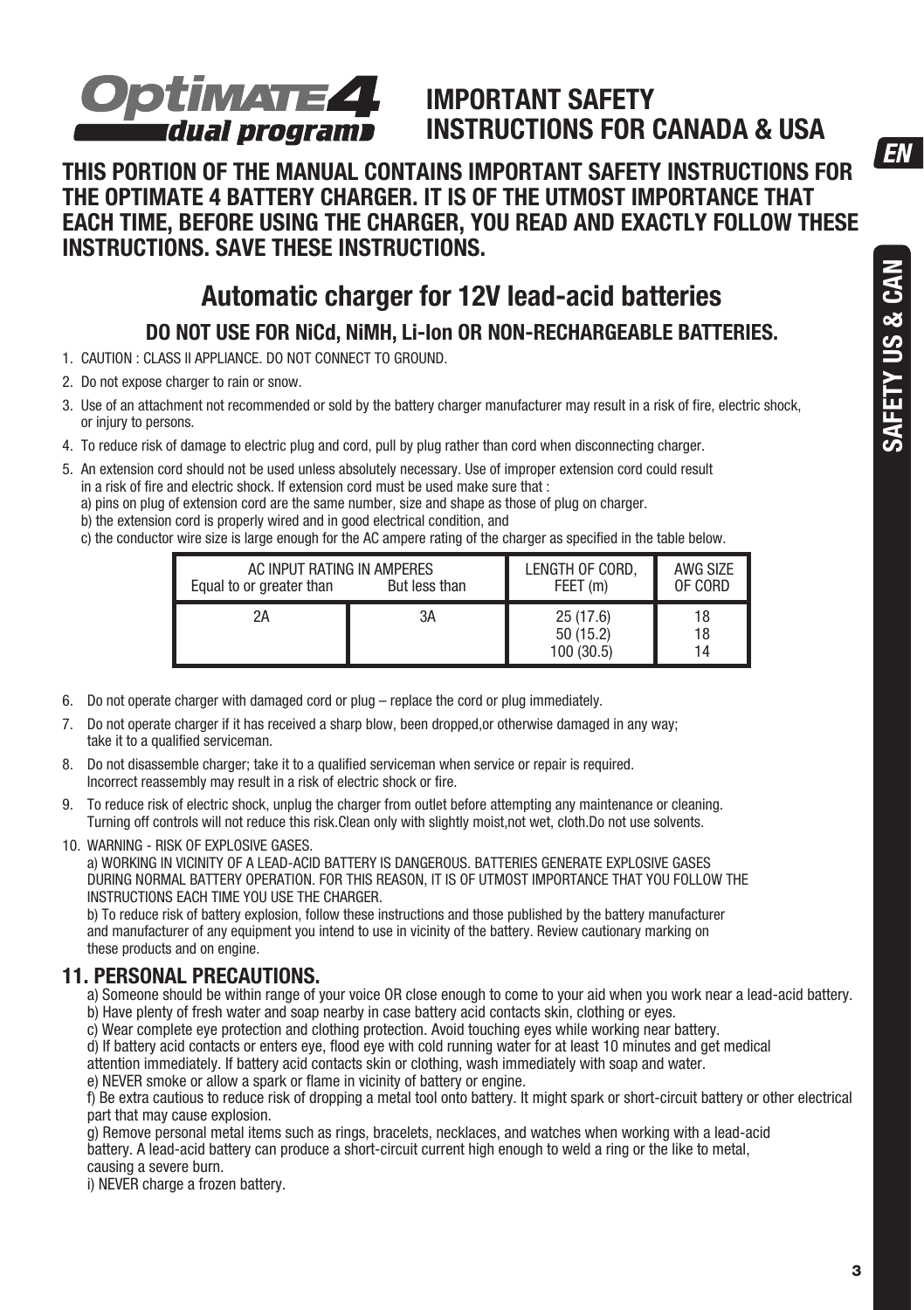### **12. PREPARING TO CHARGE**

a) If necessary to remove battery from vehicle to charge, always remove grounded terminal from battery first. Make sure all accessories in the vehicle are off, so as not to cause an arc.

# b) **Be sure area around battery is well ventilated while battery is being charged. Gas can be forcefully blown away by using a piece of cardboard or other non-metallic material as a fan.**

c) Clean battery terminals. Be careful to keep corrosion from coming in contact with eyes.

d) Add distilled water in each cell until battery acid reaches level specified by battery manufacturer. This helps purge excessive gas from cells. Do not overfill. For a battery without cell caps, such as valve regulated lead acid (VRLA) or absorbed glass mat (AGM) batteries, carefully follow manufacturer's recharging instructions.

e) Study all battery manufacturer's specific precautions such as removing or not removing cell caps while charging and recommended rates of charge.

#### f) **Determine voltage of battery by referring to vehicle or battery user's manual and BEFORE MAKING THE BATTERY CONNECTIONS, MAKE SURE THAT THE VOLTAGE OF THE BATTERY YOU ARE GOING TO CHARGE MATCHES THE OUTPUT VOLTAGE OF THE CHARGER.**

13. CHARGER LOCATION.

a) Locate charger as far away from battery as DC cables permit.

b) Never place charger directly above batterv being charged; gases from battery will corrode and damage the charger.

c) Never allow battery acid to drip on charger when reading gravity or filling battery. Do not operate charger in a closed-in area or restrict ventilation in any way.

d) Do not set a battery on top of charger. IMPORTANT : Place charger on a hard flat surface or mount onto a vertical surface. Do not place on plastic, leather or textile surface.

### **14. DC CONNECTION PRECAUTIONS**

a) Connect and disconnect DC output clips only after setting any charger switches to off position and removing AC cord from electric outlet. Never allow clips to touch each other, however should this happen no damage will result to the charger circuit & the automatic charging programme will just reset to «start».

b) Attach clips to battery and chassis as indicated in 15(e), 15(f), and 16(b) through 16(d).

**NOTE : This battery charger has an automatic safety feature that will prevent it from operating if the battery has been inversely connected.** Set charger switches to off position and/or remove AC cord from electrical outlet, disconnect the battery clips, then reconnect correctly according to the instructions below.

#### **15. FOLLOW THESE STEPS WHEN BATTERY IS INSTALLED IN VEHICLE. A SPARK NEAR A BATTERY MAY CAUSE BATTERY EXPLOSION. TO REDUCE RISK OF A SPARK NEAR BATTERY :**

a) Position AC and DC cords so as to reduce risk of damage by hood, door or moving engine part.

b) Stay clear of fan -blades, belts,pulleys,and other parts that can cause injury to persons.

c) Check polarity of battery posts.POSITIVE (POS, P, +) battery post usually has larger diameter than NEGATIVE (NEG, N,–) post.

d) Determine which post of battery is grounded (connected) to the chassis. If negative post is grounded to chassis (as in most vehicles), see (e). If positive post is grounded to the chassis, see (f).

e) For negative-grounded vehicle, connect POSITIVE (RED) clip from battery charger to POSITIVE (POS,  $P_+$ )

ungrounded post of battery. Connect NEGATIVE (BLACK) clip to vehicle chassis or engine block away from battery. Do not connect clip to carburetor, fuel lines, or sheet-metal body parts. Connect to a heavy gage metal part of the frame or engine block.

f) For positive-grounded vehicle, connect NEGATIVE (BLACK) clip from battery charger to NEGATIVE (NEG. N  $\rightarrow$ ) ungrounded post of battery. Connect POSITIVE (RED) clip to vehicle chassis or engine block away from battery. Do not connect clip to carburetor, fuel lines, or sheet-metal body parts. Connect to a heavy gage metal part of the frame or engine block.

g) When disconnecting charger, turn switches to off, disconnect AC cord,remove clip from vehicle chassis,and then remove clip from battery terminal.

h) See operating instructions for length of charge information.

#### **16. FOLLOW THESE STEPS WHEN BATTERY IS OUTSIDE VEHICLE. A SPARK NEAR THE BATTERY MAY CAUSE BATTERY EXPLOSION. TO REDUCE RISK OF A SPARK NEAR BATTERY :**

a) Check polarity of battery posts. POSITIVE (POS, P, +) battery post usually has a larger diameter than NEGATIVE  $(NEG.N. -)$  post.

#### b) **This battery charger has an automatic safety feature that will prevent it from operating if the battery has been inversely connected. The charger does not allow charge current unless a voltage of at least 2V is sensed.**

c) Connect POSITIVE (RED) charger clip to POSITIVE (POS, P, +) post of battery.

d) Connect NEGATIVE (BLACK) charger clip to NEGATIVE (NEG, N, -) battery post of the battery.

e) Do not face battery when making final connection.

f) When disconnecting charger, always do so in reverse sequence of connecting procedure & break first connection while as far away from battery as practical.

g) A marine (boat) battery must be removed & charged on shore. To charge it on board requires equipment specially designed for marine use.

FN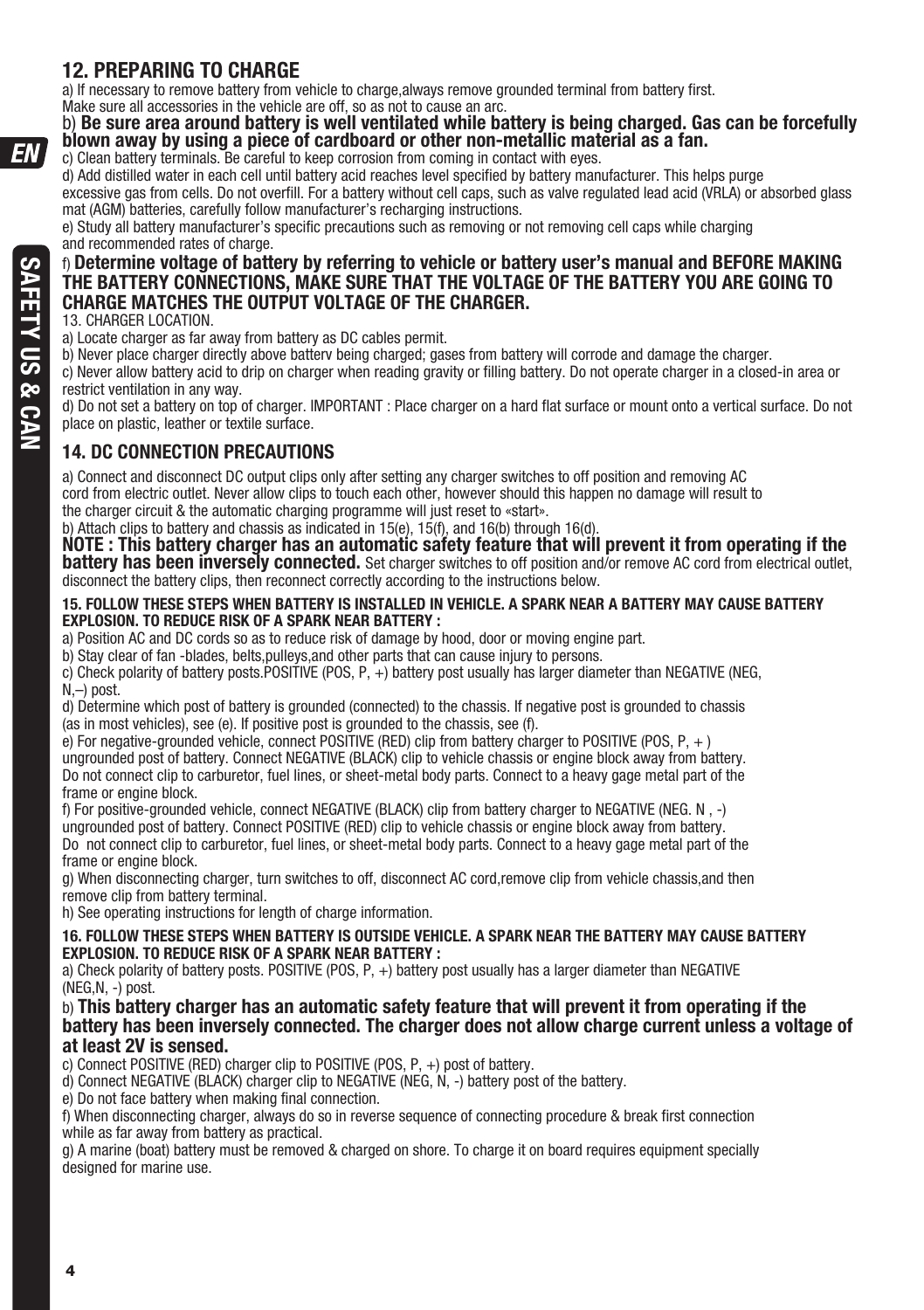

## **AUTOMATIC DIAGNOSTIC CHARGER FOR 12V LEAD-ACID BATTERIES.**

### **DO NOT USE FOR NiCd, NiMH, Li-Ion OR NON-RECHARGEABLE BATTERIES. IMPORTANT: READ THE FOLLOWING INSTRUCTIONS BEFORE USING THE CHARGER**

**This appliance can be used by children aged from 8 years and above and persons with reduced physical,sensory or mental capabilities or lack of experience and knowledge if they have been given supervision or instruction concerning use of the appliance in a safe way and understand the hazards involved. Children shall not play with the appliance. Cleaning and user maintenance shall not be made by children without supervision.**

**SAFETY WARNING AND NOTES: Batteries emit EXPLOSIVE GASES - prevent flame or sparks near batteries.** Disconnect AC power supply before making or breaking DC/battery connections. Battery acid is highly corrosive. Wear protective clothing and eyewear and avoid contact. In case of accidental contact, wash immediately with soap and water. Check that the battery posts are not loose; if so, have the battery professionally assessed. If the battery posts are corroded, clean with a copper wire brush; if greasy or dirty clean with a rag damped in detergent. Use the charger only if the input and are in good, undamaged condition. If the input cable is damaged, it is essential to have it replaced **without delay by the manufacturer, his authorised service agent or a qualified workshop, to avoid danger.** Protect your charger from acid and acid fumes and from damp and humid conditions both during use and in storage. Damage resulting from corrosion, oxidation or internal electrical short-circuiting is not covered by warranty. Distance the charger from the battery during charging to avoid contamination by or exposure to acid or acidic vapours. If using it in the horizontal orientation, place the charger on a hard, flat surface, but NOT on plastic, textile or leather. Use the fixing holes provided in the enclosure base to attach the charger to any convenient, sound vertical surface.

**EXPOSURE TO LIQUIDS:** This charger is designed to withstand exposure to liquids accidentally spilled or splashed onto the casing from above, or to light rainfall. Prolonged exposure to falling rain is inadvisable and longer service life will be obtained by minimizing such exposure. Failure of the charger due to oxidation resulting from the eventual penetration of liquid into the electronic components, connectors or plugs, is not covered by warranty.

#### **CONNECTING THE CHARGER TO THE BATTERY**

**1. Disconnect AC power supply before making or breaking DC / battery connections.** 

- **2.** If charging a battery in the vehicle with the battery clips, before making connections, first check that the battery clips can be safely and securely positioned clear from surrounding wiring, metal tubing or the chassis. Make connections in the following<br>order: First connect to the battery terminal not connected to the chassis (normally positive), th order: **First connect to the battery terminal not connected to the chassis (normally positive), then connect the other battery clip (normally negative) to the chassis well away from the battery and fuel line. Always disconnect in reverse sequence.**
- **3.** When charging a battery out of the vehicle with the battery clips, place it in a well ventilated area. Connect the charger to the battery: RED clamp to POSITIVE (POS, P or +) terminal and BLACK clamp to NEGATIVE (NEG, N or -) terminal. Make sure the connections are firm and secure. Good contact is important.
- **4. If the battery is deeply discharged (and possibly sulphated), remove from the vehicle and inspect the battery before connecting the charger for a recovery attempt.** Visually check the battery for mechanical defects such as a bulging or cracked casing, or signs of electrolyte leakage. If the battery has filler caps and the plates within the cells can be seen from the outside, examine the battery carefully to try to determine if any cells seem different to the others (for example, with white matter between the plates, plates touching). If mechanical defects are apparent do not attempt to charge the battery, have the battery professionally assessed.
- **5. If the battery is new**, before connecting the charger read the battery manufacturer's safety and operational instructions carefully. If applicable, carefully and exactly follow acid filling instructions.

## **PROCEEDING TO CHARGE:**

**DUAL PROGRAM:** OptiMate 4 is equiped with two charging programs. Only one program can operate at a time. Selected models of OptiMate 4 will be delivered with program 1 (STANDARD) or program 2 (CAN-bus) set as default.

**Program 1 (STANDARD)** is the normal charging program for direct connection to a battery in any condition. All program features are active, including Standard, TURBO and PULSE desulfation mode.

**Program 2 (CAN-bus)** automatically activates a 12V outlet on vehicles fitted with CAN-bus, to charge, test and maintain the battery when the vehicle is in storage. The standard and high voltage TURBO desulfation mode are de-activated. The low voltage PULSE desulfation mode remains active, to recover a discharged battery that remains connected to vehicle wiring.

Program 2 can also be used to directly charge and maintain a battery in or out the vehicle, but cannot recover a sulfated battery. To recover a sulfated battery select program 1 and follow instructions under **VERY FLAT NEGLECTED BATTERIES.**

**Program indication** when not connected to a 12V outlet or battery.

**STANDARD** – only the power LED#1 remains on.

**FN**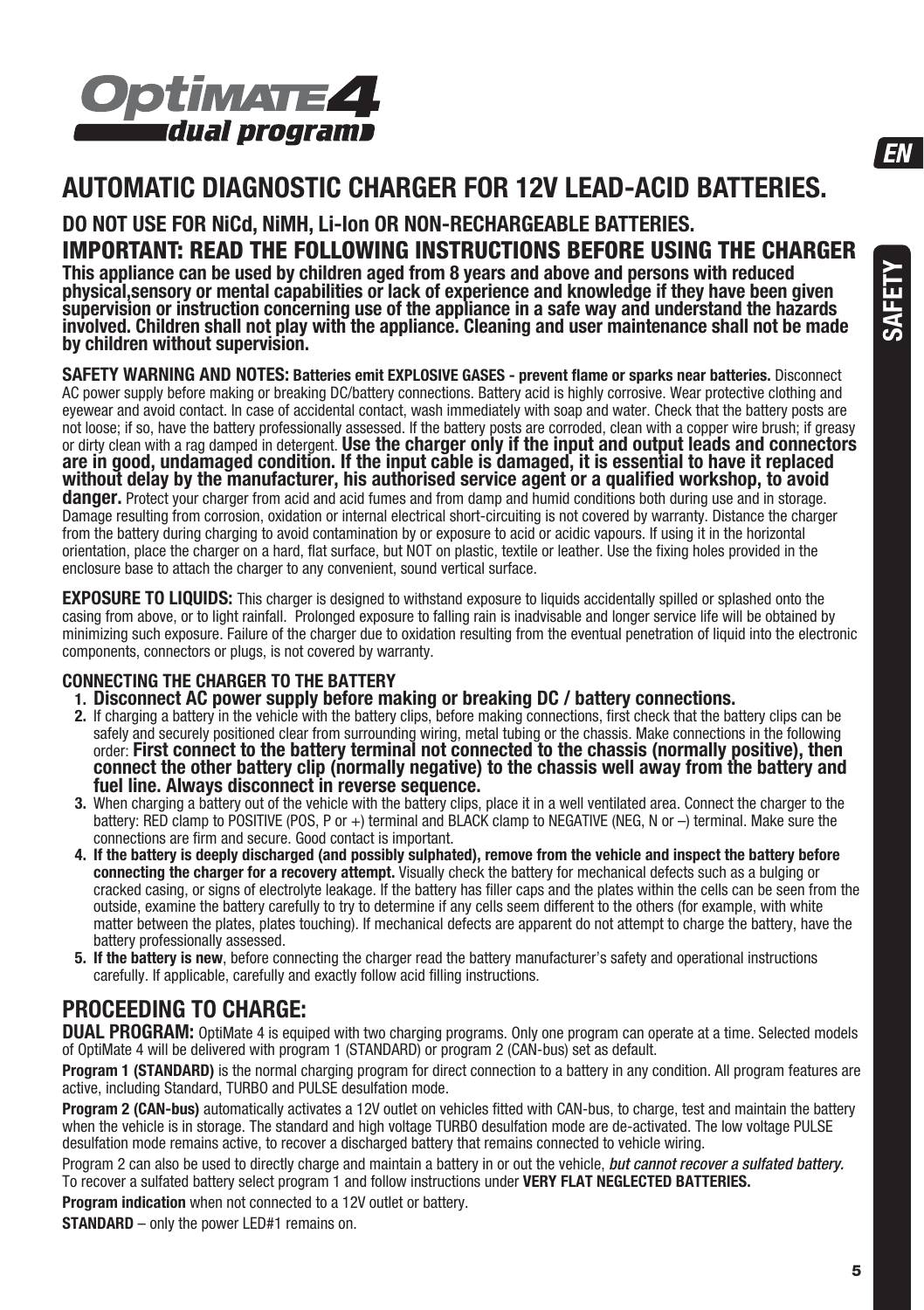**CAN-bus** – the POWER LED#1 remains on and DESULFATE LED#3 and CHARGE LED#4 briefly flash together at regular intervals.

#### **POWER ON: LED #1 -** Confirms AC power supply to the charger.

HIGH and LOW intensity indication: The"POWER ON" LED #1 will indicate brightly when current is delivered to the battery. The "POWER ON" LED #1 will reduce intensity to a low level to indicate low power "ECO" mode. This will occur if there is no battery connected, or when a battery is connected and the program finds itself in the voltage retention test mode or the 'rest' periods of Maintenance Charge mode.

**REVERSE POLARITY PROTECTION: LED #2** - Lights when the battery connections are incorrect. The charger is electronically protected so no damage will result, and the output will remain disabled until the connections are corrected.

**CAN-bus : LED #3, 4, 5, 6 and 7 flashing:** A short circuit has been detected across the output terminals, or if LED #2 (REVERSE POLARITY) is also indicating the battery connections are incorrect. The charger is electronically protected so no damage will result, and the output will remain disabled until the connections are corrected.

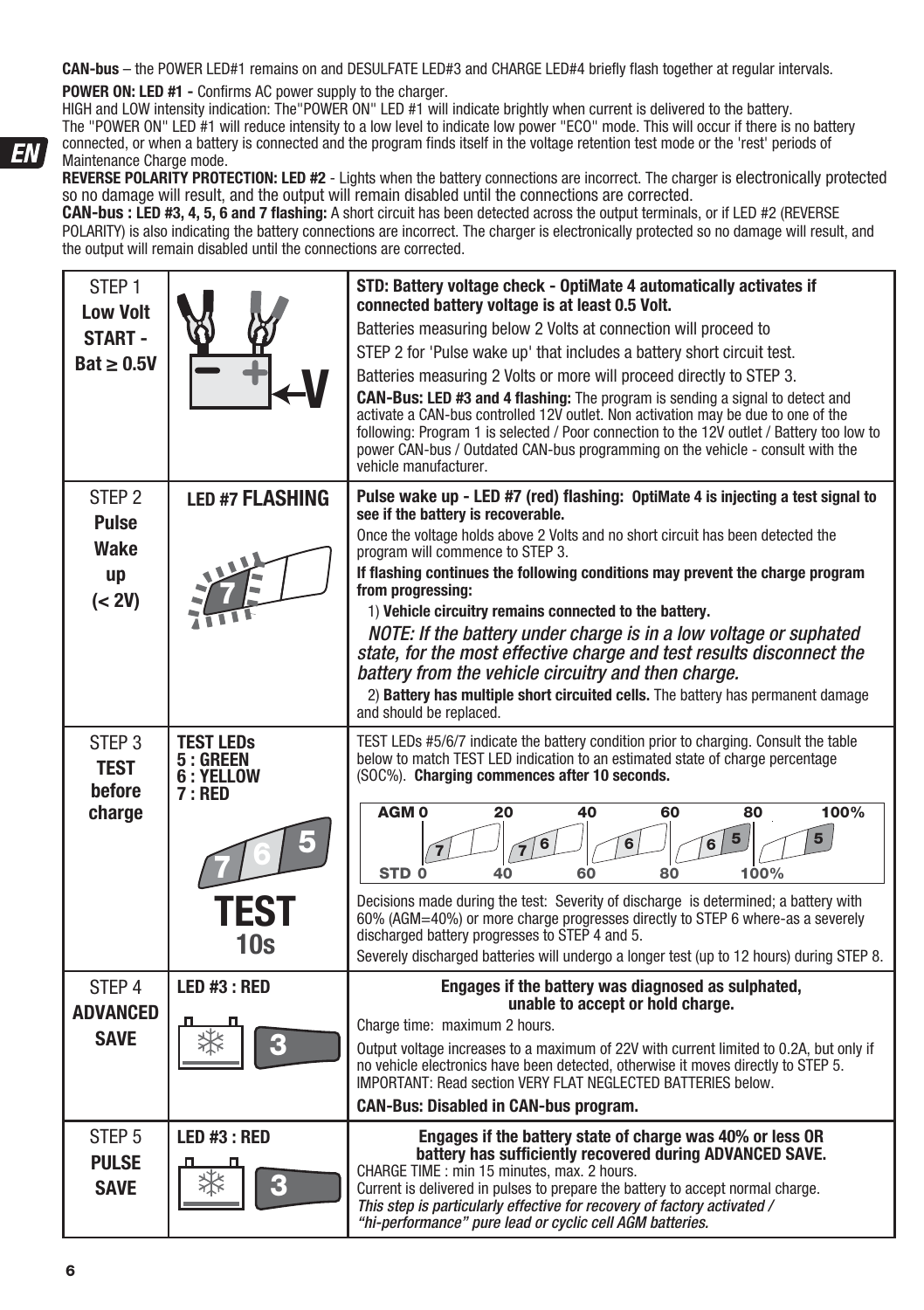| STEP <sub>6</sub><br><b>CHARGE</b>                               | <b>LED #4: YELLOW</b>                                                                                                                                                                                                                                    | Engages if the battery state of charge was 50% or higher (as tested in<br>STEP 3) or once the battery has been sufficiently recovered during STEP 5.                                                                                                                                                                                                                                                                                                                                                                                                                                                                                                                                                                                                                                                                                                                                                                                                                               |
|------------------------------------------------------------------|----------------------------------------------------------------------------------------------------------------------------------------------------------------------------------------------------------------------------------------------------------|------------------------------------------------------------------------------------------------------------------------------------------------------------------------------------------------------------------------------------------------------------------------------------------------------------------------------------------------------------------------------------------------------------------------------------------------------------------------------------------------------------------------------------------------------------------------------------------------------------------------------------------------------------------------------------------------------------------------------------------------------------------------------------------------------------------------------------------------------------------------------------------------------------------------------------------------------------------------------------|
|                                                                  |                                                                                                                                                                                                                                                          | A constant current of 1A up to a voltage of 14.2 -14.4V is delivered to the battery.                                                                                                                                                                                                                                                                                                                                                                                                                                                                                                                                                                                                                                                                                                                                                                                                                                                                                               |
| STEP <sub>7</sub><br><b>OPTIMIZE</b>                             | <b>LED #4: YELLOW</b>                                                                                                                                                                                                                                    | Engages when the voltage has reached 14.3V for the first time during<br><b>CHARGE mode.</b><br>Pulsed absorption: Current is delivered in pulses, varying between 0.2 and 1A and up to<br>a voltage of 14.2 - 14.4V, to bring the battery to full charge in the shortest possible<br>time. Verification: Once the current demand is less than 0.2A the charging voltage is<br>now limited at 13.6V whilst the battery's charge level is verified.<br>If the battery requires further charging the program will revert to pulsed absorption.<br>NOTE: Charge time is usually extended if there is higher than expected current draw<br>by connected circuitry or battery health is less than optimal.<br>For safety reasons there is an overall charge time limit of 48 hours for<br>STEP 4, 5, 6 and 7.                                                                                                                                                                            |
| STEP <sub>8</sub><br><b>TEST after</b><br>charge                 | <b>LED #5 FLASHING</b><br>٦<br>٦<br>$\blacksquare$<br><b>TES1</b><br>$30m - 12h$                                                                                                                                                                         | TEST after charge: Delivery of current to the battery is interrupted for<br>30 minutes** to allow the program to determine the battery's ability to<br>retain charge.<br>** IF the result in STEP 3 was RED (LED #7) or RED & YELLOW (LED #6 & 7),<br>indicating a deep discharged battery, the voltage retention test is extended to 12<br>hours to confirm battery health.<br>The TEST result (indicated on LED # 5, 6, 7) is adjusted in real time according to<br>the measured battery voltage. Consult the table to match TEST LED indication to an<br>estimated state of charge percentage (SOC%).<br>AGM <sub>0</sub><br>100%<br>20<br>40<br>60<br>80<br>5<br>5<br>6<br>STD <sub>0</sub><br>100%<br>40<br>60<br>80<br>The TEST will be interrupted if LED #7 (red) lights. A significant problem exists if the<br>battery is unable to retain sufficient charge during this voltage retention test. More<br>information is provided in the section "NOTES ON TEST RESULTS". |
| STEP <sub>9</sub><br><b>OptiMATE</b><br>'365'<br><b>MAINTAIN</b> | LED #5 / 6 / 7 ON<br>For batteries with a good<br>state of health LED #5<br>(green) will remain on.<br><b>Exception: STD wet cell</b><br>batteries with filler caps<br>have a lower fully charged<br>voltage: LED #5 remains<br>on together with LED #6. | MAINTENANCE CHARGE: LED #5 / 6 / 7 steady on<br>according to state of charge measured during STEP 8.<br>Float voltage setting: 13.6V<br>STD maintenance mode consists of 30 minute float charge periods followed by and<br>alternating with 30 minute 'rest' periods, during which there is no charge delivered.<br>This "50% duty cycle" prevents loss of electrolyte in sealed batteries and minimizes<br>gradual loss of water from the electrolyte in batteries with filler caps, and thereby<br>contributes significantly to optimizing the service life of irregularly or seasonally used<br>batteries.<br>During "float charge" a continuous LOW CURRENT PULSE IS DELIVERED TO PREVENT<br>SULFATION, further extending battery power and life.                                                                                                                                                                                                                              |

**CHARGE CURRENT BAR: LEDs #8 -** Lights when pulsed or continuous current is delivered to the battery.

### **DUAL PROGRAM : TO CHANGE FROM ONE PROGRAM TO ANOTHER:**

- **1.** Disconnect the charger from AC supply.
- **2.** Attach the battery clip set to the charger and connect the negative clip directly to the positive clip.
- **3.** Re-connect the charger to AC supply.
- **4.** Observe the following LED indications:

**LEDs** #3,4,5,6 and 7 flash 12 times during selection of the alternate program (5x slow, 5x fast, 2x slow).

- **After** the program change the following indications can be observed (with battery clips still connected together):
- Changed from CAN-bus to STANDARD : only the POWER LED#1 remains on.
- Changed from STANDARD to CAN-bus : LED #3 and LED #4 flash together at regular intervals with LED #8 immediately following.
- **5.** Disconnect the battery clips. OptiMate 4 is ready to charge a battery according to the selected program.

**FN**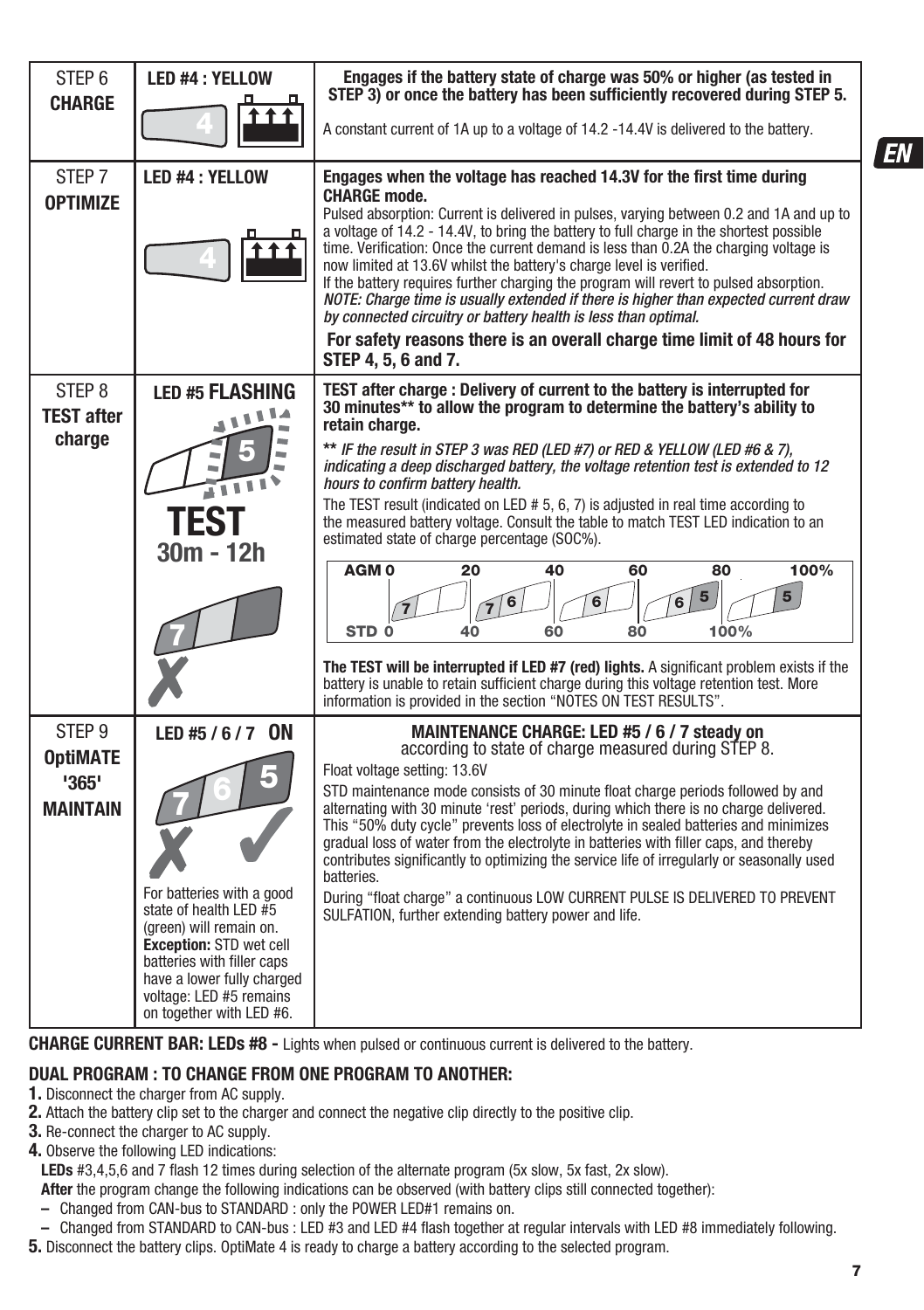**VERY FLAT NEGLECTED BATTERIES: If the battery is deeply discharged (and possibly sulfated), remove from the vehicle or equipment and inspect the battery before connecting the charger for a recovery attempt.** 

The charger's Advanced recovery mode cannot engage if it senses that the battery is still connected to a circuit which effectively offers a lower electrical resistance than the battery on its own. However, if the deep-discharged battery is not removed for recovery, neither battery nor vehicle or equipment electronics will be damaged. **Pay particularly close attention to the following** A battery left deep-discharged for an extended period may develop permanent damage in one or more cells. Such batteries may heat up excessively during high current charging.

Monitor the battery temperature during the first hour, then hourly there-after. Check for unusual signs, such as bubbling or leaking electrolyte, heightened activity in one cell compared to others, or hissing sounds. If at any time the battery is uncomfortably hot to touch or you notice any unusual signs, DISCONNECT THE CHARGER IMMEDIATELY.

#### **NOTES ON TEST RESULTS:**

**1.** For any test result other than green #5 (or green #5 and yellow #6 together if the battery is a STD type with filler caps), disconnect the battery from the electrical system it supports, and reconnect the OptiMate. If a better test result is now obtained, this suggests that the power losses are partly due to an electrical problem in the electrical system and not in the battery itself. If the poor result persists, you are advised to take the battery to a professional service workshop equipped with professional equipment for a more thorough investigation.

**2.** If the red LED #7 alone, or the yellow #6 and red LED #7 indicate together (or yellow LED alone for a sealed battery), a significant problem exists. The red / yellow+red LEDs mean that after being charged the battery's voltage is not being sustained or that despite recovery attempts the battery was irrecoverable. This may be due to a defect in the battery itself, such as a short-circuited cell or total sulphation, or, in the case of a battery still connected to the electrical system it supports, the red LED #7 may be signalling a loss of current through deteriorated wiring or a degraded switch or contact, or in-circuit current-consuming accessories. A sudden load being switched on while the charger is connected can also cause the battery voltage to dip significantly.

**3.** GOOD TEST RESULT, but the battery cannot deliver sufficient power: Permanent damage within the battery may be causing excessive self discharge that is not detected within the test period of 12 hours. Disconnect the battery from the OptiMate. After at least 48 hours reconnect and observe the result during the TEST BEFORE CHARGE.

**MAINTAINING A BATTERY FOR EXTENDED PERIODS:** The OptiMate will maintain a battery whos basic condition is good, for months at a time. At least once every two weeks, check that the connections between the charger and battery are secure, and, in the case of batteries with filler caps on each cell, disconnect the battery from the charger, check the level of the electrolyte and if necessary, top up the cells (with distilled water, NOT acid), then reconnect. When handling batteries or in their vicinity, always take care to observe the SAFETY WARNINGS above.

**CHARGING TIME** : Charge time on a flat but otherwise undamaged battery: a 12Ah battery should take no more than about 12 hours to progress to the self-discharge check. Deep-discharged batteries may take significantly longer, a full charge may not be achieved within the hour charge safety limit. In this case.

#### **ECO POWER SAVING MODE WHEN THE CHARGER IS CONNECTED TO AC SUPPLY:**

The power converter switches to ECO mode when the charger is not connected to a battery resulting in a very low power draw of less than 0.5W, equivalent to power consumption of 0.012 kWh per day. When a battery is connected to the charger power consumption depends on the current demand of the battery and its connected vehicle / electronic circuitry. After the battery has been charged and the charger is in long term maintenance charge mode (to keep the battery at 100% charge) the total power consumption is estimated to be 0.024kWh or less per day.

## **LIMITED WARRANTY**

TecMate (International) SA, B-3300 Tienen, Belgium, offers this limited warranty to the original purchaser at retail of this product. This limited warranty is not transferable. TecMate (International) warrants this battery charger for three years from date of purchase at retail against defective material or workmanship. If such should occur the unit will be repaired or replaced at the option of the manufacturer. It is the obligation of the purchaser to forward the unit together with proof of purchase (see NOTE), transportation or mailing costs prepaid, to the manufacturer or its authorized representative. This limited warranty is void if the product is misused, subjected to careless handling, or repaired by anyone other than the factory or its authorized representative. The manufacturer makes no warranty other than this limited warranty and expressly excludes any implied warranty including any warranty for consequential damages.

THIS IS THE ONLY EXPRESS LIMITED WARRANTY AND THE MANUFACTURER NEITHER ASSUMES NOR AUTHORIZES ANYONE TO ASSUME OR MAKE ANY OTHER OBLIGATION TOWARDS THE PRODUCT OTHER THAN THIS EXPRESS LIMITED WARRANTY. YOUR STATUTORY RIGHTS ARE NOT AFFECTED.

NOTE: Details at www.tecmate.com/warranty.

### **WARRANTY in Canada, USA, Central America and South America:**

TecMate North America, Oakville, ON, Canada, as a wholy owned subsidiary of TecMate International, assumes the responsibility for product warranty in these regions.

More information on TecMate products can be found at **www.tecmate.com**.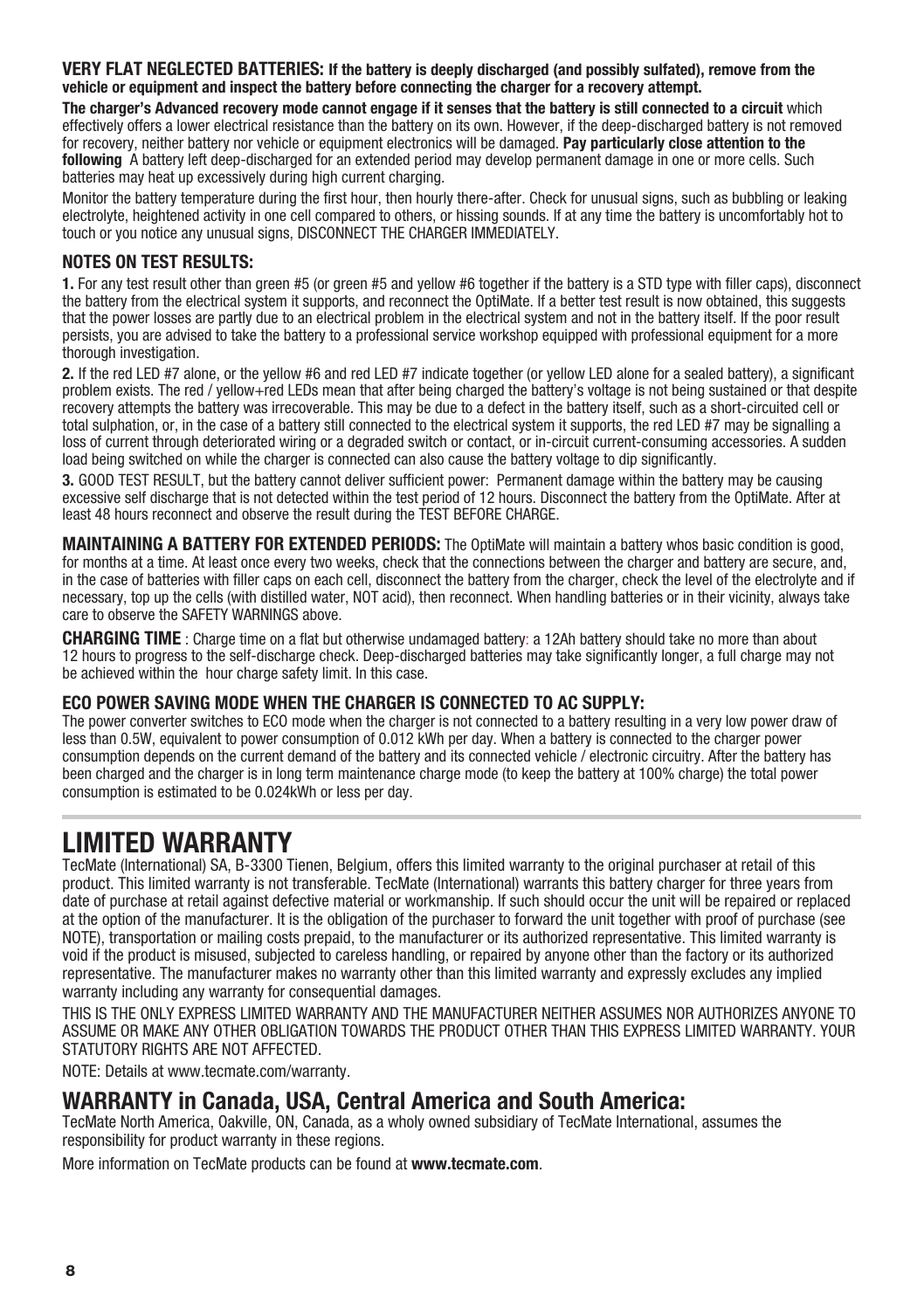

## **INSTRUCTIONS IMPORTANTES CONCERNANT LA SÉCURITÉ CONSERVER CES INSTRUCTIONS. CE MANUEL CONTIENT DES INSTRUCTIONS IMPORTANTES CONCERNANT LA SÉCURITÉ ET LE FONCTIONNEMENT DU CHARGEUR OPTIMATE 7.**

## **CHARGEUR AUTOMATIQUE POUR BATTERIES 12V PLOMB-ACIDE NE CONVIENT PAS POUR LES BATTERIES NiCd, NiMH, Li-Ion OU NON RECHARGEABLES. AVERTISSEMENT :**

N'utiliser l'appareil qu'à l'intérieur. Ne pas exposer à la pluie ou à la neige. Appareil de Classe II.

a) CONSERVER CES INSTRUCTIONS. CE MANUEL CONTIENT DES INSTRUCTIONS IMPORTANTES CONCERNANT LA SÉCURITÉ ET LE FONCTIONNEMENT.

b) IL EST DANGEREUX DE TRAVAILLER A PROXIMITÉ D'UNE BATTERIE AU PLOMB. LES BATTERIES PRODUISENT DES GAZ EXPLOSIFS EN SERVICE NORMAL. IL EST AUSSI IMPORTANT DE TOUJOURS RELIRE LES INSTRUCTIONS AVANT D'UTILISER LE CHARGEUR ET DE LES SUIVRE À LA LETTRE.

c) POUR RÉDUIRE LE RISQUE D'EXPLOSION, LIRE CES INSTRUCTIONS ET CELLES QUI FIGURENT SUR LA BATTERIE.

d) NE JAMAIS FUMER PRÈS DE LA BATTERIE OU DU MOTEUR ET ÉVITER TOUTE ÉTINCELLE OU FLAMME NUE À PROXIMITÉ DE CES DERNIERS.

e) UTILISER LE CHARGEUR POUR CHARGER UNE BATTERIE AU PLOMB UNIQUEMENT. CE CHARGEUR N'EST PAS CONÇU POUR ALIMENTER UN RÉSEAU ÉLECTRIQUE TRÈS BASSE TENSION NI POUR CHARGER DES PILES SÈCHES. LE FAIT D'UTILISER LE CHARGEUR POUR CHARGER DES PILES SÈCHES POURRAIT ENTRAÎNER L'ÉCLATEMENT DES PILES ET CAUSER DES BLESSURES OU DES DOMMAGES.

f) NE JAMAIS CHARGER UNE BATTERIE GELÉE.

g) S'IL EST NÉCESSAIRE DE RETIRER LA BATTERIE DU VÉHICULE POUR LA CHARGER, TOUJOURS DÉBRANCHER LA BORNE DE MISE À LA MASSE EN PREMIER. S'ASSURER QUE LE COURANT AUX ACCESSOIRES DU VÉHICULE EST COUPÉ AFIN D'ÉVITER LA FORMATION D'UN ARC.

h) PRENDRE CONNAISSANCE DES MESURES DE PRÉCAUTION SPÉCIFIÉES PAR LE FABRICANT DE LA BATTERIE, P. EX., VÉRIFIER S'IL FAUT ENLEVER LES BOUCHONS DES CELLULES LORS DU CHARGEMENT DE LA BATTERIE, ET LES TAUX DE CHARGEMENT RECOMMANDÉS.

i) SI LE CHARGEUR COMPORTE UN SÉLECTEUR DE TENSION DE SORTIE, CONSULTER LE MANUEL DE L'USAGER DE LA VOITURE POUR DÉTERMINER LA TENSION DE LA BATTERIE ET POUR S'ASSURER QUE LA TENSION DE SORTIE EST APPROPRIÉE. SI LE CHARGEUR N'EST PAS MUNI D'UN SÉLECTEUR, NE PAS UTILISER LE CHARGEUR À MOINS QUE LA TENSION DE LA BATTERIE NE SOIT IDENTIQUE À LA TENSION DE SORTIE NOMINALE DU CHARGEUR.

j) NE JAMAIS PLACER LE CHARGEUR DIRECTEMENT SOUS LA BATTERIE À CHARGER OU AU-DESSUS DE CETTE DERNIÈRE. LES GAZ OU LES FLUIDES QUI S'ÉCHAPPENT DE LA BATTERIE PEUVENT ENTRAÎNER LA CORROSION DU CHARGEUR OU L'ENDOMMAGER. PLACER LE CHARGEUR AUSSI LOIN DE LA BATTERIE QUE LES CABLES C.C. LE PERMETTENT.

k) NE PAS FAIRE FONCTIONNER LE CHARGEUR DANS UN ESPACE CLOS ET/OU NE PAS GÊNER LA VENTILATION.

l) METTRE LES INTERRUPTEURS DU CHARGEUR HORS CIRCUIT ET RETIRER LE CORDON C.A. DE LA PRISE AVANT DE METTRE ET D'ENLEVER LES PINCES DU CORDON C.C. S'ASSURER QUE LES PINCES NE SE TOUCHENT PAS.

#### m) **SUIVRE LES ÉTAPES SUIVANTES LORSQUE LA BATTERIE SE TROUVE DANS LE VÉHICULE.**

UNE ÉTINCELLE PRÈS DE LA BATTERIE POURRAIT PROVOQUER L'EXPLOSION DE CETTE DERNIÈRE. POUR RÉDUIRE LE RISQUE D'ÉTINCELLE À PROXIMITÉ DE LA BATTERIE :

- (i) PLACER LES CORDONS C.A. ET C.C. DE MANIÈRE À ÉVITER QU'ILS SOIENT ENDOMMAGÉS PAR LE CAPOT, UNE PORTIÈRE OU LES PIÈCES EN MOUVEMENT DU MOTEUR ;
- (ii) FAIRE ATTENTION AUX PALES, AUX COURROIES ET AUX POULIES DU VENTILATEUR AINSI QU'À TOUTE AUTRE PIÈCE SUSCEPTIBLE DE CAUSER DES BLESSURES :
- (iii) VÉRIFIER LA POLARITÉ DES BORNES DE LA BATTERIE. LE DIAMÈTRE DE LA BORNE POSITIVE (POS, P, +) EST GÉNÉRALEMENT SUPÉRIEUR À CELUI DE LA BORNE NÉGATIVE (NÉG, N, –) ;
- (iv) DÉTERMINER QUELLE BORNE EST MISE À LA MASSE (RACCORDÉE AU CHÂSSIS). SI LA BORNE NÉGATIVE EST RACCORDÉE AU CHÂSSIS (COMME DANS LA PLUPART DES CAS), VOIR LE POINT (v). SI LA BORNE POSITIVE EST RACCORDÉE AU CHÂSSIS, VOIR LE POINT (vi) ;

FR

**SÉCURITÉ US & CAN**

**SÉCURITÉ US & CAN**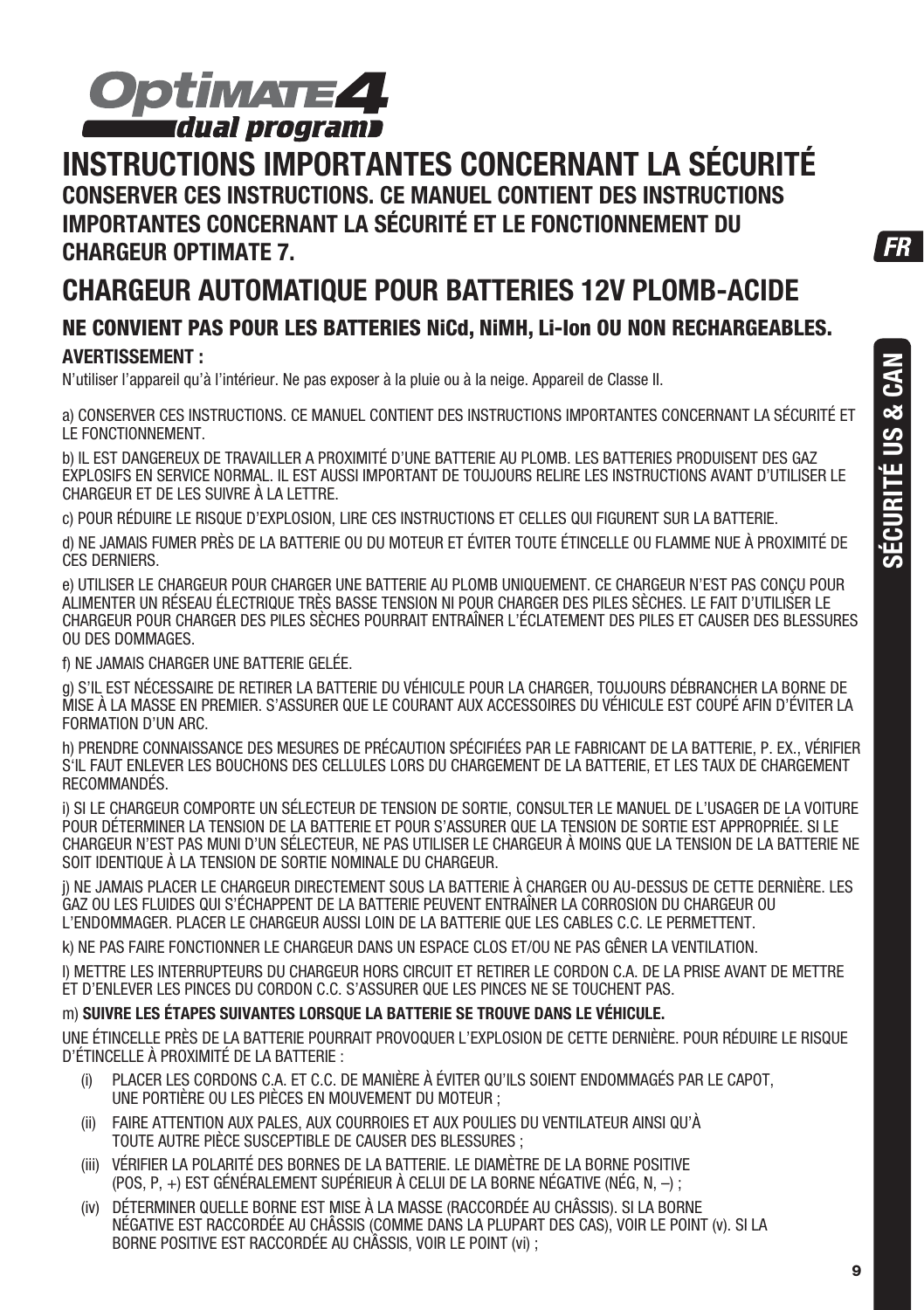- (v) SI LA BORNE NÉGATIVE EST MISE À LA MASSE, RACCORDER LA PINCE POSITIVE (ROUGE) DU CHARGEUR À LA BORNE POSITIVE (POS, P, +) NON MISE À LA MASSE DE LA BATTERIE. RACCORDER LA PINCE NÉGATIVE (NOIRE) AU CHÂSSIS DU VÉHICULE OU AU MOTEUR, LOIN DE LA BATTERIE. NE PAS RACCORDER LA PINCE AU CARBURATEUR, AUX CANALISATIONS D'ESSENCE NI AUX PIÈCES DE LA CARROSSERIE EN TÔLE. RACCORDER À UNE PIÈCE DU CADRE OU DU MOTEUR EN TÔLE DE FORTE ÉPAISSEUR ;
- (vi) SI LA BORNE POSITIVE EST MISE À LA MASSE, RACCORDER LA PINCE NÉGATIVE (NOIRE) DU CHARGEUR À LA BORNE NÉGATIVE (NÉG, N, –) NON MISE À LA MASSE DE LA BATTERIE. RACCORDER LA PINCE POSITIVE (ROUGE) AU CHÂSSIS DU VÉHICULE OU AU MOTEUR, LOIN DE LA BATTERIE. NE PAS RACCORDER LA PINCE AU CARBURATEUR, AUX CANALISATIONS D'ESSENCE NI AUX PIÈCES DE LA CARROSSERIE EN TÔLE. RACCORDER À UNE PIÈCE DU CADRE OU DU MOTEUR EN TÔLE DE FORTE ÉPAISSEUR ;
- (vii) BRANCHER LE CORDON D'ALIMENTATION C.A. DU CHARGEUR ;
- (viii) POUR INTERROMPRE L'ALIMENTATION DU CHARGEUR, METTRE LES INTERRUPTEURS HORS CIRCUIT, RETIRER LE CORDON C.A. DE LA PRISE, ENLEVER LA PINCE RACCORDÉE AU CHÂSSIS ET EN DERNIER LIEU CELLE RACCORDÉE À LA BATTERIE.

#### n) **SUIVRE LES ÉTAPES SUIVANTES LORSQUE LA BATTERIE EST À L'EXTÉRIEUR DU VÉHICULE.**

UNE ÉTINCELLE PRÈS DE LA BATTERIE POURRAIT PROVOQUER L'EXPLOSION DE CETTE DERNIÈRE. POUR RÉDUIRE LE RISQUE D'ÉTINCELLE À PROXIMITÉ DE LA BATTERIE :

- (i) VÉRIFIER LA POLARITÉ DES BORNES DE LA BATTERIE. LE DIAMÈTRE DE LA BORNE POSITIVE (POS, P, +) EST GÉNÉRALEMENT SUPÉRIEUR À CELUI DE LA BORNE NÉGATIVE (NÉG, N, –) ;
- (ii) RACCORDER UN CÂBLE DE BATTERIE ISOLÉ No 6 AWG MESURANT AU MOINS 60 CM DE LONGUEUR À LA BORNE NÉGATIVE (NÉG, N, –) ;
- (iii) RACCORDER LA PINCE POSITIVE (ROUGE) À LA BORNE POSITIVE (POS, P, +) DE LA BATTERIE ;
- (iv) SE PLACER ET TENIR L'EXTRÉMITÉ LIBRE DU CÂBLE AUSSI LOIN QUE POSSIBLE DE LA BATTERIE, PUIS RACCORDER LA PINCE NÉGATIVE (NOIRE) DU CHARGEUR À L'EXTRÉMITÉ LIBRE DU CÂBLE ;
- (v) NE PAS SE PLACER FACE À LA BATTERIE POUR EFFECTUER LE DERNIER RACCORDEMENT ;
- (vi) RACCORDER LE CORDON D'ALIMENTATION C.A. DU CHARGEUR À LA PRISE ;
- (vii) POUR INTERROMPRE L'ALIMENTATION DU CHARGEUR, METTRE LES INTERRUPTEURS HORS CIRCUIT, RETIRER LE CORDON C.A. DE LA PRISE, ENLEVER LA PINCE RACCORDÉE AU CHÂSSIS ET EN DERNIER LIEU CELLE RACCORDÉE À LA BATTERIE. SE PLACER AUSSI LOIN QUE POSSIBLE DE LA BATTERIE POUR DÉFAIRE LA PREMIÈRE CONNEXION.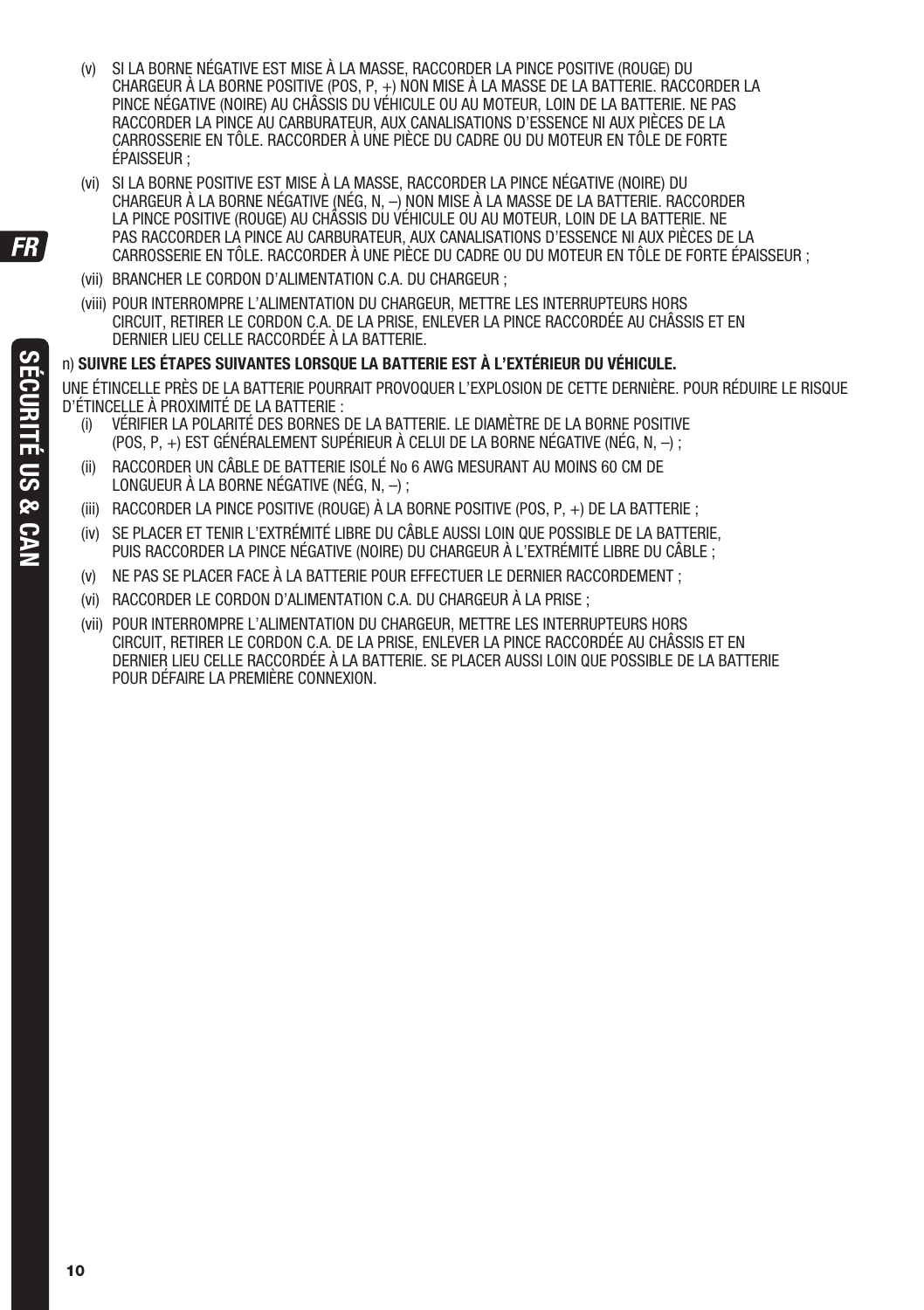

### **CHARGEUR AUTOMATIQUE À FONCTION DIAGNOSTIC POUR BATTERIES 12V PLOMB-ACIDE NE CONVIENT PAS POUR LES BATTERIES NiCd, NiMH, Li-Ion OU NON RECHARGEABLES. IMPORTANT : LIRE ENTIÈREMENT LES INSTRUCTIONS SUIVANTES AVANT D'UTILISER LE CHARGEUR**

**Cet appareil n'est pas destiné à être utilisé par des personnes (y compris des enfants) possédant des capacités physiques, sensorielles ou mentales réduites, ou manquant d'expérience et de connaissance, sauf si elles bénéficient d'une surveillance ou ont reçu des instructions concernant l'utilisation de l'appareil d'une personne responsable de leur sécurité. Les enfants doivent faire l'objet d'une surveillance pour s'assurer qu'ils ne jouent pas avec l'appareil.**

#### **AVERTISSEMENT DE SÉCURITÉ et REMARQUES**: **Les batteries émettent des GAZ EXPLOSIFS - il faut interdire les flammes ou les étincelles à proximité.**

Avant d'établir ou de rompre les connexions de courant continu à la batterie, déconnecter l'alimentation secteur. L'acide des batteries est un puissant corrosif. Porter des vêtements et lunettes protecteurs et éviter tout contact. En cas de contact accidentel, laver immédiatement à l'eau et au savon. S'assurer que les bornes des batteries ne sont pas branlantes ; le cas échéant la batterie doit subir une évaluation professionnelle. Si les bornes sont corrodées, nettoyer à l'aide d'une brosse de cuivre ; si elles sont grasses ou sales, nettoyer à l'aide d'un torchon trempé dans du détergent. Utiliser uniquement le chargeur si les câbles et connecteurs d'entrée et de sortie sont en bon état et non endommagés. Si le câble d'entrée est endommagé, il est essentiel de le faire remplacer par le constructeur, son agent de service autorisé ou un atelier qualifié, pour éviter tout danger. Protéger le chargeur contre les acides et fumées acides, l'humidité et un environnement humide, aussi bien durant l'usage que l'entreposage. Les dégâts résultant de la corrosion, de l'oxydation ou de courts-circuits internes ne sont pas couverts par la garantie. Durant le chargement, éloigner le chargeur de la batterie pour éviter la contamination par l'acide ou les vapeurs acides ou l'exposition à ceux-ci. En cas d'utilisation horizontale, placer le chargeur sur une surface dure et plane, PAS en plastique, tissu ou cuir. Utiliser les trous de fixation de la base pour fixer le chargeur sur toute surface verticale appropriée et solide.

**EXPOSITION AUX LIQUIDES :** Ce chargeur est conçu pour résister à l'exposition aux liquides qui tomberaient accidentellement sur le boîtier, ou à une pluie légère. Une exposition prolongée à des liquides tombants ou à la pluie est à déconseiller. Une durée de vie supérieure résultera d'une telle précaution. Une panne due à l'oxydation résultant d'une pénétration de liquide dans les composants électroniques, bloc connecteurs ou fiches, ne sera pas couverte par la garantie.

#### **BRANCHEMENT DU CHARGEUR A LA BATTERIE**

**1.** Débranchez l'alimentation secteur avant d'effectuer un branchement CC/batterie ou de le débrancher.

- **2.** Si vous chargez une batterie installée dans le véhicule avec les pinces pour batterie, avant les branchements, vérifiez d'abord que les pinces pour batterie peuvent être positionnées en toute sécurité loin du câblage voisin, d'un tube métallique ou du châssis. Respectez l'ordre qui suit : branchez d'abord la borne de la batterie non raccordée au châssis (normalement positive) puis, branchez l'autre pince pour batterie (normalement négative) au châssis à un endroit bien éloigné de la batterie et du conduit de carburant. Débranchez toujours dans l'ordre inverse.
- **3.** Lorsque vous chargez une batterie hors du véhicule avec les pinces pour batterie, placez-la dans un endroit bien ventilé. Branchez le chargeur à la batterie : La pince ROUGE sur la borne POSITIVE (POS, P ou +) et la pince NOIRE sur la borne NÉGATIVE (NEG, N ou –).Vérifiez que les branchements sont bien fixés. Un bon contact est important.
- **4. Si la batterie est complètement déchargée (et probablement sulfatée), retirez-la du véhicule et inspectez la batterie avant de brancher le chargeur pour une tentative de récupération.** Vérifiez visuellement la batterie à la recherche de défauts mécaniques tels qu'un gonflement ou un boîtier craquelé ou encore de signes de fuite d'électrolyte. Si la batterie présente des bouchons de remplissage et que les plaques des cellules sont visibles de l'extérieur, examinez soigneusement la batterie pour tenter de déterminer si certaines cellules semblent différentes des autres (par exemple, de la matière blanche entre les plaques, les plaques qui entrent en contact). Si vous avez détecté des défauts mécaniques, ne chargez pas la batterie et faites-la examiner par un professionnel.
- **5. Si la batterie est neuve**, avant de brancher le chargeur, lisez attentivement les instructions d'utilisation et de sécurité fournies par le fabricant de la batterie. Si besoin est, suivez attentivement et exactement les instructions relatives au remplissage de l'acide**.**

### **COMMENCER LA CHARGE**

**PROGRAMME DOUBLE:** OptiMate 4 est doté de deux programmes de charge. Un seul programme à la fois peut être lancé. Selon le modèle, OptiMate 4 sera livré avec le programme 1 (STANDARD) ou le programme 2 (CAN-bus) sélectionné par défaut. **Programme 1 (STANDARD)** est le programme de charge normal pour une connexion directe à la batterie en toute condition. Toutes les fonctionnalités du programme sont actives, y compris les modes de désulfatation Standard, TURBO et IMPULSION.

**Programme 2 (CAN-bus)** active automatiquement une sortie 12 V sur les véhicules équipés de CAN-bus, pour charger, tester et maintenir la batterie lorsque le véhicule n'est pas utilisé. Les modes de désulfatation Avancée et haut voltage sont désactivés. Le mode de désulfatation par impulsions à bas voltage reste actif, pour récupérer une batterie déchargée qui reste connectée aux câbles du véhicule.

Le programme 2 peut aussi être utilisé pour charger et maintenir directement une batterie à l'intérieur ou à l'extérieur du véhicule, mais ne peut récupérer une batterie sulfatée. Pour récupérer une batterie sulfatée, sélectionnez le programme 1 et  $FR$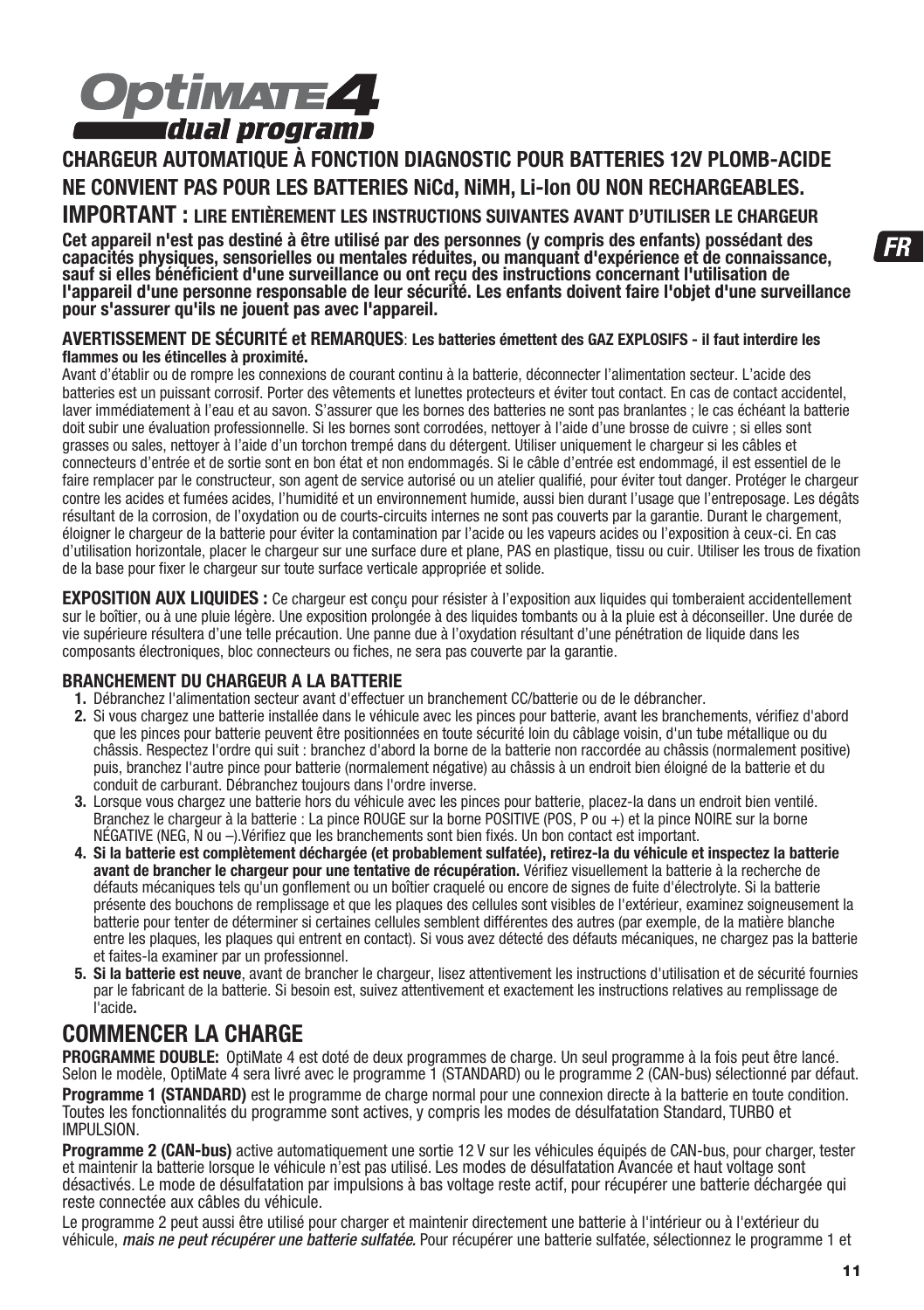suivez les instructions sous **BATTERIES DÉGRADÉES TRÈS FAIBLES.**

**Indication de Programme** lorsque non connecté à une sortie 12 V ou une batterie:

STANDARD - seule l'alimentation de LED#1 est maintenue.

CAN-bus - la LED#1 POWER (ALIMENTATION) reste allumée, la LED#3 DÉSULFATER et la LED#4 CHARGE clignotent ensemble à intervalles réguliers.

**MARCHE : LED#1 -** Confirme la présence d'alimentation AC vers le chargeur.

**PROTECTION POLARITÉ INVERSE : LED #2 - s'allume lorsque les connexions à la batterie sont erronnées.** Le chargeur bénéficie d'une protection électronique évitant l'endommagement, il n'y a aucun courant de sortie aussi longtemps que les connexions ne sont pas corrigées.

**CAN-bus - LED #3+4+5+6+7 clignotantes:** un court-circuit a été détecté dans les terminaux de sortie, ou alors LED #2 (POLARITÉ INVERSE) indique également que les connexions de la batteries sont erronnées. Le chargeur est protégé électroniquement, donc ne peut subir aucun dommage, et la sortie restera désactivée jusqu'à ce que les connexions soient corrigées.

| ÉTAPE 1<br>Démarrage à<br>basse<br>tension<br>$\text{(Bat } \geq 0.5 \text{ V)}$ |                                                                                         | Vérification de la tension de la batterie - OptiMate 4 s'active si la tension<br>de la batterie connectée est d'au moins 0.5 V.<br>Les batteries pour lesquelles la mesure est inférieure à 2 Volts au moment de la<br>connexion, passeront à<br>ÉTAPE 2 pour y subir les « Pulsations de réactivation » ; cette étape comporte un test de<br>mise en court-circuit de la batterie.<br>Les batteries pour lesquelles la mesure est de 2 Volts ou plus, passeront directement à<br>ETAPE 3.<br><b>CAN-bus: LED #3+4 clignotantes:</b> le programme envoie un signal et active une sortie<br>12 V contrôlée par CAN-bus. REMARQUE: la non activation peut être due à : le<br>programme 1 est sélectionné/mauvaise connexion sur la sortie 12 V/Batterie trop faible<br>pour alimenter le CAN-bus/Programmation CAN-bus périmée sur le véhicule, consultez<br>le fabricant du véhicule.                                     |
|----------------------------------------------------------------------------------|-----------------------------------------------------------------------------------------|--------------------------------------------------------------------------------------------------------------------------------------------------------------------------------------------------------------------------------------------------------------------------------------------------------------------------------------------------------------------------------------------------------------------------------------------------------------------------------------------------------------------------------------------------------------------------------------------------------------------------------------------------------------------------------------------------------------------------------------------------------------------------------------------------------------------------------------------------------------------------------------------------------------------------|
| ÉTAPE <sub>2</sub><br><b>Pulsations</b><br>de<br>ré<br>-activation               |                                                                                         | Pulsations de réactivation - LED n°7 (rouge) clignotant : le dispositif<br>OptiMate 4 envoie un signal de test pour vérifier si la batterie est<br>récupérable. Si la tension se maintient au-dessus de 2 volts, et si aucun<br>court-circuit n'a été détecté, le programme commencera à ÉTAPE 3.<br>Si le clignotement se poursuit, les situations suivantes peuvent empêcher le<br>programme de charge de se poursuivre :<br>1) Une connexion subsiste entre le faisceau électrique du véhicule et la batterie.<br>REMARQUE : Si la batterie en charge se trouve dans un état de basse tension ou un état<br>sulfaté, déconnecter la batterie du faisceau électrique du véhicule et la charger ensuite<br>pour obtenir une charge optimale et des résultats de test effectifs.<br>2) La batterie possède de multiples cellules en court-circuit. La batterie a subi des<br>dommages permanents et doit être remplacée. |
| ÉTAPE 3<br><b>TEST avant</b><br>la charge                                        | <b>LED TEST</b><br>$N^{\circ}$ 5 : VERTE<br>Nº 6 : JAUNE<br>Nº 7 : ROUGE<br>TEST<br>10s | LES LED TEST nº 5/6/7 indiquent l'état de la batterie avant le début de la charge.<br>Reportez-vous au tableau ci-dessous ou à la page 2 pour obtenir les indications des<br>LED TEST qui correspondent à un pourcentage de l'état de charge estimé (% de l'état<br>de charge, SOC).<br>AGM <sub>0</sub><br>20<br>100%<br>40<br>60<br>80<br>5<br>6<br>STD <sub>0</sub><br>100%<br>40<br>60<br>80<br>Décisions prises pendant l'essai : L'importance de la décharge fait l'objet d'une<br>détermination, une batterie dont la charge est de 60% (AGM=40%) ou plus passe<br>directement à ÉTAPE 6, tandis qu'une batterie fortement déchargée passe à ÉTAPE 4 et<br>5.<br>Les batteries fortement déchargées subiront un test plus long (jusqu'à 12 heures)<br>pendant ÉTAPE 8.                                                                                                                                            |
| ÉTAPE 4<br><b>RÉCUPÉRATION</b><br>Avancée<br>- batterie<br>sulfatée              | LED #3 : ROUGE<br>G                                                                     | Se déclenche si la batterie s'avère sulfatée, incapable de recevoir<br>ou de maintenir la charge.<br>Temps de charge : 2 heures maximum.<br>La tension de sortie augmente jusqu'à un maximum de 22 V, avec un courant limité à<br>0.2 A, mais uniquement si aucun composant électronique du véhicule n'a été détecté,<br>sinon elle passe à l'étape suivante. IMPORTANT : veuillez lire la section BATTERIES NON<br>ENTRETENUES TRÈS FAIBLES ci-dessous.                                                                                                                                                                                                                                                                                                                                                                                                                                                                 |

FR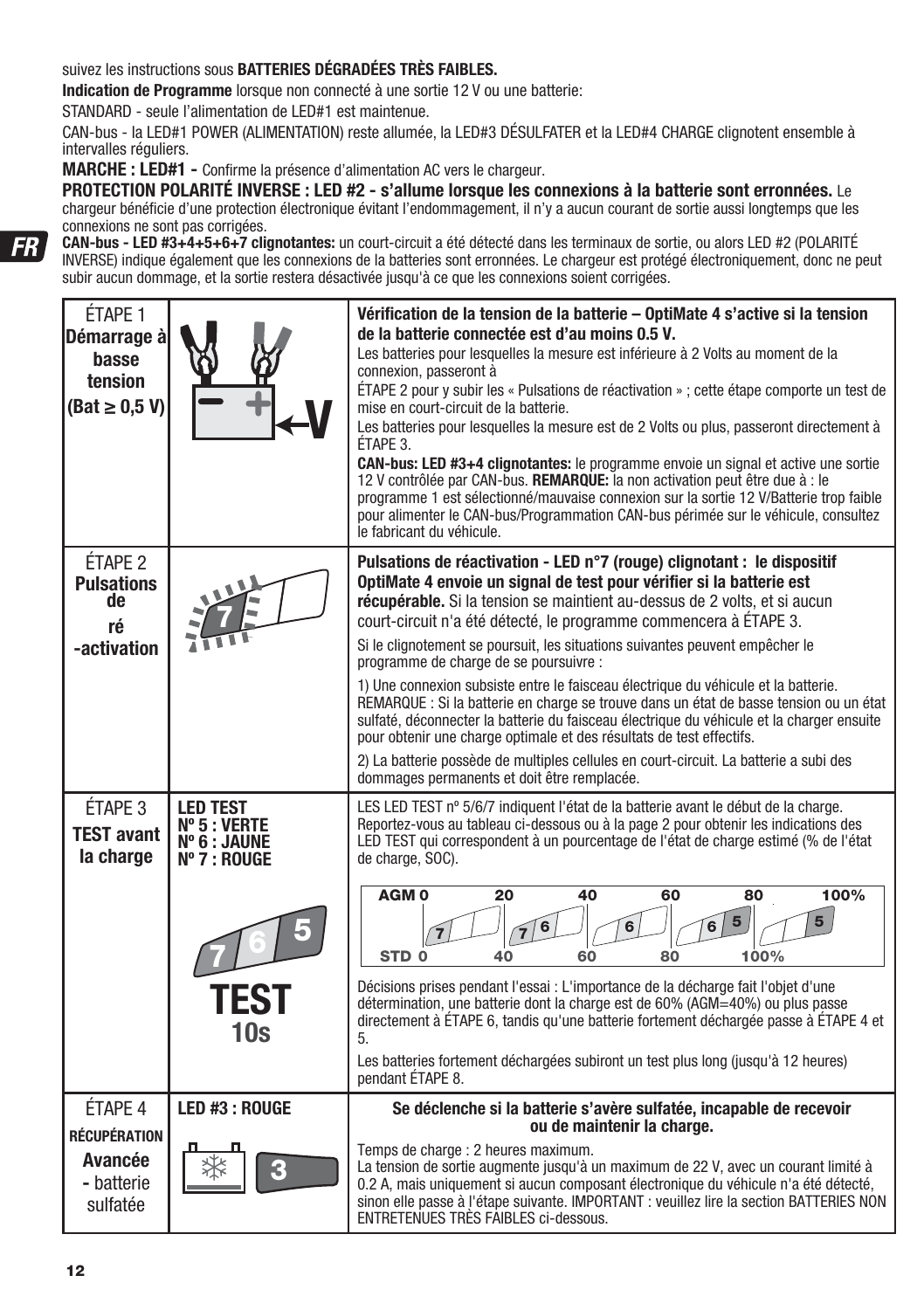| ÉTAPE 5<br>RÉCUPÉRATION<br>par<br><b>impulsions</b>        | LED #3 : ROUGE<br>¢                                                                                                                                                                                                                                                                                                              | Se déclenche si l'état de charge de la batterie est à 40 % ou moins OU si<br>la batterie a suffisamment récupéré au cours de la RÉCUPÉRATION TURBO. Temps de<br>charge : minimum 15 minutes, maximum 2 heures. Une nouvelle charge est appliquée ; le<br>courant est envoyé par impulsions pour préparer la batterie à recevoir la charge. Ce mode<br>est particulièrement efficace pour initialiser la récupération de batteries activées en<br>usine / 'haute performance', pur plomb ou de type AGM à cellules cylindiques.                                                                                                                                                                                                                                                                                                                                                                                                                                                                                                                                                                                                                                                                                                                                                       |    |
|------------------------------------------------------------|----------------------------------------------------------------------------------------------------------------------------------------------------------------------------------------------------------------------------------------------------------------------------------------------------------------------------------|--------------------------------------------------------------------------------------------------------------------------------------------------------------------------------------------------------------------------------------------------------------------------------------------------------------------------------------------------------------------------------------------------------------------------------------------------------------------------------------------------------------------------------------------------------------------------------------------------------------------------------------------------------------------------------------------------------------------------------------------------------------------------------------------------------------------------------------------------------------------------------------------------------------------------------------------------------------------------------------------------------------------------------------------------------------------------------------------------------------------------------------------------------------------------------------------------------------------------------------------------------------------------------------|----|
| ÉTAPE 6<br><b>CHARGE</b>                                   | LED #4 : JAUNE<br>t t t                                                                                                                                                                                                                                                                                                          | Le mode de CHARGE s'enclenche si la batterie est d'au moins 50 % (selon les<br>résultats du test de l'ÉTAPE 3), ou si elle est suffisamment restaurée au cours de<br>l'ÉTAPE 5.<br><b>Charge PRINCIPALE:</b> un courant de charge constant de 1 A jusqu'à 14.2 - 14.4 V est<br>délivré à la batterie.                                                                                                                                                                                                                                                                                                                                                                                                                                                                                                                                                                                                                                                                                                                                                                                                                                                                                                                                                                                | FR |
| étape 7<br><b>OPTIMISATION</b>                             | <b>LED #4 : JAUNE</b>                                                                                                                                                                                                                                                                                                            | Le mode d'OPTIMISATION de charge démarre lorsque la tension atteint pour la<br>première fois 14.3V durant la phase de charge principale. étape d'absorption par<br>impulsion : le courant passe par impulsions, variant de 0.2 et 1 A jusqu'au voltage de<br>14.2 - 14.4 V, pour amener la batterie à une charge complète en un temps minimum.<br>Étape de vérification : lorsque la demande actuelle est inférieure à 0.2 A, le voltage de<br>charge est alors limité à 13.6 V tandis que le niveau de charge de la batterie est vérifié.<br>Si la batterie nécessite plus de charge, le programme passera à l'absorption par<br>impulsion.<br>REMARQUE : le temps de charge est habituellement étendu si la consommation électrique<br>de la batterie par circuit raccordé est supérieure aux estimations ou si l'état général de la<br>batterie n'est pas optimal.<br>Pour des raisons de sécurité, il y a une limite de charge absolue de 72 heures pour les<br>ÉTAPES 4, 5, 6 et 7.                                                                                                                                                                                                                                                                                             |    |
| ÉTAPE 8<br><b>TEST après</b><br>la charge                  | <b>LED #5 CLIGNOTANTE</b><br><b>TEST</b><br>30m - 12h                                                                                                                                                                                                                                                                            | TEST APRES CHARGE : L'alimentation de la batterie est interrompue<br>pendant 30 minutes** afin de permettre au programme de déterminer<br>la capacité de la batterie à retenir la charge.<br>** SI le résultat à l'ÉTAPE 3 était ROUGE (LED n° 6) ou ROUGE et JAUNE (LED n° 6 et 7),<br>indiquant une batterie complètement déchargée avant la connexion. le test de rétention<br>de tension est étendu à 12 heures en vue de confirmer l'état de la batterie.<br>Le résultat du TEST (indiqué par les LED n° 5, 6 et 7) est réglé en temps réel en fonction de<br>la tension mesurée sur la batterie.<br>AGM <sub>0</sub><br>20<br>40<br>60<br>100%<br>80<br>5<br>5<br>$\bf 6$<br>6<br>6<br>7<br>STD <sub>0</sub><br>40<br>60<br>80<br>100%<br>Le TEST est interrompu si la LED nº 7 (rouge) s'allume. Un problème significatif existe<br>si la batterie est incapable de retenir suffisamment de charge pendant le test. Reportez-<br>vous au tableau « AVERTISSEMENTS ANTICIPÉS DES PROBLÈMES DE BATTERIE » à la page<br>2 pour obtenir les indications des LED TEST qui correspondent à un pourcentage de l'état<br>de charge estimé (% de l'état de charge, SOC). Pour de plus amples informations,<br>reportez-vous à la section « NOTES CONCERNANT LES RÉSULTATS DES TESTS ». |    |
| ÉTAPE <sub>9</sub><br><b>MAINTENANCE</b><br>'365' OptiMate | LED #5 /6 / 7<br>Pour des batteries en bon état, la<br>LED nº 5 (verte) reste allumée.<br>Exception : les batteries à<br>électrolyte liquide standard avec<br>bouchons de remplissage<br>présentent une tension inférieure<br>lorsqu'elles sont complètement<br>chargées : la LED nº 5 reste<br>allumée, de même que la LED nº6. | <b>CHARGE DE MAINTENANCE : LED nº 5/6/7 fixes</b><br>en fonction de l'état de charge mesuré à l'ÉTAPE 8.<br>Réglages de la tension d'annonciation : tension nominale de 13,6 V.<br>Le CYCLE DE CHARGE DE MAINTENANCE consiste en périodes de charge flottante de<br>30 minutes suivies par et alternant avec des périodes de repos de 30 minutes durant<br>lesquelles aucun courant de charge n'est délivré. Ce cycle à 50% de charge évite la perte<br>d'électrolyte dans les batteries scellées et réduit au minimum la perte progressive d'eau<br>des batteries à bouchons de remplissage, ce qui contribue de manière significative à<br>l'optimisation de la durée utile de batteries utilisées de manière irréqulière ou saisonnière.<br>Durant les périodes de charge flottante, un petit courant pulsé est continuellement délivré<br>pour prévenir la sulfatation, optimisant encore la puissance et la durée de vie<br>de la batterie.                                                                                                                                                                                                                                                                                                                                     |    |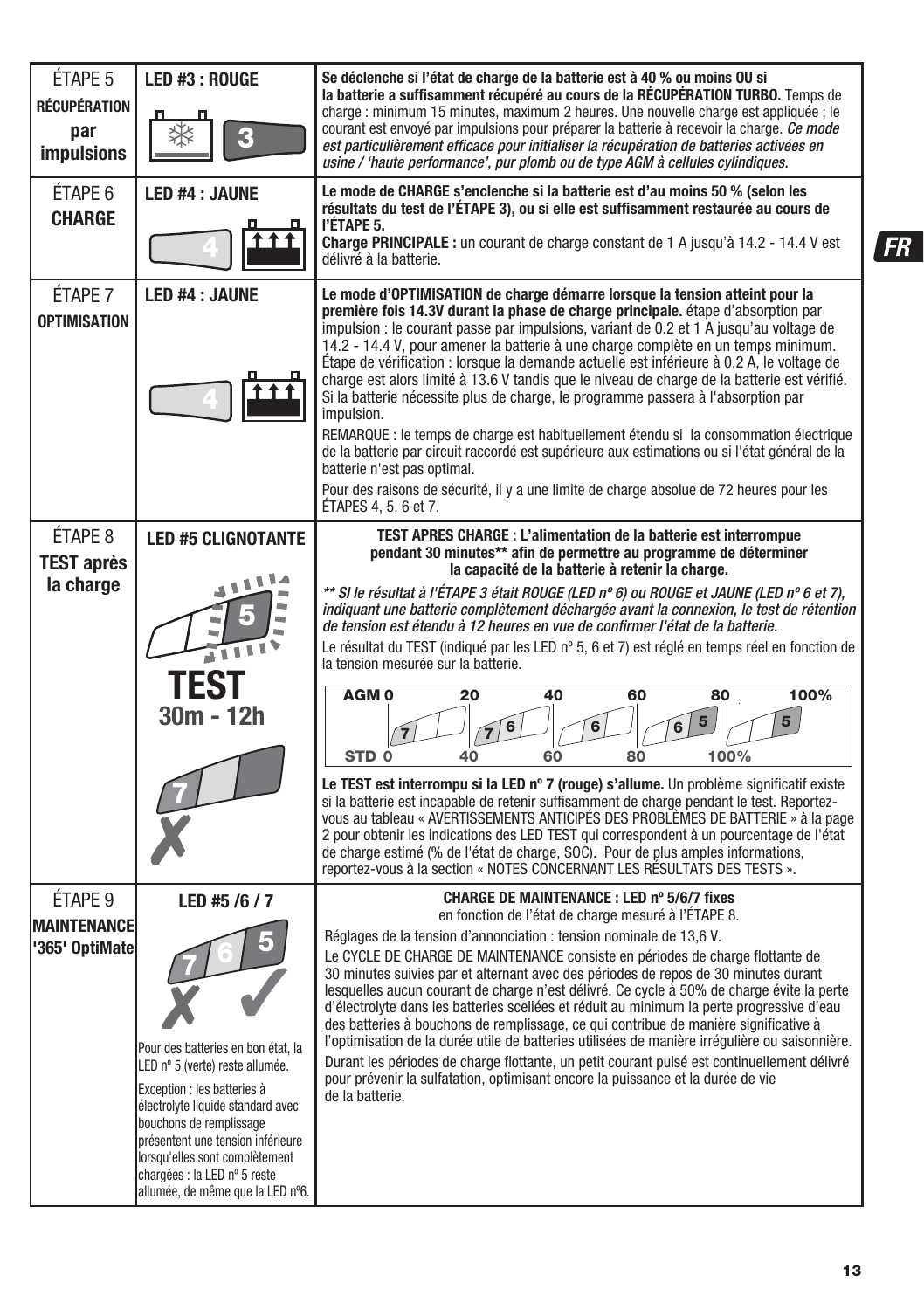#### **INDICATIONS DE COURANT DE CHARGE : LED #8 -** s'allument lorsque du courant est délivré à la batterie par impulsion ou en continu. **Pour passer d'un programme à l'autre:**

**1.** Déconnectez le chargeur de la prise CA. **2.** Connectez le set de pinces au chargeur et connectez la pince négative directement sur la pince positive. **3.** Rebranchez le chargeur sur la prise CA. **4.** Observez les indications suivantes :

- **LED#3+4+5+6+7** clignotent 12 fois pendant la sélection du programme alterné (5 x long, 5 x court, 2 x long). **Après** le changement de programme les indications suivantes peuvent survenir (avec les pinces de batterie toujours connectées entre elles):
- Passage de CAN-bus à STANDARD : seule la LED#1 POWER (alimentation) est maintenue.
- Passage de STANDARD à CAN-bus : LED#3 et LED#4 clignotent ensemble à intervalles réguliers, la LED#8 se mettant à clignoter juste après.
- **5.** Déconnectez les pinces. OptiMate 4 est prêt à charger une batterie selon le programme sélectionné

#### **BATTERIES DÉGRADÉES ET TRÈS FAIBLES: Si la batterie est complètement déchargée (et peut-être même sulfatée), retirez-la du véhicule ou de 'equipment et examinez-la avant de la connecter au chargeur pour une tentative de récupération.**

**Le mode récupération TURBO du chargeur ne peut pas s'engager s'il détecte une connexion entre la batterie et le circuit câblé** du véhicule ce qui permet une résistance électrique plus faible qu'avec la batterie seule. Cependant, si la batterie complètement déchargée n'est pas retirée pour récupération, ni la batterie, ni le véhicule **ou l'equipment** ne seront endommagés. **Tenir spécialement compte de ce qui suit:** Les cellules d'une batterie restée en décharge profonde durant une longue période peuvent être endommagées à titre permanent. Ces batteries peuvent chauffer excessivement durant la charge à courant élevé.

Vérifier la température de la batterie durant la première heure, puis chaque heure suivante. Vérifier la présence de signes inhabituels comme des bulles ou fuites d'électrolyte, une activité plus importante d'une cellule par rapport aux autres, ou des sifflements. Si à un moment quelconque, la batterie devient trop chaude au toucher ou si vous constatez des signes inhabituels, DÉCONNECTER IMMÉDIATEMENT LE CHARGEUR.

### **REMARQUES SUR LES RÉSULTATS DU TEST:**

**1.** Pour tout résultat différent d'une LED #5 verte, déconnecter la batterie du système électrique du véhivcule et reconnecter l'OptiMate. Si on obtient ensuite un meilleur résultat, cela indique que les pertes de puissance sont dues en partie à un problème du système électrique et non à la batterie. Si les mauvais résultats persistent, il est conseillé d'amener la batterie dans un atelier professionnel équipé d'appareils de test professionnels pour procéder à une analyse approfondie.

**2.** Si la LED #7 rouge seule, ou la LED #6 jaune et la LED #7 rouge s'allument en même temps, un problème significatif existe. Les rouge (ou LED jaune + rouge seul pour batterie scellée) signifie qu'après la charge la tension de la batterie n'est pas maintenue ou que malgré des tentatives de récupération, la batterie est irrécupérable. Ceci peut être dû à une panne de la batterie comme une cellule court-circuitée ou une sulfatation totale, ou, dans le cas d'une batterie toujours connectée au système électrique supporté, le LED #7 rouge peut signaler la perte de courant via un câblage détérioré ou un commutateur ou un contact dégradé, ou la présence d'accessoires consommateurs de courant au sein du circuit. Une consommation soudaine, comme l'allumage des phares du véhicule lorsque le chargeur est connecté, peut également entraîner une chute de tension significative sur la batterie.

3. Ce test de rétention de voltage est un résultat significativement probant mais pas nécessairement concluant de la condition de la batterie, qui pour une batterie à cycles profonds peut être établie plus précisément à l'aide d'un testeur de charge de précision OptiMate TEST.

**MAINTENANCE D'UNE BATTERIE DURANT DES PÉRIODES PROLONGÉES:** L'OptiMate maintiendra une batterie dont l'état est bon, en toute sécurité durant plusieurs mois. Vérifier au moins une fois par quinzaine la sécurité des connexions entre chargeur et batterie. Dans le cas de batteries équipées de bouchons de remplissage sur chaque cellule, déconnecter la batterie du chargeur, vérifier le niveau d'électrolyte et faire l'appoint si nécessaire **(en eau distillée, PAS en acide)**, puis reconnecter. Lors de la manipulation de batteries ou à proximité de celles-ci, toujours respecter les AVERTISSEMENTS DE SÉCURITÉ ci-dessus.

### **MODE ÉCONOMIE D'ÉNERGIE LORSQUE LE CHARGEUR EST CONNECTÉ A L'ALIMENTATION SECTEUR :**

Le convertisseur d'énergie se désactive et passe en mode ECO lorsque le chargeur est déconnecté de la batterie, la puissance demandée diminue jusque 0.5W, l'équivalent d'une consommation d'énergie de 0,012 kWh par jour. Lorsqu'une batterie est branchée au chargeur, la consommation d'énergie dépend de la demande en courant de la batterie et du véhicule/des circuits électroniques raccordés. Une fois que la batterie est chargée et que le programme de charge est en mode de charge d'entretien à long terme (pour garder la batterie chargée à 100 %), la consommation d'énergie totale est estimée à 0,024 kWh ou moins par jour.

**GARANTIE LIMITÉE** TecMate International SA, B-3300 Tienen, Belgique, consent la présente garantie au premier client utilisateur de ce produit, sans possibilité de transfert. TecMate (International) garantit ce chargeur pendant trois ans à compter de la date d'achat au détail contre les défauts de composants ou d'assemblage. Le cas échéant, le chargeur sera réparé ou remplacé à la discrétion du fabricant. L'acheteur doit expédier, à ses frais, l'appareil ainsi qu'une preuve d'achat (voir "NOTE") au fabricant ou à son représentant agréé. Cette garantie limitée devient nulle si l'appareil est utilisé ou manipulé de façon inadéquate ou s'il a été réparé par toute personne physique ou morale autre que le fabricant ou un représentant agréé. Le fabricant n'offre aucune autre garantie que la présente, et exclut expressément toute garantie contre les dommages conséquentiels. Ceci est la seule garantie expressément consentie par le fabricant. celui-ci n'assume et n'autorise quiconque a assumer ou etablir toute autre obligation liée à ce produit, autre que cette garantie limitée expressément consentie. vos droites statutaires ne sont pas affectées.

NOTE : Voir www.tecmate.com/warranty ou contactez warranty@tecmate.com.

Vous trouverez plus d'informations sur les produits TecMate sur **www.tecmate.com**.

Garantie applicable en Amérique du Nord (Canada et USA), Amérique Centrale et Amérique du Sud : TecMate North America, Oakville, ON, Canada, en tant que filiale de TecMate (International) S.A., assume toute obligation légale de garantie et service après-vente pour les produits distribués en Amérique du Nord (Canada et USA), Amérique Centrale et Amérique du Sud.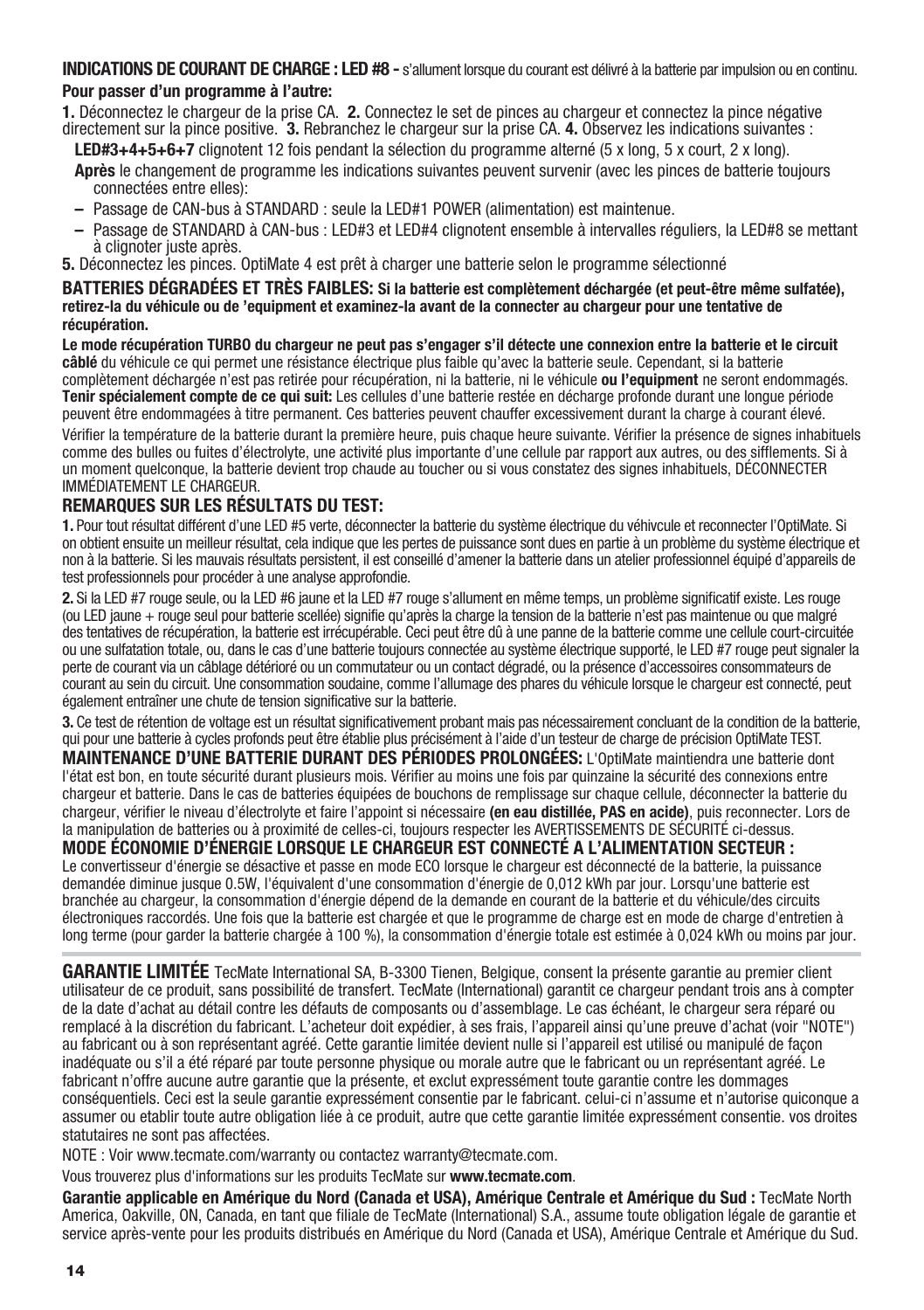

### **CARGADOR DE DIAGNÓSTICO AUTOMÁTICO PARA BATERÍAS DE PLOMO ÁCIDO DE 12 V. NO UTILIZAR CON BATERÍAS DE NiCd, NiMH, Li-Ion O BATERÍAS NO RECARGABLES.**

#### **IMPORTANTE: LEA COMPLETAMENTE LAS SIGUIENTES INSTRUCCIONES ANTES DE UTILIZAR EL CARGADOR**

**Este aparato no puede ser utilizado por que lo utilicen personas (incluidos niños) con capacidades físicas, sensoriales o mentales disminuidas, o bien con falta de experiencia y conocimientos, a menos que una persona responsable de su seguridad las supervise o les dé instrucciones sobre el uso del aparato. Es necesario supervisar a los niños para asegurarse de que no juegan con el aparato.**

**AVISOS Y PRECAUCIONES DE SEGURIDAD: Las baterías emiten GASES EXPLOSIVOS, evite la posibilidad de llamas o chispas cerca de las baterías.** Desconecte de la red CA antes de realizar o deshacer conexiones en la batería. El ácido de la batería es altamente corrosivo. Utilice ropa y gafas de protección y evite el contacto con el ácido. En caso de contacto accidental, enjuague inmediatamente la zona afectada con agua y jabón. Compruebe que los polos de la batería no estén sueltos, y si lo están, lleve la batería a un servicio técnico. Si los bornes presentan corrosión, límpielos con un cepillo de hilo de cobre, y si presentan grasa o suciedad, límpielos con un trapo humedecido en detergente. Utilice el cargador solamente si los cables y conectores de entrada y salida se encuentran en buenas condiciones y sin daños. Si el cable de entrada está dañado, es fundamental que el fabricante, el servicio técnico autorizado o un taller capacitado lo sustituyan sin demora para evitar riesgos. Proteja el cargador del ácido y de las emisiones de gases de ácido y de ambientes húmedos o superficies mojadas durante su utilización y almacenamiento. La garantía no cubre daños derivados de la corrosión, oxidación o cortocircuitos eléctricos internos. Coloque el cargador a una distancia adecuada de la batería durante la recarga para evitar la contaminación o la exposición al ácido o vapores de ácido. Si se utiliza en posición horizontal, coloque el cargador en una superficie dura y plana, PERO NUNCA sobre plástico, tela o piel. Utilice los orificios de fijación de la base de la carcasa para fijar el cargador en una superficie cómoda y totalmente horizontal. **EXPOSICIÓN A LÍQUIDOS:** Este cargador fue desarrollado para resistir a líquidos que hubieran sido derramados de form accidental o a intemperies ligeras. No obstante, no se recomiendan las exposiciones prolongadas, que podrían menguar la duración de vida del cargador. Los desgastes, resultado de la oxidación debida al ataque eventual de líquidos en los componentes

electrónicos, los conectadores o enchufes no se cubren por la garantía.

### **CONEXIÓN DEL CARGADOR A LA BATERÍA**

- **1.** Desconecte la alimentación CA antes de efectuar o deshacer las conexiones en la batería.
- **2.** Si se va a cargar una batería montada en el vehículo con las pinzas, compruebe primero que las pinzas se pueden colocar de forma segura y correcta, lejos del cableado, los tubos metálicos o del chasis, antes de efectuar las conexiones. Realice las conexiones en este orden: realice primero la conexión al terminal de la batería que no está conectado con el chasis (normalmente positivo), luego conecte la otra pinza de batería (normalmente negativa) al bastidor a una distancia sufi ciente de la batería y de la tubería de combustible. Desconecte siempre realizando los pasos anteriores en orden inverso.
- **3.** Cuando cargue una batería fuera del vehículo con las pinzas, colóquela en un lugar bien ventilado. Conecte el cargador a la batería: pinza ROJA con el terminal POSITIVO (POS, P o +) y pinza NEGRA con el terminal NEGATIVO (NEG, N o -). Asegúrese de que las conexiones son firmes y seguras. Es importante que hagan bien contacto.
- **4. Si la batería está excesivamente descargada (y posiblemente sulfatada), retírela del vehículo e inspecciónela antes de conectar el cargador para intentar recuperarla.** Examine visualmente la batería en busca de desperfectos mecánicos, como combas o fisuras en la carcasa, o indicios de fugas de electrólito. Si la batería tiene tapones de llenado y se pueden ver desde fuera las placas del interior de las células, examine detenidamente la batería para comprobar si hay células que parezcan distintas de las demás (por ejemplo, con materia blanca entre las placas o placas en contacto). Si se han detectado desperfectos mecánicos, no intente cargar la batería, encargue su evaluación a personal cualificado.
- **5. Si la batería es nueva**, lea atentamente las instrucciones de seguridad y uso del fabricante de la misma antes de conectar el cargador. En su caso, siga estrictamente las instrucciones de llenado de ácido.

## **INICIAR LE CARGA**

**PROGRAMA DUAL:** OptiMate 4 está equipado con dos programas de carga. Solo puede utilizarse un programa a la vuelta. El OptiMate 4 DUAL incluye el programa 1 (ESTÁNDAR) y el programa 2 (CAN-bus). El programa 1 esta preseleccionado por defecto.

**Programa 1 (ESTÁNDAR)** es el programa normal de carga para la conexión directa a una batería, cual que sea su estado. Todas las funciones del programa están activas, incluidos los modos de desulfatación Estándar, TURBO y POR IMPULSOS.

**Programa 2 (CAN-bus)** activa automáticamente una salida de 12 V en vehículos equipados con CAN-bus para cargar, probar y mantener la batería, cuando el vehículo está almacenado. El modo de desulfatación estándar y el TURBO de alta tensión están desactivados. El modo de desulfatación POR IMPULSOS de baja tensión permanece activo para recuperar una batería descargada que sigue conectada al cableado del vehículo.

El programa 2 también puede usarse directamente y mantener una batería dentro o fuera del vehículo, pero no puede recuperar una batería sulfatada. Para recuperar una batería sulfatada, seleccione el programa 1 y siga las instrucciones en **BATERÍAS INUTILIZADAS MUY DESCARGADAS.**

**Señalización del programa**, cuando no está conectadO a una salida de 12 V o a una batería.

**ESTÁNDAR:** solo se mantiene encendido el LED #1 de alimentación.

**CAN-bus:** el LED #1 DE ALIMENTACIÓN permanece encendido, mientras que el LED #3 DE DESULFATACIÓN y el LED #4 DE CARGA parpadean brevemente al mismo tiempo a intervalos periódicos.

**POTENCIA ACTIVADA (LED #1):** Este LED confirma la alimentación AC hacia el cargador.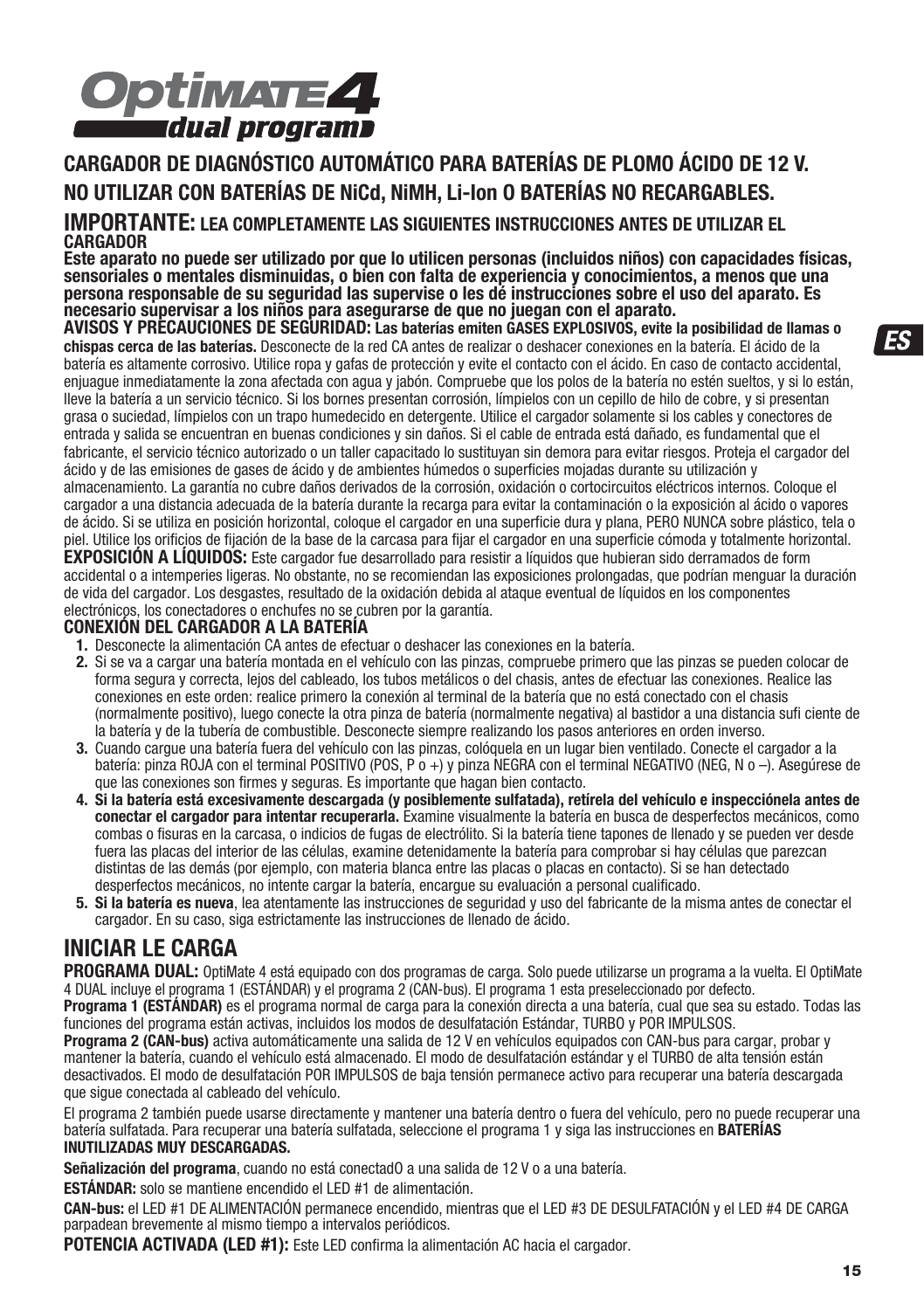**PROTECCIÓN DE POLARIDAD INVERTIDA (LED #2):** Se enciende cuando las conexiones de la batería son incorrectas. El cargador cuenta con una protección electrónica, por lo tanto no se producirá ningún daño, y la corriente de salida permanecerá desactivada hasta que se corrijan las conexiones.

**CAN-bus: Los LED #3, 4, 5, 6 y 7 parpadean:** se ha detectado un cortocircuito en los terminales de salida, o si el LED #2 (POLARIDAD INVERSA) también se ilumina, las conexiones de la batería son incorrectas. El cargador está protegido electrónicamente, con lo que no se producirá ningún daño, y la salida permanecerá desactivada hasta que se corrijan las conexiones.

| PASO <sub>1</sub><br>Arranque de<br>baja tensión<br>$(Bat. \ge 0.5 V)$ |                                                                                              | STD: comprobación de la tensión de la batería: el modo STD se activa si la<br>tensión de la batería conectada es de al menos 0.5 voltios.<br>Con las baterías inferiores a 2 voltios en la conexión pasarán al<br>PASO 2 para pulso de encendido, que incluye una prueba de cortocircuito.<br>En las baterías de 2 o más voltios se procederá directamente al PASO 3.<br>CAN-bus: Los LED #3 y 4 parpadean: el programa envía una señal para detectar y<br>activar una salida de 12 V controlada por CAN-bus. A no activación puede deberse a una<br>de las siguientes razones: se ha seleccionado el programa 1 / conexión deficiente con la<br>salida de 12 V / batería demasiado baja para activar el CAN-bus / programación obsoleta<br>de CAN-bus en el vehículo: consulte al fabricante del vehículo.                                |
|------------------------------------------------------------------------|----------------------------------------------------------------------------------------------|--------------------------------------------------------------------------------------------------------------------------------------------------------------------------------------------------------------------------------------------------------------------------------------------------------------------------------------------------------------------------------------------------------------------------------------------------------------------------------------------------------------------------------------------------------------------------------------------------------------------------------------------------------------------------------------------------------------------------------------------------------------------------------------------------------------------------------------------|
| PASO <sub>2</sub><br>Pulso de<br>encendido<br>(<2V)                    |                                                                                              | Pulso de encendido - LED #7 parpadeo (rojo) : OptiMate 4 está enviando una señal<br>de prueba para ver si la batería se puede recuperar.<br>Si la tensión es superior a 2 voltios y no se ha detectado ningún cortocircuito, el<br>programa procederá al PASO 3.<br>Si el parpadeo continúa, las siguientes condiciones pueden impedir que el<br>programa de carga siga adelante:<br>1) La red eléctrica del vehículo sigue conectada a la batería.<br>NOTA: Si la batería que se está cargando presenta una baja tensión o está sulfatada,<br>para obtener unos mejores resultados de la prueba y que la carga resulte más<br>efectiva, desconecte la batería de la red eléctrica del vehículo y luego cárguela.<br>2) La batería tiene múltiples células cortocircuitadas. La batería tiene un daño<br>permanente y debe ser sustituida. |
| PASO <sub>3</sub><br><b>PRUEBA</b><br>antes de<br>la carga             | <b>LED DE PRUEBA</b><br>N.º 5: VERDE<br>N.º 6: AMARILLO<br><b>N.º 7: ROJO</b><br>TEST<br>10s | Los LED DE PRUEBA n.º 5, 6 y 7 indican el estado de la batería antes de cargarla.<br>Consulte la tabla que figura más abajo o en la página 2 para asociar la indicación<br>de los LED DE PRUEBA al estado de porcentaje de carga estimado (SOC%).<br>Una vez que la señal se mantiene hasta 10 segundos comenzará la carga.<br>100%<br>AGM <sub>0</sub><br>20<br>40<br>60<br>80<br>5<br>5<br>6<br>6<br>6<br>60<br>80<br>STD <sub>0</sub><br>40<br>100%<br>Decisiones tomadas durante la prueba. Se determina el grado de descarga, una<br>batería con un 60 % o más de carga pasa directamente al PASO 6, mientras que<br>una batería con muy poca carga pasa a los PASOS 4 y 5. Las baterías con muy<br>poca carga serán sometidas a una prueba más larga (de hasta 12 horas) durante el<br>PASO 8.                                       |
| PASO <sub>4</sub><br><b>RECUPERACIÓN</b><br><b>Turbo</b>               | LED #3 : ROJO                                                                                | Se activa si se diagnostica que la batería está sulfatada<br>o es incapaz de aceptar o retener una carga.<br>Tiempo de carga: 2 horas como máximo. La tensión de salida aumenta hasta un<br>máximo de 22 V con la corriente limitada a 0,2 A, pero solo si no se ha detectado el<br>sistema electrónico del vehículo. En caso contrario, salta al siguiente paso.<br>IMPORTANTE: lea la sección BATERIAS DESCUIDADAS MUY DESCARGADAS, que se<br>incluve más adelante.                                                                                                                                                                                                                                                                                                                                                                      |
| PASO <sub>5</sub><br>RECUPERACIÓN<br><b>Pulso</b>                      | LED #3 : ROJO                                                                                | Se activa si el estado de carga de la batería es de un 40 % o inferior<br>O si la batería se ha recuperado lo suficiente durante la RECUPERACIÓN TURBO.<br>Tiempo de carga: mínimo 15 minutos, máximo 2 horas. Se aplicará una carga de<br>reacondicionamiento; se suministra corriente por impulsos para preparar la batería<br>para que acepte una carga normal. Este modo es especialmente eficaz para la<br>recuperación de baterías activadas de fábrica / baterías «de alto rendimiento» de<br>plomo puro o baterías AGM con células cíclicas.                                                                                                                                                                                                                                                                                       |

ES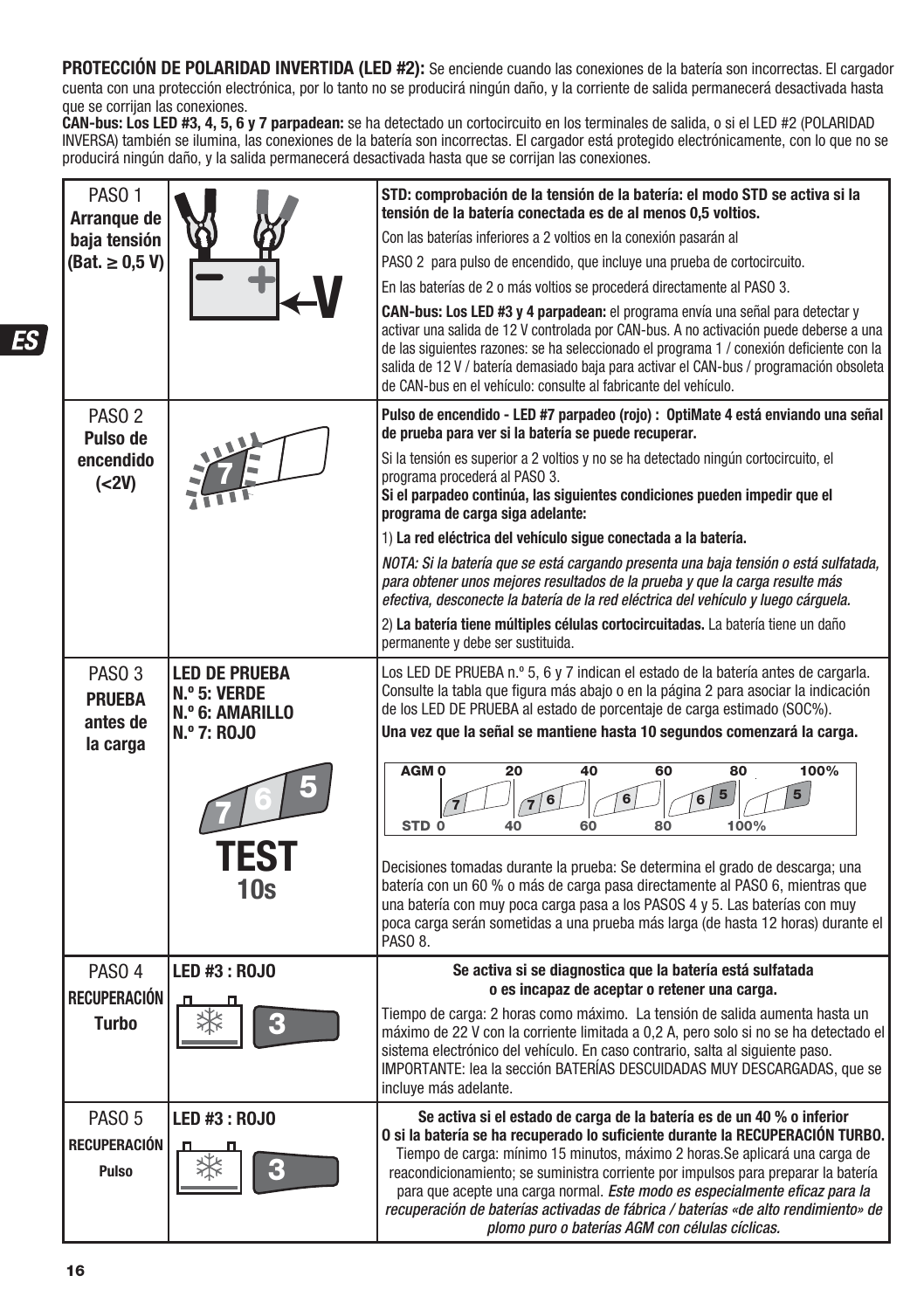| PASO <sub>6</sub><br><b>CARGA</b><br>PASO <sub>7</sub><br>OPTIMIZACIÓN | <b>LED #4: AMARILLO</b><br><b>LED #4: AMARILLO</b>                                                                                                                                                                                                                                                                           | El modo CARGA se activa si el estado de carga de la batería es 50 %<br>o superior (prueba en el PASO 3), o una vez que la batería<br>se haya recuperado lo suficiente durante el PASO 5.<br>se suministra a la batería una corriente constante de 1A con una tensión de hasta<br>14.2-14.4 V.<br>El modo OPTIMIZACIÓN comienza cuando el voltaje alcanza<br>los 14,4 V (14.3V) por primera vez durante el modo CARGA.<br>Paso de absorción pulsada; la corriente se suministra por impulsos, variando entre<br>0,2 y 1 A y hasta una tensión de 14,2-14,4 V, para cargar por completo la batería<br>en el menor tiempo posible. Etapa de verificación: una vez que la petición de<br>corriente es inferior a 0,2 A la tensión de carga se limita a 13,6 V, mientras se<br>verifica el nivel de carga de la batería. Si la batería necesita más carga, el<br>programa volverá a la absorción pulsada. OBSERVACIÓN: el tiempo de carga se<br>suele ampliar si el consumo de corriente de los circuitos conectados es superior<br>al esperado o si el estado de la batería es inferior al óptimo.<br>Por razones de seguridad hay un límite temporal de carga general de 48                                                                                                   |
|------------------------------------------------------------------------|------------------------------------------------------------------------------------------------------------------------------------------------------------------------------------------------------------------------------------------------------------------------------------------------------------------------------|----------------------------------------------------------------------------------------------------------------------------------------------------------------------------------------------------------------------------------------------------------------------------------------------------------------------------------------------------------------------------------------------------------------------------------------------------------------------------------------------------------------------------------------------------------------------------------------------------------------------------------------------------------------------------------------------------------------------------------------------------------------------------------------------------------------------------------------------------------------------------------------------------------------------------------------------------------------------------------------------------------------------------------------------------------------------------------------------------------------------------------------------------------------------------------------------------------------------------------------------------------------------------|
| PASO <sub>8</sub><br><b>PRUEBA tras</b><br>la carga                    | <b>LED#5</b><br>PARPADEO                                                                                                                                                                                                                                                                                                     | horas para los PASOS 4,5,6 y 7.<br>PRUEBA después de la CARGA: el suministro de corriente<br>se interrumpe durante 30 minutos** para que el programa pueda<br>determinar la capacidad de retención de carga de la batería.<br>** SI el resultado del PASO 3 ha sido ROJO (LED n.º 7) o ROJO Y AMARILLO (LED<br>n.º 6 y 7), que indica que la batería está muy descargada antes de la conexión,<br>la prueba de retención de tensión se ampliará a 12 horas para comprobar el<br>estado de la batería.<br>El resultado de la PRUEBA (que se indica en los LED n.º 5,6,7) se ajustará en<br>tiempo real de acuerdo con la tensión que se mida en la batería. Consulte la tabla<br>«ADVERTENCIA PRECOZ DE PROBLEMAS CON LA BATERÍA» en la página 2 para<br>asociar la indicación de los LED de PRUEBA al estado de porcentaje de carga<br>estimado (SOC%).<br>100%<br>40<br>60<br><b>AGMO</b><br>20<br>80<br>5<br>5<br>6<br>6<br>STD <sub>0</sub><br>40<br>60<br>80<br>100%<br>La PRUEBA se interrumpirá si se ilumina el LED n.º 7 (rojo). Existe un problema<br>importante si la batería no puede retener suficiente carga durante la prueba de<br>retención de tensión. Se proporciona más información en la sección<br>«OBSERVACIONES SOBRE LOS RESULTADOS DE LA PRUEBA». |
| PASO <sub>9</sub><br><b>MAINTIEN</b><br>intelligent<br><b>OPTIMATE</b> | LED #5 / 6 / 7<br>ACTIVADO<br>Para las baterías en buen estado, el LED<br>n.º 5 (verde) permanecerá activado.<br>Excepción: las baterías de célula<br>húmeda estándar con tapones de<br>relleno poseen una tensión de carga<br>completa menor, por lo que tanto el LED<br>n.º 5 como el LED n.º 6 permanecerán<br>activados. | CARGA DE MANTENIMIENTO: LED n.º 5 / 6 / 7 filos<br>según el estado de carga medido durante el PASO 8.<br>Configuración de tensión flotante: 13,6 V.<br>El modo de mantenimiento estándar consiste en periodos de carga flotante de 30<br>minutos seguidos por periodos alternos de «descanso» de 30 minutos durante los<br>que no se suministra corriente. Este «ciclo de trabajo del 50 %» evita la pérdida de<br>electrolito en baterías selladas y minimiza la pérdida gradual de agua del electrolito<br>en baterías con tapones de relleno, y por tanto, contribuye de forma significativa a<br>optimizar la vida útil de baterías usadas de forma irregular o en determinados<br>periodos.<br>Durante la «carga flotante», se suministra de forma continua un IMPULSO DE BAJA<br>CORRIENTE PARA IMPEDIR LA SULFATACIÓN, lo que aumenta la potencia y la vida<br>útil de la batería.                                                                                                                                                                                                                                                                                                                                                                                  |

**ES**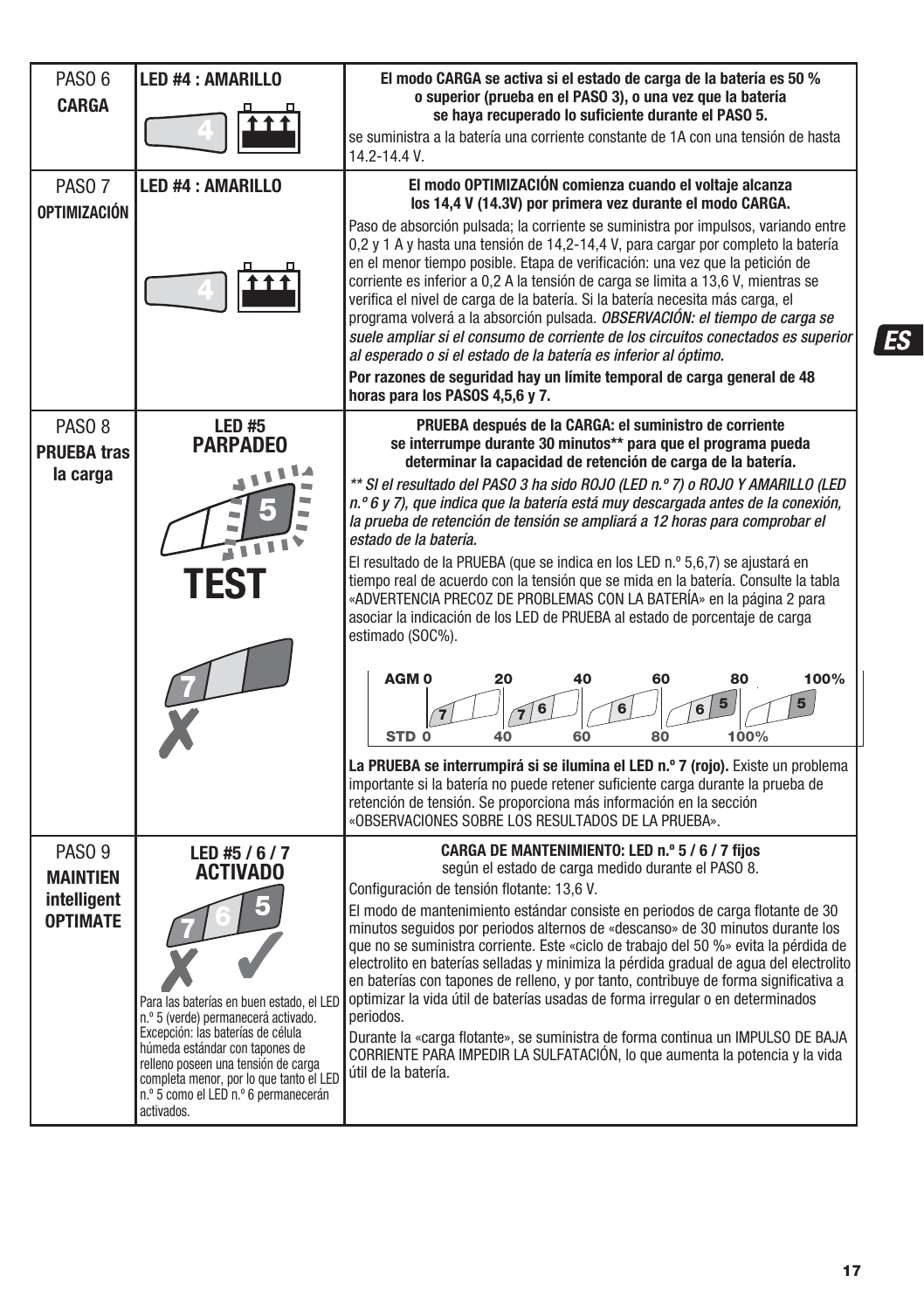**BARRA DE CORRIENTE DE CARGA (LED #8):** Se iluminan cuando se suministra corriente pulsada o continua a la batería.

#### **PROGRAMMA DUAL: Para cambiar de un programa al otro:**

**1.** Desconecte el cargador de la red CA. **2.** Fije las pinzas entre ellas, creando un contacto directo entre la positiva y la negativa. **3.** Conecte de nuevo el cargador a la toma CA. **4.** Observe las siguientes indicaciones LED:

**Los LED** #3, 4, 5, 6 y 7 parpadean 12 veces durante la selección del programa alterno (5 lento, 5 rápido, 2 lento).

- Una vez que se ha cambiado el programa, pueden observarse las siguientes indicaciones (con los clips de la batería todavía conectados): – Cambio de CAN-bus hacia ESTÁNDAR: solo sigue encendido el LED #1 DE POTENCIA.
- Cambio de ESTÁNDAR a CAN-bus: los LED #3 y #4 parpadean conjuntamente a intervalos periódicos, seguidos inmediatamente del LED #8. **5.** Desconecte los clips de la batería. OptiMate 4 está listo para cargar una batería según el programa seleccionado.

#### **BATERÍAS INUTILIZADAS O MUY DESCARGADAS: Si la batería está excesivamente descargada (y posiblemente sulfatada), retírela del vehículo e inspecciónela antes de conectar el cargador para intentar recuperarla.**

**El modo de recuperación TURBO del cargador no puede activarse si detecta que la batería está todavía conectada a un circuito de cableado del vehículo o el equipamiento,** que ofrece de forma efectiva una resistencia eléctrica inferior a la batería misma. Sin embargo, si la batería muy descargada no se retira para su recuperación, no se dañará ni la batería ni la electrónica del vehículo o el equipamiento. **Preste especial atención a los siguientes puntos:** Una batería que haya permanecido descargada durante un periodo largo puede desarrollar daños permanentes en una o más células. Esas baterías pueden calentarse en exceso durante la fase de alta tensión. Pare inmediatamente la carga de la batería si está demasiado caliente al tacto.

Controle la temperatura de la batería durante la primera hora, a partir de entonces, contrólela cada hora. Permanezca atento a señales inusuales, como pueden ser el burbujeo o la fuga de electrolito, una mayor actividad en una célula en comparación con las otras o sonidos silbantes. Si en cualquier momento la batería está demasiado caliente o nota cualquier señal que no sea normal, DESCONECTE EL CARGADOR INMEDIATAMENTE.

### **OBSERVACIONES SOBRE LOS RESULTADOS DE LA PRUEBA:**

**1.** Con cualquier resultado de prueba distinto a #5 verde, desconecte la batería del sistema eléctrico al que está conectado y vuelva a conectar el optimate. si obtiene mejores resultados esta vez, esto sugiere que las pérdidas de corriente son debidas en parte a un problema eléctrico en el sistema eléctrico y no en la propia batería. Si los resultados bajos persisten, se recomienda que llevar la batería a un taller profesional equipado con equipos profesionales para que realicen un diagnóstico más exhaustivo.

**2.** Si se ilumina únicamente el LED #7 rojo, o bien el LED #6 amarillo y el LED #7 rojo al mismo tiempo, esto indica que existe un problema importante. Los LED rojo / amarillo + rojo quieren decir que tras la carga no se mantiene el voltaje de la batería o que a pesar de los intentos de recuperación, la batería es irrecuperable. Esto puede deberse a un defecto propio de la batería, tal como un cortocircuito en una celda o un sulfatado total, o en el caso de una batería conectada al sistema eléctrico al que suministra corriente, el LED #7 rojo puede indicar una pérdida de corriente por un cable o contacto defectuoso, o un accesorio del circuito que esté consumiendo corriente. Una carga repentina como por ejemplo el encendido de las luces mientras el cargador está conectado, también puede hacer que el voltaje de la batería baje de forma significativa.

3. RESULTADO SATISFACTORIO DE LA PRUEBA, pero la batería no puede suministrar suficiente potencia: Este test de retención de voltaje es significativo pero no siempre conclusivo. El estado de una batería a ciclo profundo se podrá determinar de forma más precisa a medio de un comprobador TestMate™ 12V Deep Cycle.

**MANTENIMIENTO DE LA BATERÍA EN PERÍODOS PROLONGADOS DE TIEMPO:** El OptiMate mantendrá una batería cuyo estado es bueno, en total seguridad durante varios meses.

Al menos una vez cada dos semanas, compruebe que las conexiones entre el cargador y la batería está correctas, y en el caso de baterías con un tapón en cada celda, desconecte la batería del cargador, compruebe el nivel de electrolito y si es necesario, rellene las celdas **(con agua destilada, NO ácido)**, y vuelva a conectarla. Al manipular baterías o junto a las mismas, tenga en cuenta las ADVERTENCIAS DE SEGURIDAD mencionadas anteriormente.

### **MODO DE AHORRO DE ENERGÍA «ECO» CUANDO EL CARGADOR ESTÁ CONECTADO AL SUMINISTRO DE CA:**

El convertidor de energía pasa al modo ECO cuando el cargador no está conectado a una batería, por lo que el consumo de corriente es muy bajo (inferior a 0.5W), lo que equivale a un consumo de energía de 0.012 kWh al día. Cuando la batería está conectada al cargador, el consumo de energía varía en función de la cantidad de corriente que necesiten la batería y los circuitos del vehículo / electrónicos conectados a la misma. Una vez que se ha cargado la batería y el programa de carga está en el modo de carga de mantenimiento prolongado (para mantener la batería a plena carga), el consumo total de energía estimado es de 0.024 kWh o menos por día. En este caso, siga el siguiente procedimiento de reinicio.

## **GARANTÍA LIMITADA**

TecMate (International) SA, Sint-Truidensesteenweg 252, B-3300 Tienen, Bélgica, establece esta garantía limitada en favor del primer propietario que utilice este aparato. Esta garantía limitada no es transferible. TecMate (International) garantiza este aparato durante los tres años siguientes a la fecha de compra por su primer usuario contra las fallos de materiales y de montaje. En este caso y a discreción del fabricante el aparato podrá ser reparado ó reemplazado. La gestión y los costes relativos al transporte del aparato acompañado por una prueba de compra (véase "NOTA") al fabricante ó a uno de sus representantes autorizados serán por cuenta del cliente. Esta garantía limitada se anula en caso de uso ó tratamiento inadecuado, ó de reparación hecha por toda persona o organización otra diferente al fabricante ó uno de sus representantes autorizados. El fabricante no cumple con otra garantía que esta garantía limitada y expresamente excluye toda forma de garantía contra otros daños que los que sufra el aparato por sí mismo. ESTO CONSTITUYE LA UNICA GARANTÍA LIMITADA VALIDA. El FABRICANTE NO RECONOCE A QUIENQUIERA EL DERECHO DE EJERCER Ó DE

TRANSMITIR NINGUN DERECHO RELATIVO AL PRODUCTO VENDIDO QUE SEA OTRO QUE EL QUE SE DERIVA DE ESTA GARANTÍA LIMITADA EXPRESA. LAS SUS DERECHAS ESTATUTARIAS NO SON AFECTADAS.

NOTA: Véase www.tecmate.com/warranty ó contacte warranty@tecmate.com

#### **GARANTÍA en Canadá, EE. UU., América Central y América del Sur:**

TecMate North America (Oakville, ON, Canadá), en calidad de subsidiaria en propiedad absoluta de TecMate International, asume la responsabilidad relativa a la garantía del producto en dichas regiones.

Se puede encontrar más información sobre los productos de TecMate en **www.tecmate.com**.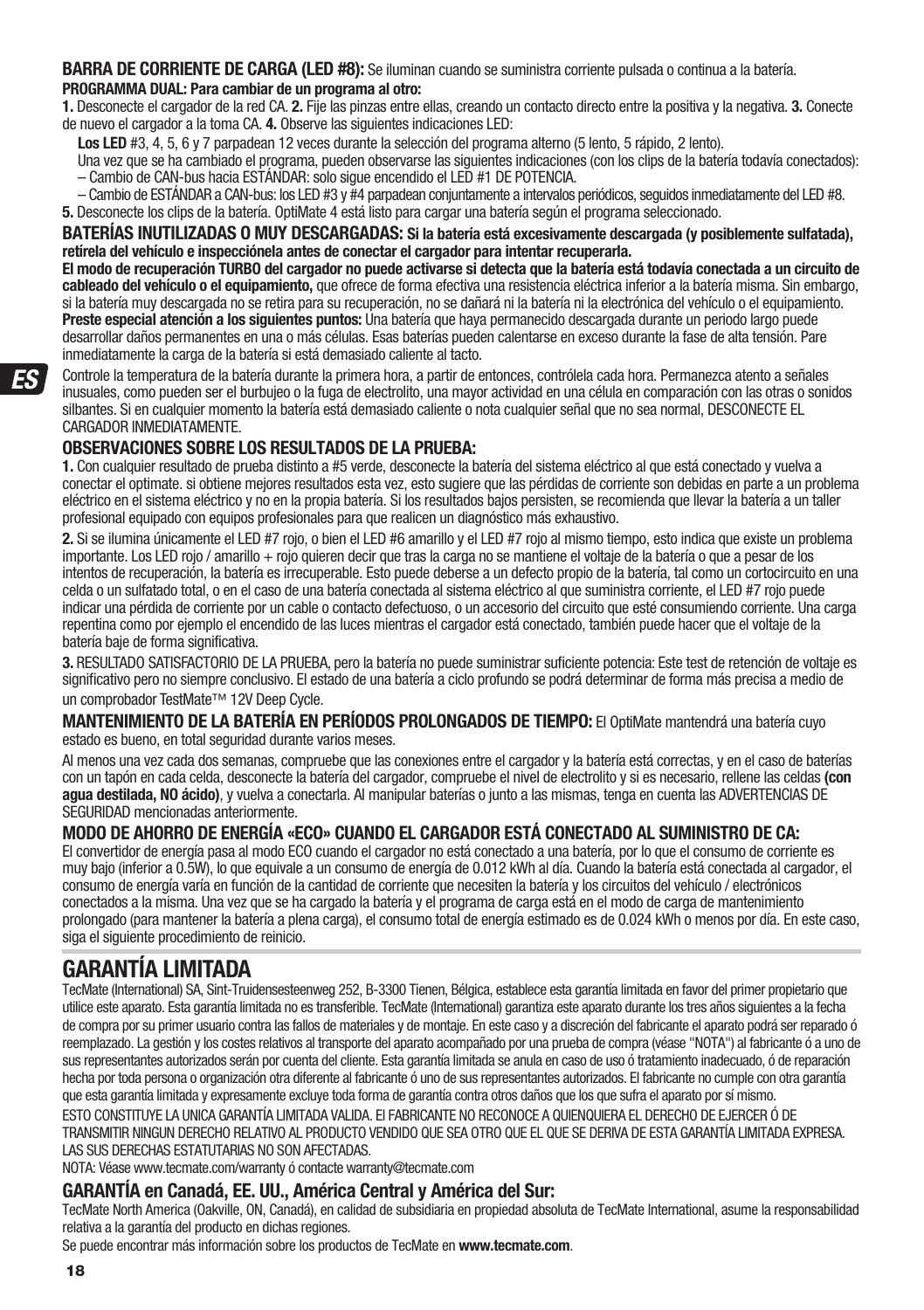

## **CARREGADOR DE DIAGNÓSTICO AUTOMÁTICO PARA BATERIAS DE CHUMBO-ÁCIDO DE 12V. NÃO UTILIZE O APARELHO PARA BATERIAS NiCd, NiMH, Li-Ion NEM PARA BATERIAS NÃO**  RECARREGÁVEIS.<br>NOTAS E AVISOS DE SEGURANCA: caso ainda não o tenha feito. Leia as páginas anteriores

COM A INDICAÇÃO "INSTRUÇÕES DE SEGURANÇA IMPORTANTES" ANTES DE ÚTILIZAR ESTE CARREGADOR.

**Este dispositivo não se destina a ser utilizado por pessoas (incluindo crianças) com capacidades mentais, sensoriais ou físicas diminuídas, nem por pessoas com falta de experiência ou conhecimentos, a não ser que recebam supervisão ou instruções adequadas, dadas por uma pessoa responsável pela sua segurança, no que respeita ao seu uso. As crianças devem ser supervisionadas de modo a assegurar que não brincam com o dispositivo.**

**NOTAS E AVISOS DE SEGURANÇA: as baterias emitem GASES EXPLOSIVOS - mantenha a bateria afastada de chamas e faíscas.** Desligue a fonte de alimentação de CA antes de estabelecer ou desligar as ligações de CC à bateria. Os ácidos da bateria são altamente corrosivos. Utilize vestuário e óculos de protecção e evite o contacto com a pele. Em caso de contacto acidental, lave imediatamente com água e sabão. Verifique se os bornes da bateria não estão soltos; se estiverem, mande avaliar a bateria por um profissional. Se os bornes da bateria estiverem corroídos, limpe-os com uma escova de arame de cobre; se estiverem gordurosos ou sujos, limpe-os com um pano humedecido com detergente. Utilize o carregador apenas se os condutores de entrada e saída e os conectores estiverem em boas condições e intactos. Se o cabo de entrada estiver danificado, é essencial que seja substituído imediatamente pelo fabricante, pelo agente de assistência autorizado ou uma oficina qualificada, para evitar o perigo. Proteja o carregador de ácidos, vapores ácidos e da humidade tanto durante o uso e como no armazenamento. Os danos resultantes de corrosão, oxidação ou de curto-circuitos eléctricos internos não são cobertos pela garantia. Afaste o carregador da bateria durante o carregamento para evitar a contaminação por ácido ou a exposição ao ácido ou a vapores ácidos. Se utilizar o carregador na posição horizontal, coloque-o sobre uma superfície plana e dura, mas NÃO sobre uma superfície de plástico, tecido ou couro. Utilize os orifícios de fixação existentes na base de caixa para prender o carregador a qualquer superfície vertical resistente e adequada.

**EXPOSIÇÃO A LÍQUIDOS:** este carregador foi concebido para resistir à exposição a líquidos acidentalmente derramados ou salpicados sobre a caixa a partir de cima, ou a chuvas leves. A exposição prolongada à chuva não é aconselhável e, se for minimizada, é possível obter uma vida útil mais longa. As falhas do carregador devido à oxidação resultante de uma eventual penetração de líquidos nos componentes electrónicos, conectores ou fichas, não são cobertas pela garantia.

#### **LIGAÇÃO DO CARREGADOR À BATERIA**

- **1.** Desligue a fonte de alimentação CA antes de estabelecer ou desligar as ligações de CC à bateria.
- **2.** Se estiver a carregar a bateria no interior do veículo utilizando os terminais de cabo para bateria, antes de estabelecer as ligações, verifique primeiro se estes podem ser posicionados e fixados de forma segura, afastados de cablagens, tubagens metálicas e do chassis. Estabeleça as ligações pela ordem seguinte: ligue primeiro ao terminal da bateria não ligado ao chassis (normalmente o terminal positivo). De seguida, ligue o outro terminal de cabo para bateria (normalmente negativo) ao chassis, num local bem afastado da bateria e da linha de combustível. Desligue sempre pela ordem inversa.
- **3.** Ao carregar a bateria no exterior do veículo com os terminais de cabo para bateria, coloque-a num local bem ventilado. Ligue o carregador à bateria: VERMELHO ligue ao terminal POSITIVO (POS, P ou +) e PRETO ligue ao terminal NEGATIVO (NEG, N ou –). Assegure-se de que as ligações estão firmes e seguras. Um bom contacto é essencial.
- **4. Caso a bateria esteja muito descarregada (e possivelmente sulfatada), retire-a do veículo e inspeccione-a antes de ligar o carregador para uma tentativa de recuperação.** Verifique visualmente a bateria relativamente a defeitos mecânicos, tais como bojamento ou fendas, ou sinais de derrames de electrólito. Caso a bateria tenha tampas para enchimento e as placas dentro das células possam ser vistas a partir do exterior, examine cuidadosamente a bateria para determinar se alguma das células parece estar diferente das outras (por exemplo, depósitos brancos entre as placas, placas a tocarem-se). Se verificar que existem defeitos mecânicos, não tente carregar a bateria. Leve-a para ser avaliada por um profissional.
- **5. Se a bateria for nova,** leia cuidadosamente as instruções de segurança e de funcionamento do fabricante antes de ligar o carregador. Caso aplicável, siga cuidadosa e exactamente as instruções de enchimento com ácido.

## **PROCEDER AO CARREGAMENTO**

**PROGRAMA DUPLO:** O OptiMate 4 está equipado com dois programas de carregamento. Só pode funcionar um programa de cada vez. Os modelos selecionados do OptiMate 4 serão fornecidos com o programa 1 (PADRÃO) ou o programa 2 (barramento CAN) predefinido.

**Programa 1 (PADRÃO)** é o programa de carregamento normal para ligação direta a uma bateria em qualquer condição. Todas as funcionalidades do programa estão ativas, incluindo os modos de dessulfatação Padrão, TURBO e PULSE.

**Programa 2 (CAN-bus)** ativa automaticamente uma tomada de 12V em veículos equipados com barramento CAN, para carregar, testar e conservar a bateria quando o veículo está em armazenamento. Os modos de dessulfatação padrão e TURBO de alta tensão são desativados. O modo de dessulfatação PULSE (impulsos) de baixa tensão permanece ativo, para recuperar uma bateria descarregada que fica ligada ao circuito elétrico do veículo.

O programa 2 também pode ser utilizado para carregar e conservar uma bateria diretamente dentro ou fora do veículo, mas não consegue recuperar uma bateria sulfatada. Para recuperar uma bateria sulfatada, selecione o programa 1 e siga as instruções em **BATERIAS NEGLIGENCIADAS MUITO DESCARREGADAS**.

**Indicação do programa** quando o equipamento não se encontra ligado a uma tomada de 12V ou a uma bateria. PADRÃO – apenas o LED n.º 1 de energia elétrica permanece ligado. **CAN-bus** – o LED n.º 1 de ENERGIA ELÉTRICA permanece ligado e o LED n.º 3 de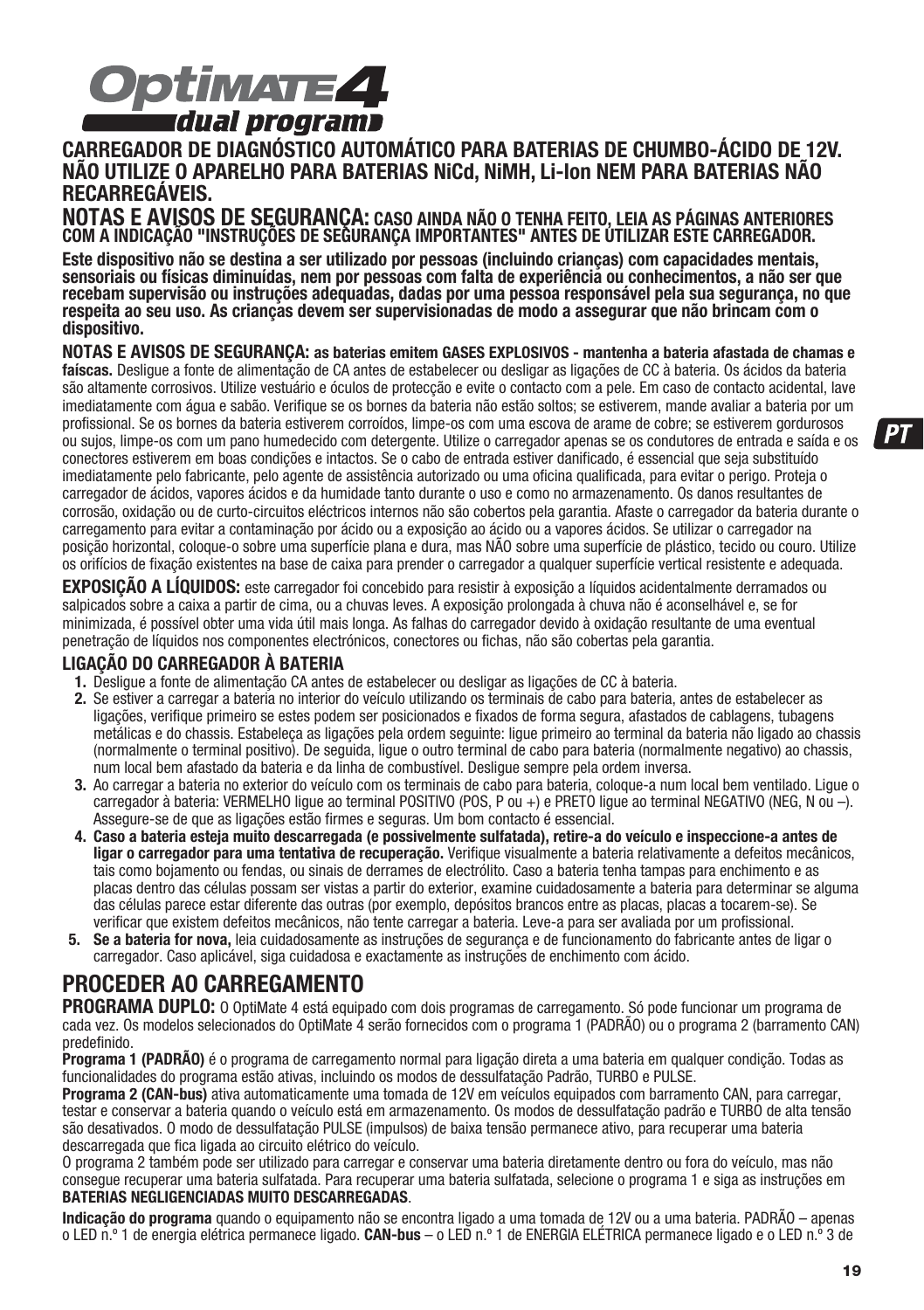DESSULFATAÇÃO e o LED n.º 4 de CARREGAMENTO ficam intermitentes em conjunto por breves instantes a intervalos regulares. **LIGADO: LED n.º 1 -** Confirma o fornecimento de energia CA ao carregador. Indicação de intensidade ALTA e BAIXA: o LED n.º 1 de LIGADO fica com uma luminosidade mais intensa quando é fornecida corrente à bateria. O LED n.º 1 "LIGADO" reduz a intensidade para um nível baixo, para indicar o modo "ECO" de baixo consumo energético. Isto acontece quando não há uma bateria ligada ou quando a bateria está ligada e o programa se encontra no modo de teste de retenção de tensão ou nos períodos de "repouso" do modo de Carregamento de manutenção. **PROTEÇÃO DE POLARIDADE INVERTIDA: LED n.º 2** - Acende-se quando as ligações da bateria estão incorretas. O carregador é protegido eletronicamente para que não ocorram danos e a saída permanece desativada até que as ligações sejam corrigidas. **CAN-bus : LED n.º3, 4, 5, 6 e 7 intermitente:** Foi detetado um curto-circuito nos terminais de saída ou, se o LED n.º 2 (POLARIDADE INVERSA) também estiver aceso, as ligações da bateria estão incorretas. O carregador é protegido eletronicamente para que não ocorram danos e a saída permanece desativada até que as ligações sejam corrigidas.

| <b>PASO 1</b><br><b>Baixa</b><br><b>Tensão</b><br><b>INÍCIO -</b><br>$Bat \geq 0.5V$ |                                                                                               | STD: erificação da tensão da bateria - o OptiMate 4 é ativado<br>automaticamente se a tensão da bateria ligada for, no mínimo, 0,5 Volt.<br>As baterias com menos de 2 V na ligação avançam para o PASSO 2 para<br>"reativação por impulsos", que inclui um teste de curto-circuito da bateria.<br>As baterias com 2 V ou mais avançam diretamente para o PASSO 3.<br><b>CAN-Bus: LED n.º 3 e 4 intermitente:</b> O programa envia um sinal para detetar e ativar uma tomada de 12V controlada pelo barramento CAN. A não ativação poderá dever-se a uma das seguintes causas: O programa 1 está selecion<br>CAN obsoleta no veículo - consulte o fabricante do veículo.                                                                                                                                      |
|--------------------------------------------------------------------------------------|-----------------------------------------------------------------------------------------------|---------------------------------------------------------------------------------------------------------------------------------------------------------------------------------------------------------------------------------------------------------------------------------------------------------------------------------------------------------------------------------------------------------------------------------------------------------------------------------------------------------------------------------------------------------------------------------------------------------------------------------------------------------------------------------------------------------------------------------------------------------------------------------------------------------------|
| PASO <sub>2</sub><br><b>Reativação</b><br>por impulsos<br>(< 2V)                     | LED N.º7<br><b>INTERMITENTE</b>                                                               | Reativação por impulsos - LED n.º 7 (vermelho) intermitente: o OptiMate 4<br>injeta um sinal de teste para determinar se a bateria pode ser recuperada.<br>Quando a tensão for superior a 2 V e se não tiver sido detetado nenhum curto-circuito, o<br>programa avanca para o PASSO 3.<br>Se continuar intermitente, as seguintes condições podem impedir que o programa<br>de carregamento progrida:<br>1) O circuito do veículo continua ligado à bateria.<br>NOTA: Se a bateria a carregar estiver num estado de baixa tensão ou<br>sulfatada, desligue a bateria do circuito do veículo e, em seguida,<br>carregue-a, para obter um carregamento e resultados de teste mais<br>eficazes.<br>2) A bateria tem várias células em curto-circuito. A bateria tem danos permanentes<br>e deve ser substituída. |
| PASO <sub>3</sub><br><b>TESTE</b><br>antes do<br>carregamento                        | <b>LED DE TESTE</b><br>N.°6 : VERDE<br>N.º7: AMARELO<br><b>N.°8 : VERMELHO</b><br>TEST<br>10s | Os LED DE TESTE #5 / 6 / 7 indicam a condição da bateria antes do carregamento.<br>Consulte o quadro abaixo ou na página 2 para obter correspondência entre a indicação<br>do LED DE TESTE e a estimativa do estado em percentagem de carga (SOC%).<br>O carregamento inicia-se passados 10 segundos.<br>40<br>AGM <sub>0</sub><br>20<br>60<br>80<br>100%<br>5<br>5<br>100%<br>STD <sub>0</sub><br>40<br>60<br>80<br>Decisões tomadas durante o teste: É determinado o nível de descarregamento; uma<br>bateria com 60% (AGM=40%) ou mais de carga avanca diretamente para o PASSO 6,<br>enquanto uma bateria muito descarregada avança para o PASSO 4 e 5.<br>As baterias muito descarregadas são submetidas a um teste mais longo (até 12 horas)<br>durante o PASSO 8                                       |
| PASO 4<br><b>RECUPER-</b><br>AÇÃO<br><b>AVANÇADA</b>                                 | LED $N.^{\circ}3$ :<br><b>VERMELHO</b>                                                        | É ativado se a bateria tiver sido diagnosticada como sulfatada,<br>incapaz de aceitar ou manter a carga.<br>Tempo de carregamento: máximo de 2 horas.<br>A tensão de saída aumenta para um máximo de 22 V com a intensidade da corrente<br>limitada a 0,2 A, mas somente se não for detetado qualquer sistema eletrónico do<br>veículo, caso contrário, avança diretamente para o PASSO 5. IMPORTANTE: Leia a<br>secção BATERIAS NEGLIGENCIADAS MUITO DESCARREGADAS.<br><b>CAN-Bus: Desativado no programa barramento CAN.</b>                                                                                                                                                                                                                                                                                |
| PASO <sub>5</sub><br>Reativação<br>por impulsos                                      | LED $N.^{\circ}3$ :<br><b>VERMELHO</b>                                                        | É ativado se a bateria tiver sido diagnosticada como sulfatada,<br>incapaz de aceitar ou manter a carga.<br>TEMPO DE CARREGAMENTO: mín. 15 minutos, máx. 2 horas.<br>É fornecida corrente por impulsos para preparar a bateria para aceitar um carregamento<br>normal. Este passo é especialmente eficaz para a recuperação de baterias AGM de<br>chumbo ou de célula cíclica activadas na fábrica/de "elevado desempenho".                                                                                                                                                                                                                                                                                                                                                                                   |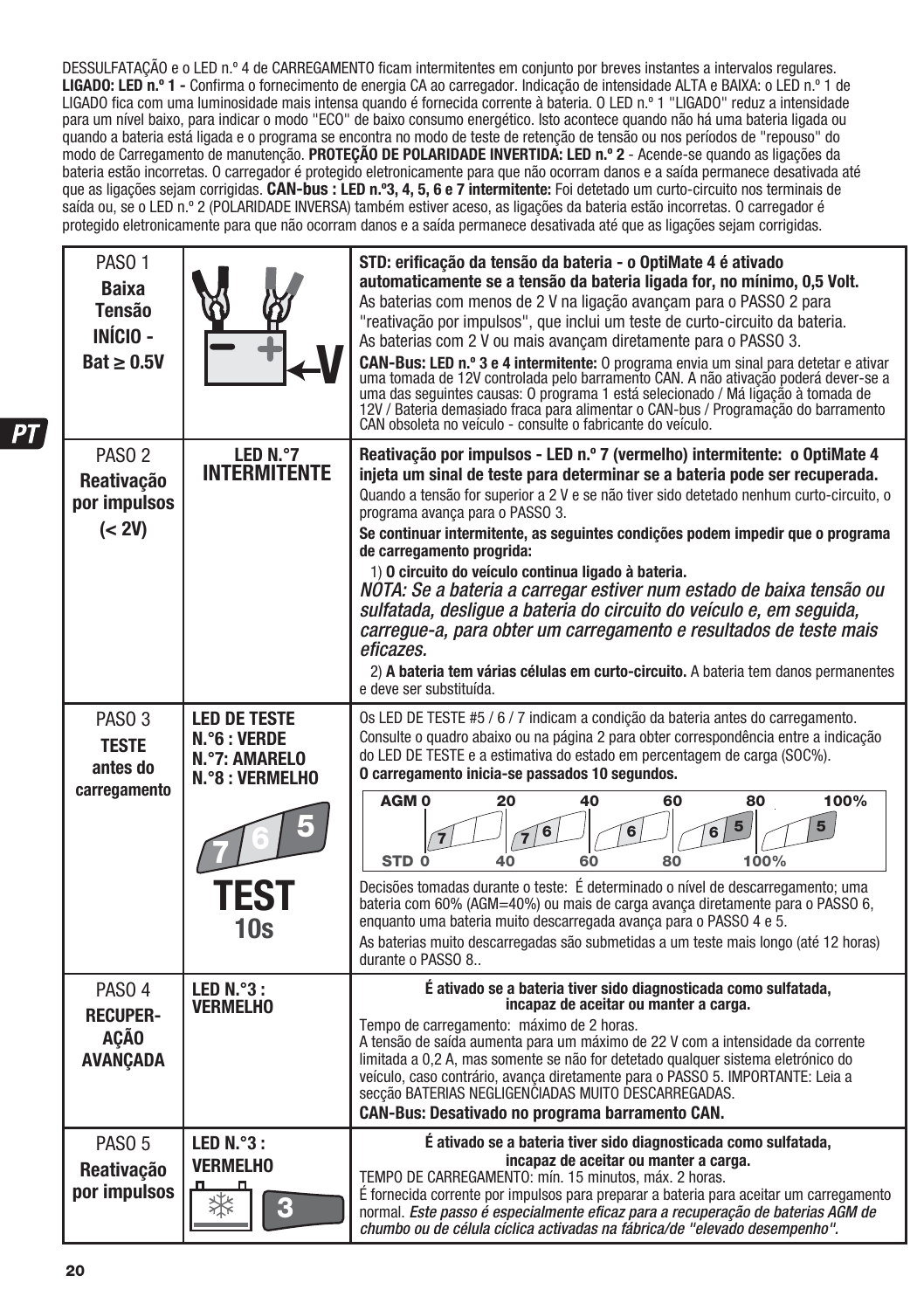| PASO <sub>6</sub><br><b>CARREGAMENTO</b>                                                                                                                                                                                                                                                    | LED N.º4 :<br><b>AMARELO</b>          | O modo de CARREGAMENTO é ativado se o estado de carga da bateria for de 50% ou<br>superior (de acordo com o teste no PASSO 3) ou quando a bateria tiver sido<br>recuperada até um nível adequado durante o PASSO 5<br>É fornecida à bateria uma corrente constante de 1 A até que a tensão atinja os<br>14,2-14,4 V.                                                                                                                                                                                                                                                                                                                                                                                                                                                                                                                                                                                                     |
|---------------------------------------------------------------------------------------------------------------------------------------------------------------------------------------------------------------------------------------------------------------------------------------------|---------------------------------------|--------------------------------------------------------------------------------------------------------------------------------------------------------------------------------------------------------------------------------------------------------------------------------------------------------------------------------------------------------------------------------------------------------------------------------------------------------------------------------------------------------------------------------------------------------------------------------------------------------------------------------------------------------------------------------------------------------------------------------------------------------------------------------------------------------------------------------------------------------------------------------------------------------------------------|
| PASO <sub>7</sub><br><b>OTIMIZAÇÃO</b>                                                                                                                                                                                                                                                      | LED $N.^{\circ}4$ :<br><b>AMARELO</b> | O modo de OTIMIZAÇÃO começa quando a tensão atinge<br>os 14,3V (14,7V) pela primeira vez durante o modo de CARREGAMENTO.<br>Absorção de impulsos: A corrente é fornecida em impulsos, variando entre 0,2 e 1 A e<br>até uma tensão de 14,2 -14,4 V, para carregar totalmente a bateria no mais breve<br>período de tempo. Verificação: Uma vez que a necessidade de corrente seja inferior a 0,2<br>A, a tensão de carregamento é limitada a 13,6 V enguanto o nível de carregamento da<br>bateria é verificado. Caso a bateria necessite de mais carga, o programa volta para<br>absorção de impulsos. NOTA: Geralmente, o tempo de carregamento é prolongado caso<br>exista um consumo de corrente maior do que o previsto por um circuito ligado ou se a<br>saúde da bateria for inferior à ideal. Por motivos de segurança, existe um limite<br>de tempo de carregamento total de 48 horas para o PASSO 4, 5, 6 e 7. |
| PASO <sub>8</sub><br><b>TESTE</b>                                                                                                                                                                                                                                                           | LED N.º5<br>INTERMITENTE<br>٦         | TESTE após carregamento: O fornecimento de corrente à bateria é<br>interrompido durante 30 minutos** para permitir que o programa determine<br>a capacidade de retenção de carga da bateria.                                                                                                                                                                                                                                                                                                                                                                                                                                                                                                                                                                                                                                                                                                                             |
| após o<br>carregamento                                                                                                                                                                                                                                                                      | <b>TES</b><br>$30m - 12h$             | ** CASO o resultado do PASSO 3 tenha sido VERMELHO (LED n.º 7) ou VERMELHO e<br>AMARELO (LED n.º 6 e 7), indicando uma bateria fortemente descarregada, o teste de<br>retenção de tensão é alargado para 12 horas, como forma de confirmar a integridade<br>da bateria.<br>O resultado do teste (indicado no LED n.º 5, 6, 7) é ajustado em tempo real de acordo<br>a tensão da bateria medida. Consulte a tabela para corresponder a indicação do LED de<br>TESTE a um percentual estimado de carga (SOC%).<br>AGM <sub>0</sub><br>20<br>40<br>80<br>100%<br>60<br>5<br>6<br>6<br>6<br>STD <sub>0</sub><br>60<br>100%<br>40<br>80<br>O TESTE será interrompido caso o LED n.º 7 (vermelho) se acenda. Existe um<br>problema significativo se a bateria não conseguir reter carga suficiente durante o teste<br>de retenção de tensão. Pode obter mais informações na secção "NOTAS SOBRE<br>RESULTADOS DE TESTE".       |
| PASO <sub>9</sub><br>MANUTENÇÃO<br>'365'<br><b>OPTIMATE</b><br>ligado.                                                                                                                                                                                                                      | LED N.º5 / 6 / 7<br><b>LIGADO</b>     | CARREGAMENTO DE MANUTENÇÃO: LED n.º 5/6/7 continuamente<br>acesos de acordo com o estado de carga medido durante o PASSO 8<br>Configuração da tensão flutuante: 13,6 V<br>O modo de manutenção STD consiste em períodos de carregamento flutuante de 30<br>minutos seguidos alternadamente por períodos de "repouso" de 30 minutos, durante os<br>quais não há corrente fornecida. Este "ciclo de funcionamento a 50%" evita a perda de<br>eletrólito em baterias seladas e minimiza a perda gradual de água do eletrólito em<br>baterias com tampa de enchimento e, desta forma, contribui significativamente para a<br>otimização da vida útil de baterias utilizadas de forma irregular ou sazonal.<br>Durante o "carregamento flutuante", são fornecidos continuamente IMPULSOS DE BAIXA<br>CORRENTE PARA EVITAR A SULFATACÃO, para aumentar a potência e a durabilidade da<br>bateria.                              |
| No caso de baterias que se encontram em<br>bom estado, o LED n.º 5 (verde) permanece<br>Exceção: As baterias de célula húmida STD<br>com tampa de enchimento têm uma tensão<br>inferior quando estão totalmente carregadas: 0<br>LED n.º 5 continua ligado juntamente com o<br>LED $n.°6$ . |                                       |                                                                                                                                                                                                                                                                                                                                                                                                                                                                                                                                                                                                                                                                                                                                                                                                                                                                                                                          |

## BARRA DE CORRENTE DE CARREGAMENTO: LED n.º 8 - Acende-se quando é fornecida corrente por impulsos ou contínua à bateria.

### **PROGRAMA DUPLO: PARA MUDAR DE UM PROGRAMA PARA O OUTRO:**

- **1.** Desligue o carregador da alimentação de CA.
- **2.** Ligue o conjunto de pinças da bateria ao carregador e ligue a pinça negativa diretamente à pinça positiva.
- **3.** Volte a ligar o carregador à alimentação de CA.
- **4.** Observe as seguintes indicações de LED:

**Os LED n.º 3, 4, 5, 6 e 7** piscam 12 vezes durante a seleção do programa alternado (5x devagar, 5x depressa, 2x devagar).

**Após** a mudança do programa, é possível observar as seguintes indicações (com as pinças de bateria ainda ligadas): **–** Mudado de barramento CAN para STANDARD: apenas o LED n.º 1 de ENERGIA ELÉTRICA permanece ligado.

PТ

**21**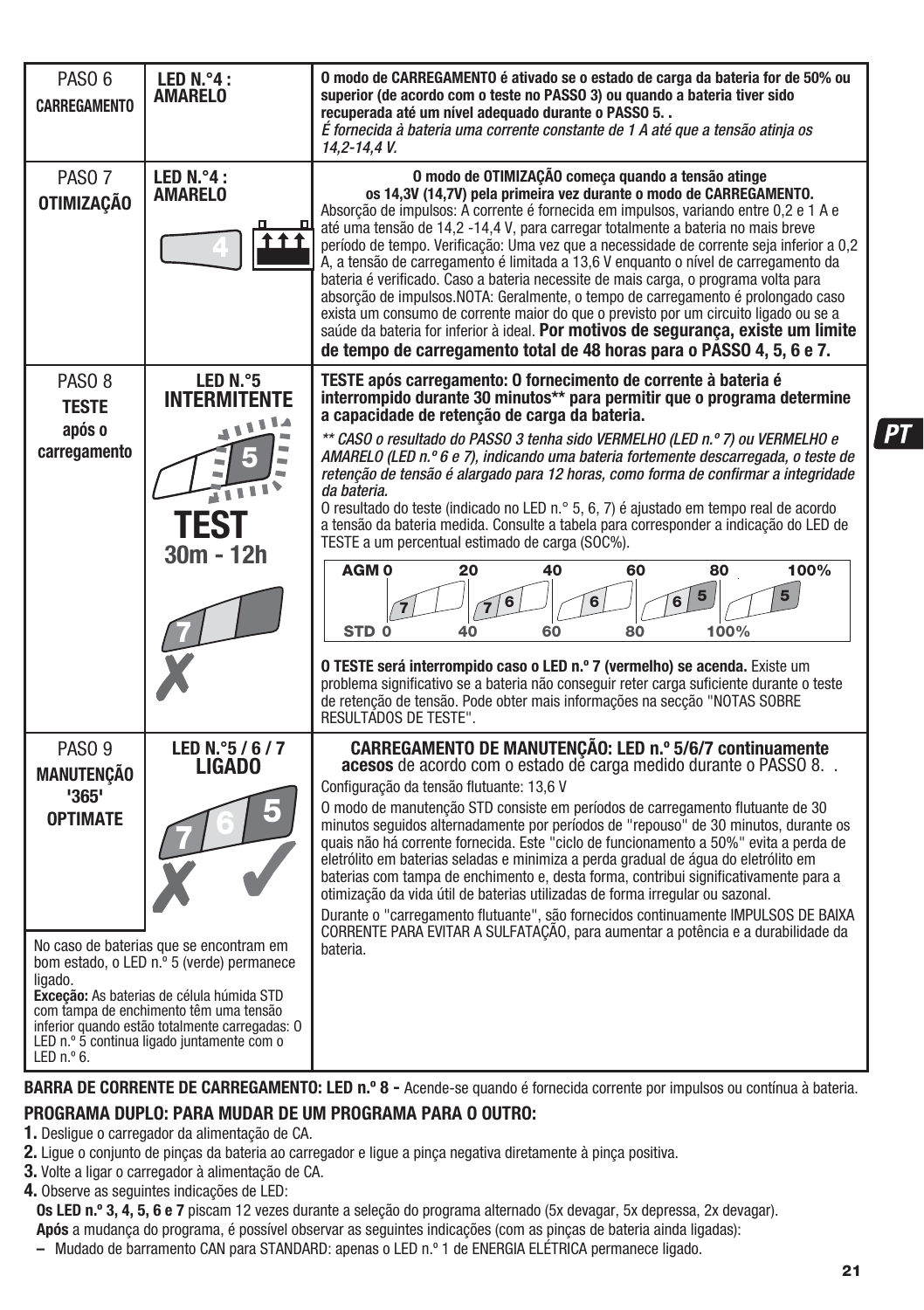**–** Mudado de STANDARD para barramento CAN: O LED n.º 3 e o LED n.º 4 piscam em conjunto a intervalos regulares,

**5.** Desligue as pincas de bateria. O OptiMate 4 está pronto para carregar uma bateria de acordo com o programa selecionado. **BATERIAS NEGLIGENCIADAS MUITO DESCARREGADAS: caso a bateria esteja muito descarregada (e possivelmente sulfatada), retire-a do veículo ou do equipamento e inspeccione-a antes de ligar o carregador para uma tentativa de recuperação. O modo de recuperação TURBO do carregador não é activado caso detecte que a bateria ainda esteja ligada a um circuito,** o que efectivamente oferece uma menor resistência eléctrica do que a bateria isolada. No entanto, se a bateria muito descarregada não for retirada para recuperação, nem a bateria nem o sistema electrónico do veículo ou do equipamento serão danificados. **Preste especial atenção ao seguinte:** Uma bateria que esteja muito descarregada durante um período prolongado poderá desenvolver danos permanentes numa ou em várias células. Essas baterias poderão aquecer excessivamente durante o carregamento de alta corrente. Controle a temperatura da bateria durante a primeira hora e, posteriormente, todas as horas. Verifique se existem sinais invulgares, tais como bolhas ou derrames de electrólito, maior actividade numa célula em comparação com as outras ou sons sibilantes. Se a qualquer momento a bateria estiver desconfortavelmente quente ao toque ou se detectar quaisquer sinais invulgares, DESLIGUE IMEDIATAMENTE O CARREGADOR.

#### **NOTAS SOBRE RESULTADOS DE TESTE:**

**1.** Para qualquer resultado de teste que não seja n.º 5 verde (ou n.º 5 verde e n.º 6 amarelo em conjunto se a bateria for do tipo STD com tampas de enchimento), desligue a bateria do sistema eléctrico que esta suporta, e volte a ligar o OptiMate. Se depois for obtido um resultado de teste melhor, isso significa que as perdas de energia se devem em parte a um problema elétrico no sistema e não à própria bateria. Se o mau resultado persistir, aconselha-se que leve a bateria a uma oficina de serviço profissional, que disponha de equipamento profissional para uma investigação mais completa.

**2.** Se o LED n.º 7 vermelho se acender sozinho ou juntamente com o LED n.º 6 amarelo (ou apenas o LED amarelo no caso de uma bateria selada), existe um problema significativo. Os LEDs vermelho/amarelo + vermelho significam que, após o carregamento, a tensão da bateria não é mantida ou que, apesar das tentativas de recuperação, não foi possível recuperar a bateria. Isto pode ser devido a um defeito na própria bateria, como por exemplo uma célula em curto-circuito ou sulfatação total, ou, no caso de uma bateria ainda ligada ao sistema elétrico que suporta, o LED n.º 7 vermelho poderá indicar uma perda de corrente através do circuito eléctrico deteriorado, um interruptor ou um contacto degradado, ou acessórios que consomem corrente em circuito. A ligação de uma carga súbita enquanto o carregador está ligado também pode provocar uma descida significativa da tensão da bateria. **3.** BOM RESULTADO DE TESTE, mas a bateria não consegue fornecer energia elétrica suficiente: um dano permanente na bateria poderá estar a causar demasiado auto-descarregamento que não é detetado no período de teste de 12 horas. Desligue a bateria do OptiMate. Após, pelo menos, 48 horas, volte a ligá-la e observe o resultado durante o TESTE ANTES DO CARREGAMENTO.

**MANUTENÇÃO DE UMA BATERIA POR PERÍODOS PROLONGADOS:** O OptiMate mantém uma bateria, cuja condição básica seja boa, durante vários meses seguidos. Pelo menos uma vez em cada duas semanas, verifique se as ligações entre o carregador e a bateria estão seguras, e, no caso das baterias com tampas de enchimento em cada célula, desligue a bateria do carregador, verifique o nível do electrólito e, se necessário, encha as células **(com água destilada, NÃO com ácido)** e, em seguida, volte a ligá-la. Quando estiver a manusear baterias ou se encontrar na sua proximidade, tenha sempre o cuidado de observar os AVISOS DE SEGURANÇA acima.

**TEMPO DE CARREGAMENTO** : Tempo de uma bateria descarregada, mas intacta: uma bateria de 12 Ah não deverá demorar mais de 12 horas a avançar para a verificação de auto-descarregamento. As baterias fortemente descarregadas poderão demorar bastante mais tempo, é possível que não seja atingida a carga total dentro do limite de segurança de carregamento. Neste caso.

#### **MODO ECO DE POUPANÇA ENERGÉTICA QUANDO O CARREGADOR ESTÁ LIGADO À ALIMENTAÇÃO DE CORRENTE CA:**

O conversor de corrente muda para o modo ECO quando o carregador não está ligado a uma bateria, resultando num consumo de energia muito reduzido, inferior a 1,7W, equivalente ao consumo de 0,042 kWh por dia. Quando uma bateria é ligada ao carregador, o consumo de energia depende da necessidade de corrente da bateria e do veículo/circuito electrónico ligado. Depois de a bateria ter sido carregada e o carregador se encontrar no modo de carregamento de manutenção de longo prazo (para manter a bateria a 100% de carga) o consumo total de energia é estimado em 0,060 kWh por dia ou menos.

## **GARANTIA LIMITADA**

TecMate (International) NV, Sint-Truidensesteenweg 252, B-3300, Belgium, consente a presente garantia ao primeiro utilizador deste produto, sem possibilidade de transferibilidade. TecMate (International) NV garante este carregador durante três anos a partir da data de compra ao retalhista, contra os defeitos dos componentes ou de montagem. Se for o caso, o carregador será reparado ou substituído à discrição do fabricante. O comprador deve enviar por sua própria conta, o aparelho assim como uma prova de compra (veja "NOTA"), ao fabricante ou ao seu representante. Esta garantia limitada, torna-se nula se o aparelho for utilizado ou manipulado de forma inadequada ou se tiver sido reparado por toda outra pessoa física ou moral que o fabricante ou o seu representante. O fabricante não oferece nenhuma outra garantia que a presente, e excluí expressamente toda garantia conta danos consequenciais.

ESTA É A ÚNICA GARANTIA EXPRESSAMENTE CONSENTIDA PELO FABRICANTE. ESTE NÃO ASSUME E NÃO AUTORIZA QUEM QUER QUE SEJA A ASSUMIR OU ESTABELECER TODA OUTRA OBRIGAÇÃO LIGADA A ESTE PRODUTO, OUTRA QUE ESTA GARANTIA LIMITADA EXPRESSAMENTE CONSENTIDA. SUAS DIREITAS ESTATUTÁRIAS NÃO SÃO AFETADAS.

NOTA: Veja www.tecmate.com/warranty o contatem warranty@tecmate.com

#### **copyright © 2015 TecMate International**

OptiMate 7 e os nomes dos outros aparelhos mencionados neste texto como BatteryMate, TestMate e TestMate mini, são marcas registadas de TecMate International SA.

Pode-se encontrar mais informação sobre os produtos de TecMate em **www.tecmate.com.**

NOTE: Details at www.tecmate.com/warranty.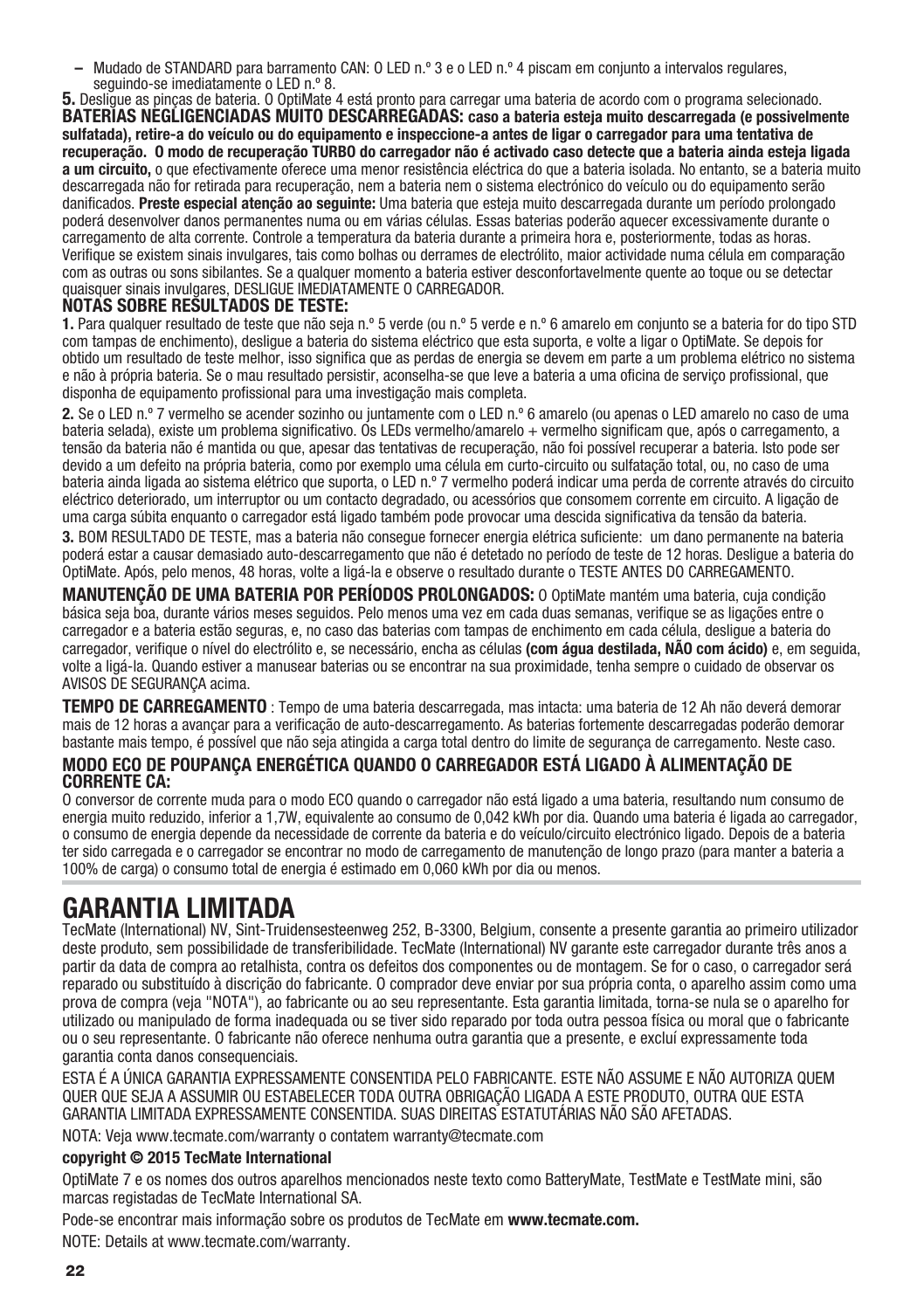

**AUTOMATISCHES DIAGNOSE-LADEGERÄT 12V-BLEIAKKUMUKLATOREN. NICHT VERWENDEN FÜR NiCd-, NiMH-, Li-Ion- ODER NICHT WIEDERAUFLADBARE BATTERIEN.** SICHERHEITSWARNUNG UND -HINWEISE: SPÄTESTENS JETZT DIE "WICHTIGEN<br>SICHERHEITSHINWEISE" AUF DEN VORAUSGEHENDEN SEITEN LESEN, EHE DAS LADEGERÄT IN BETRIEB **GENOMMEN WIRD.**

**Dieses Gerät ist nicht dafür vorgesehen, von Personen (einschließlich Kindern) verwendet zu werden, die über beschränkte körperliche, sensorische und mentale Fähigkeiten oder mangelnde Erfahrung bzw. unzureichendes Wissen verfügen, sofern diese nicht durch eine für die Sicherheit verantwortliche Person zur korrekten Verwendung des Geräts eingewiesen wurden. Kinder, die sich in der Nähe des Geräts befinden, sollten beaufsichtigt werden, um sicherzustellen, dass diese nicht mit dem Gerät spielen.**

**SICHERHEITSWARNUNG UND -HINWEISE: Batterien erzeugen EXPLOSIVE GASE - offene Flammen oder Funkenflug in der Umgebung von Batterien sind zu vermeiden.** Die Netzstromversorgung muss unterbrochen werden, bevor Sie das Ladegerät an die Batterie anschließen bzw. abklemmen. Batteriesäure ist sehr korrosiv. Tragen Sie Augenschutz und Handschuhe und vermeiden Sie jeden ungeschützten Kontakt. Haut oder Kleidung bei Kontakt mit Batterie-Inhalten sofort gründlich mit Wasser und Seife ab- bzw. auswaschen. Prüfen, dass die Batteriepole sich nicht gelockert haben. Wenn sie locker sind, lassen Sie die Batterie von einem Fachmann untersuchen. Sind die Batteriepole korrodiert, reinigen Sie die Pole mit einer Kupferdrahtbürste; wenn sie fettig sind, verwenden Sie einen mit Lösungsmittel befeuchteten Lappen. Das Ladegerät darf nur verwendet werden, wenn sich die Eingangs- und Ausgangsleitungen in einem guten, unbeschädigten Zustand befinden. Wenn das Eingangskabel beschädigt ist, muss es zur Vermeidung jeglicher Gefahr unverzüglich durch den Hersteller, seinen autorisierten Wartungsdienstleister oder eine qualifizierte Werkstatt ausgetauscht werden. Das Ladegerät muss sowohl während des Betriebs als auch während der Lagerung vor Säuren, Säuredämpfen und Feuchtigkeit geschützt werden. Schäden durch Korrosion, Oxidation oder internen Kurzschluss sind nicht durch die Garantie abgedeckt. Das Ladegerät während des Ladevorgangs in einem gewissen Abstand zur Batterie aufstellen, um eine Verunreinigung durch Säure oder säurehaltige Dämpfe zu vermeiden. Wenn das Ladegerät horizontal aufgestellt wird, muss es auf einer harten, flachen Fläche platziert werden, die NICHT aus Kunststoff, Stoff oder Leder bestehen darf. Zur Befestigung des Ladegeräts an einer passenden und geeigneten vertikalen Oberfläche die Befestigungsbohrungen unten am Gehäuse verwenden.

**EINWIRKUNG VON FLÜSSIGKEITEN:** Dieses Ladegerät hält versehentlich von oben auf das Gehäuse verschütteten oder verspritzten Flüssigkeiten sowie leichtem Regen stand. Von einem längeren Aufenthalt im Regen ist abzuraten. Je weniger das Gerät Regen und sonstigen Flüssigkeiten ausgesetzt ist, desto länger wird seine Betriebsdauer. Ein Ausfall des Ladegeräts durch Oxidation aufgrund des Eindringens von Flüssigkeiten in die elektronischen Bauteile, Stecker oder Anschlüsse ist nicht durch die Garantie abgedeckt.

#### **ANSCHLUSS DES LADEGERÄTS AN DIE BATTERIE**

- **1. Die Netzstromversorgung muss unterbrochen werden, bevor Sie das Ladegerät an die Batterie anschließen bzw. abklemmen.**
- **2.** Wenn Sie die Batterie im Fahrzeug belassen und mithilfe der Batterieklemmen aufladen möchten, müssen Sie zunächst sicherstellen, dass die Klemmen in einem sicheren Abstand zu Kabeln, Metallrohren oder dem Fahrgestell positioniert werden können. Befolgen Sie beim Anschluss die nachstehende Reihenfolge: Schließen Sie zunächst eine Klemme an den Batterieanschluss, der nicht mit dem Fahrgestell verbunden ist (in der Regel der Pluspol). Schließen Sie anschließend die andere Klemme (in der Regel der Minuspol) an das Fahrgestell an, und zwar in einem weiten Abstand zur Batterie und Benzinleitung. Beim Abklemmen ist immer die entgegengesetzte Reihenfolge einzuhalten.
- **3. Wenn Sie die Batterie außerhalb des Fahrzeuges über die Batterieklemmen aufladen, müssen Sie für eine ausreichende Belüftung sorgen.** Schließen Sie das Ladegerät an die Batterie an: ROTE Klemme an PLUSPOL (POS, P oder +) und SCHWARZE Klemme an MINUSPOL (NEG, N oder –).Stellen Sie sicher, dass die Klemmen fest sitzen. Ein guter Kontakt ist wichtig.
- **4. Eine tiefentladene (und möglicherweise sulfatierte) Batterie ist vor einem Rettungsversuch auszubauen und zu überprüfen.** Überprüfen Sie die Batterie auf mechanische Defekte wie Ausbeulungen oder Risse im Gehäuse oder auf ein Auslaufen der Säure. Wenn die Batterie über Einfüllverschlüsse verfügt und die Platten zwischen den Zellen von außen erkennbar sind, müssen Sie feststellen, ob sich bestimmte Zellen eventuell von den anderen unterscheiden (beispielsweise das weiße Material zwischen den Platten, der Abstand der Platten usw.). Laden Sie die Batterie nicht auf, wenn mechanische Defekte erkennbar sind. Lassen Sie die Batterie in diesem Fall von einem Fachmann untersuchen.
- **5.** Wenn es sich um eine neue Batterie handelt, lesen Sie vor dem Anschluss des Ladegeräts die Sicherheitshinweise und Betriebsanweisungen des Herstellers genau durch. Befolgen Sie gegebenenfalls die Anweisungen zum Auffüllen der Säure genau.

### **FORTSETZUNG DES LADEVORGANGS**

**ZWEI PROGRAMME:** Der OptiMate 4 verfügt über zwei Ladeprogramme. Es kann jeweils nur ein Programm betrieben werden. Ausgewählte Modelle des OptiMate 4 werden mit der Voreinstellung Programm 1 (STANDARD) oder Programm 2 (CAN-Bus) ausgeliefert.

**Programm 1 (STANDARD)** ist das normale Ladeprogramm für eine direkte Verbindung zu einer Batterie in beliebigem Zustand. Alle Programmfunktionen stehen zur Verfügung, darunter die Modi Standard, TURBO und IMPULS (Sulfatentfernung).

**Programm 2 (CAN-Bus)** aktiviert automatisch einen 12-V-Ausgang bei Fahrzeugen mit CAN-Bus, um die Batterie während der Standzeit des Fahrzeugs zu laden, zu testen und zu warten. **Der Modus Standard sowie der Hochspannungs-Sulfatentfernungsmodus TURBO sind deaktiviert.** Der Niederspannungs-Sulfatentfernungsmodus IMPULS bleibt aktiv,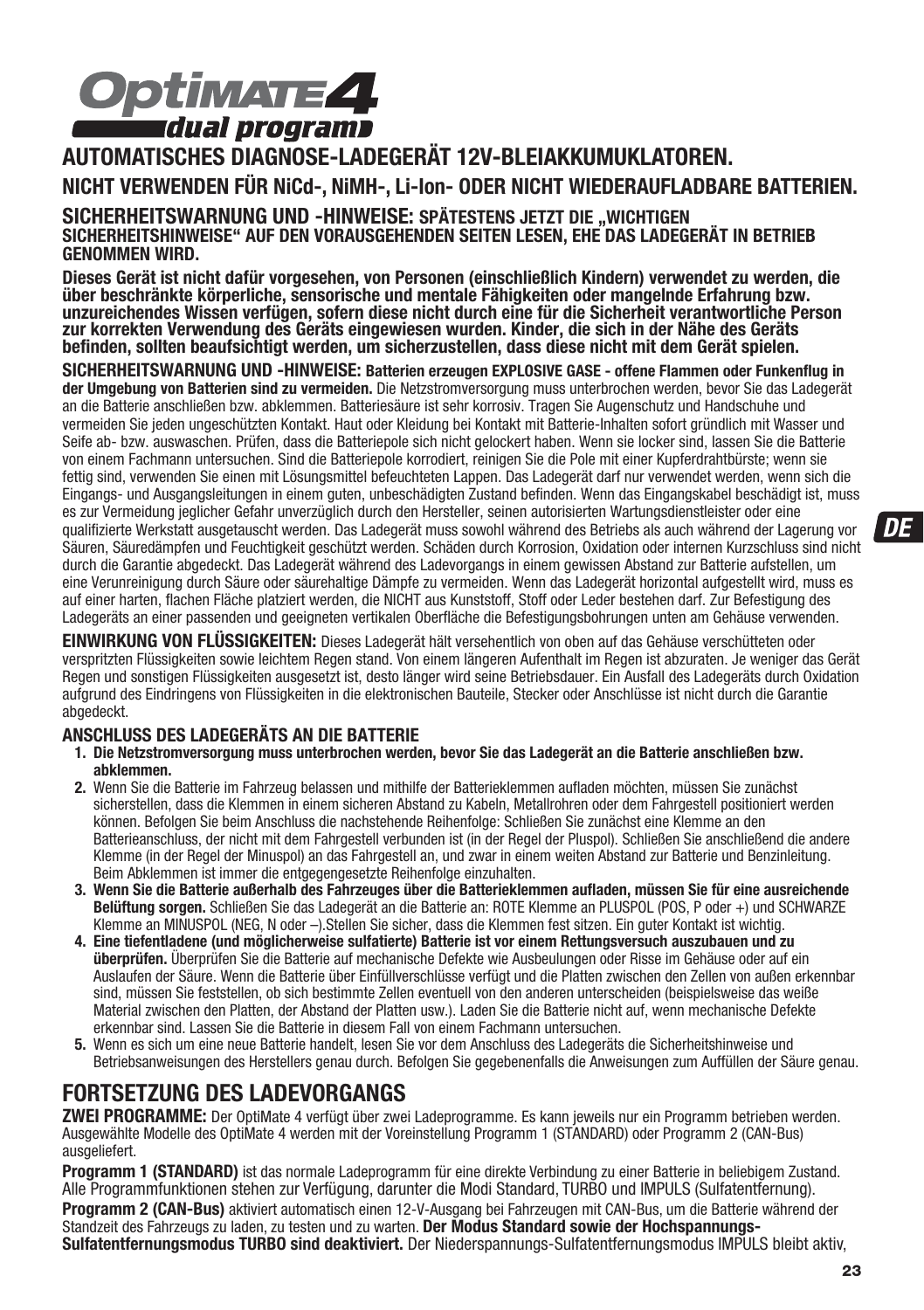um eine entladene Batterie wieder herzustellen, die mit dem Fahrzeug verbunden ist.

Programm 2 kann auch zum direkten Aufladen und Warten einer Batterie in- und außerhalb des Fahrzeugs verwendet werden. Eine sulfatierte Batterie lässt sich jedoch nicht wieder herstellen. Wenn Sie eine sulfatierte Batterie wieder herstellen möchten, wählen Sie Programm 1, und befolgen Sie die Anweisungen unter **STARK ENTLADENE BATTERIEN**.

**Programmanzeige,** wenn keine Verbindung zu einem 12-V-Ausgang oder zu einer Batterie besteht.

STANDARD – nur die Netz-LED 1 leuchtet.

CAN-Bus – Die NETZ-LED 1 leuchtet, und die SULFATENTFERNUNGS-LED 3 sowie die LADE-LED 4 blinken kurz in regelmäßigen Intervallen.

**NETZ: LED 1 - Zeigt an, dass das Ladegerät mit Wechselstrom versorgt wird.** 

**SCHUTZ VOR POLARITÄTSUMKEHR: LED 2 -** Leuchtet auf, wenn die Batterie falsch angeschlossen ist. Das Ladegerät ist elektronisch geschützt, sodass kein Schaden eintritt, der Ausgang wird automatisch deaktiviert, bis die Verbindungen korrigiert sind. **CAN-bus: LED 3+4+5+6+7 blinkt:** An den Ausgabeklemmen wurde ein Kurzschluss erkannt. Leuchtet auch LED 2 (POLARITÄTSUMKEHR), stimmen die Batteriebedingungen nicht. Das Ladegerät ist elektronische geschützt, sodass kein Schaden entsteht. Der Ausgang bleibt deaktiviert, bis die Bedingungen stimmen.

| <b>SCHRITT 1</b><br><b>Starten bei</b><br>niedriaer<br><b>Spannung</b><br>(Batterie $\geq$<br>0,5V) |                                                                                   | STD: Batteriespannungsprüfung - STD-Modus wird aktiviert, wenn die Spannung der<br>angeschlossenen Batterie mindestens 0,5 Volt beträgt.<br>Bei Batterien, die beim Anschließen weniger als 2 Volt haben, wird mit SCHRITT 2 für<br>"Impuls-Wecken" fortgefahren, wobei die Batterie auch auf Kurzschluss überprüft wird.<br>Bei Batterien, die 2 Volt oder mehr haben, wird direkt mit SCHRITT 3 fortgefahren.<br><b>CAN-bus: LED 3+4 blinkt:</b> Das Programm sendet ein Signal, um den vom CAN-Bus<br>gesteuerten 12-V-Anschluss zu finden und zu aktivieren. Bei Nichtaktivierung kann eines der<br>folgenden probleme vorliegen: Programm 1 ist ausgewählt/Falsche Verbindung zum<br>12-V-Ausgang/Batteriespannung reicht für den Betrieb des CAN-Bus nicht aus/Veraltete<br>CAN-Bus-Programmierung des Fahrzeugs - wenden Sie sich an den Fahrzeughersteller. |
|-----------------------------------------------------------------------------------------------------|-----------------------------------------------------------------------------------|---------------------------------------------------------------------------------------------------------------------------------------------------------------------------------------------------------------------------------------------------------------------------------------------------------------------------------------------------------------------------------------------------------------------------------------------------------------------------------------------------------------------------------------------------------------------------------------------------------------------------------------------------------------------------------------------------------------------------------------------------------------------------------------------------------------------------------------------------------------------|
| <b>SCHRITT 2</b><br>Impuls-<br>Wecken                                                               |                                                                                   | Impuls-Wecken - LED Nr. 7 (rot) blinkt: OptiMate 4 legt ein Prüfsignal an, um zu<br>ermitteln, ob die Batterie zu retten ist.<br>Wenn die Spannung bei über 2 Volt bleibt und kein Kurzschluss festgestellt wurde, fährt<br>das Programm mit SCHRITT 3 fort.<br>Wenn das Blinken anhält, verhindern die folgenden Bedingungen möglicherweise<br>eine Fortsetzung des Ladeprogramms:<br>1) Verbraucher im Fahrzeug bleiben mit der Batterie verbunden.<br>HINWEIS: Wenn die Batterie, die geladen wird, eine niedrige Spannung aufweist oder<br>sulfatiert ist, trennen Sie die Batterie von den Verbrauchern im Fahrzeug, um ein<br>möglichst effektives Lade- und Testergebnis zu erzielen und fahren Sie dann mit dem<br>Laden fort.<br>2) Mehrere Batteriezellen sind kurzgeschlossen. Die Batterie ist dauerhaft beschädigt<br>und sollte ersetzt werden.       |
| <b>SCHRITT 3</b><br><b>TEST vor</b><br>Laden                                                        | <b>TEST LED</b><br><b>#5 : GRÜN</b><br><b>#6: GELB</b><br>#7 : ROT<br>TEST<br>10s | TEST LEDs #5/6/7 zeigen den Batteriezustand vor dem Laden an. Konsultieren Sie die<br>Tabelle auf Seite 2, um die Anzeige der TEST-LED einem geschätzten Ladezustand in<br>Prozent (SOC%) anzupassen. Sobald die Anzeige für bis zu 10 Sekunden stetig ist,<br>beginnt der Ladevorgang.<br>AGM <sub>0</sub><br>20<br>40<br>60<br>100%<br>80<br>5<br>5<br>6<br>6<br>6<br>7.<br>STD <sub>0</sub><br>100%<br>40<br>60<br>80<br>Während des Tests getroffene Entscheidungen:<br>Es wird ermittelt, wie stark die Batterie entladen ist; bei einer Batterie mit 60% oder<br>mehr Ladung wird direkt mit SCHRITT 6 fortgefahren, während bei einer stark entladenen<br>Batterie zunächst die SCHRITTE 4 und 5 durchlaufen werden. Stark entladene Batterien<br>werden in SCHRITT 8 einem längeren Test (bis zu 12 Stunden) unterzogen.                                    |
| <b>SCHRITT 4</b><br>Turbo-<br><b>RETTUNG</b>                                                        | <b>LED #3: ROT</b><br>G                                                           | Wird aktiviert, wenn die Batterie als sulfatiert diagnostiziert wurde oder<br>nicht in der Lage ist, eine Ladung anzunehmen oder zu halten.<br>Ladezeit: maximal 2 Stunden.<br>Die Ausgangsspannung erhöht sich auf maximal 22V, wobei der Strom auf 0,2A<br>begrenzt ist, jedoch nur, wenn keine Fahrzeugelektronik erkannt wurde, andernfalls wird<br>zum nächsten Schritt übergegangen. WICHTIG: Lesen Sie den Abschnitt SEHR STARK<br>ENTLADENE. VERNACHLÄSSIGTE BATTERIEN unten.                                                                                                                                                                                                                                                                                                                                                                               |

**DF**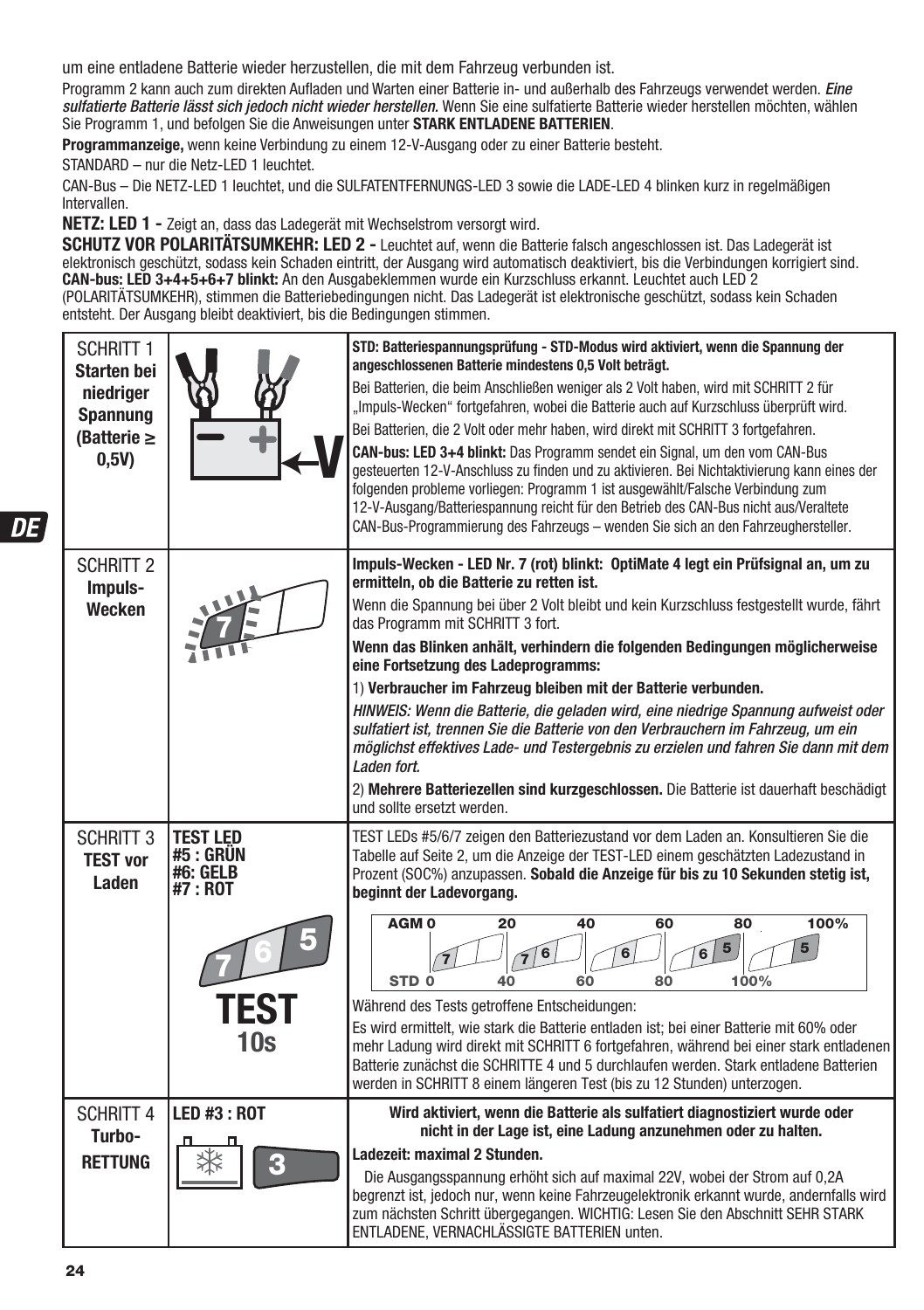| <b>SCHRITT 5</b>                                                                  | <b>LED #3: ROT</b>                                                                                                                                                                                                                                               | Der RETTUNGS-Modus wird aktiviert, wenn der Ladezustand der Batterie weniger als<br>40% warm oder die Batterie als sulfatiert diagnostiziert wurde (im Test in SCHRITT 4).                                                                                                                                                                                                                                                                                                                                                                                                                                                                                                                                                                                                                                                                                                                                                                                                                                                                     |
|-----------------------------------------------------------------------------------|------------------------------------------------------------------------------------------------------------------------------------------------------------------------------------------------------------------------------------------------------------------|------------------------------------------------------------------------------------------------------------------------------------------------------------------------------------------------------------------------------------------------------------------------------------------------------------------------------------------------------------------------------------------------------------------------------------------------------------------------------------------------------------------------------------------------------------------------------------------------------------------------------------------------------------------------------------------------------------------------------------------------------------------------------------------------------------------------------------------------------------------------------------------------------------------------------------------------------------------------------------------------------------------------------------------------|
| Impuls-                                                                           |                                                                                                                                                                                                                                                                  | LADEDAUER: Mindestens 15 Minuten, höchstens 2 Stunden.                                                                                                                                                                                                                                                                                                                                                                                                                                                                                                                                                                                                                                                                                                                                                                                                                                                                                                                                                                                         |
| <b>RETTUNG</b>                                                                    |                                                                                                                                                                                                                                                                  | Eine Wiederherstellungsladung wird angewandt; der Strom wird in Impulsen bereitgestellt,<br>um die Batterie auf das Akzeptieren einer normalen Ladung vorzubereiten. Dieser Modus ist<br>vor allem für die Wiederherstellung werksseitig aktivierter / von "Hochleistungs-batterien"<br>aus. Blei oder AGM-Batterien mit zyklischen Zellen zu empfehlen.                                                                                                                                                                                                                                                                                                                                                                                                                                                                                                                                                                                                                                                                                       |
| SCHRITT 6<br><b>LADEN</b>                                                         | LED #4 : GELB                                                                                                                                                                                                                                                    | Der Modus LADEN wird aktiviert, wenn der Ladezustand der<br>Batterie 50% oder höher war (wie in SCHRITT 3 getestet),<br>oder sobald die Batterie in SCHRITT 5 ausreichend wiederhergestellt wurde.<br>Ein konstanter Strom von 1 A mit bis zu 14,2 - 14,4 V wird an die Batterie abgegeben.                                                                                                                                                                                                                                                                                                                                                                                                                                                                                                                                                                                                                                                                                                                                                    |
| <b>SCHRITT 7</b>                                                                  | LED #4 : GELB                                                                                                                                                                                                                                                    | Der Modus OPTIMIERUNGSLADUNG beginnt, wenn erstmalig während<br>der HAUPTLADUNG die Spannung von 14.3V erreicht wurde.                                                                                                                                                                                                                                                                                                                                                                                                                                                                                                                                                                                                                                                                                                                                                                                                                                                                                                                         |
| <b>OPTIMIEREN</b>                                                                 |                                                                                                                                                                                                                                                                  | Impulsabsorption: Der Strom wird in Impulsen von 0,2 bis 1 A und mit bis zu 14,2 - 14,4 V<br>abgegeben, um die Batterie so schnell wie möglich voll zu laden. Überprüfung: Fällt der<br>Strombedarf unter 0,2 A, wird die Ladespannung auf 13,6 V begrenzt und der Ladezustand<br>der Batterie wird ermittelt. Muss die Batterie weiter geladen werden, kehrt das Programm<br>zum Impulsmodus zurück.                                                                                                                                                                                                                                                                                                                                                                                                                                                                                                                                                                                                                                          |
|                                                                                   |                                                                                                                                                                                                                                                                  | HINWEIS: Die Ladedauer wird in der Regel verlängert, wenn von einem angeschlossenen<br>Verbraucher mehr Strom entnommen wird als erwartet oder wenn der<br>Gesundheitszustand der Batterie nicht optimal ist.                                                                                                                                                                                                                                                                                                                                                                                                                                                                                                                                                                                                                                                                                                                                                                                                                                  |
|                                                                                   |                                                                                                                                                                                                                                                                  | Aus Sicherheitsgründen ist die Gesamtladezeit für SCHRITT 4,5,6,7 auf insgesamt 48<br>Stunden begrenzt.                                                                                                                                                                                                                                                                                                                                                                                                                                                                                                                                                                                                                                                                                                                                                                                                                                                                                                                                        |
| <b>SCHRITT 8</b><br><b>TEST nach</b><br>Laden                                     | <b>LED #5</b><br><b>BLINKT</b><br>л<br><b>TEST</b><br>30m - 12h                                                                                                                                                                                                  | TEST nach LADEN: Die Stromabgabe an die Batterie wird für<br>30 Minuten** unterbrochen, damit das Programm die Fähigkeit<br>der Batterie zum Spannungserhalt prüfen kann.<br>** Wenn das Ergebnis des SCHRITT 3 ROT war (LED #7) oder ROT und GELB (LED n° 6<br>und 7) wird der Spannungshaltetest auf 12 Stunden verlängert, um den<br>Gesundheitszustand der Batterie zu überprüfen.<br>Das TEST-Resultat (durch LED # 5,6,7 angezeigt) wird in Echtzeit der gemessenen<br>Batteriespannung angepasst. Siehe Tabelle "FRÜHWARNUNG BEI BATTERIEPROBLEMEN"<br>auf Seite 2, um die Anzeige der TEST-LED einem geschätzten Ladezustand in Prozent<br>(SOC%) anzupassen.<br>AGM <sub>0</sub><br>100%<br>20<br>40<br>60<br>80<br>5<br>6<br>STD <sub>0</sub><br>100%<br>40<br>60<br>80<br>Der TEST wird unterbrochen, wenn LED #7 (rot) leuchtet.<br>Es besteht ein erhebliches Problem, wenn die Batterie im Testzeitraum keine Spannung<br>aufrechterhalten kann. Weitere Informationen finden Sie im Abschnitt "HINWEISE ZU<br>TESTERGEBNISSEN". |
| Schritt 9<br><b>OPTIMATE</b><br>intelligente<br><b>WARTUNG-</b><br><b>SLADUNG</b> | LED#5/6/7<br>AΝ<br>Bei Batterien mit gutem<br>Gesundheitszustand bleibt LED #5<br>(grün) an.<br>Ausnahme: STD-Nasszellenbatterien<br>mit Deckeln haben im vollständig<br>geladenen Zustand eine geringere<br>Spannung: LED #5 bleibt an,<br>zusammen mit LED #6. | WARTUNGSLADUNG: LED #5 / 6 / 7 leuchten ständig, entsprechend<br>der bei Abschluss von SCHRITT 8 gemessenen endgültigen Spannung.<br>Einstellung Float-Spannung: 13,6V.<br>Der Standardwartungsmodus besteht aus 30-minütigen "Erhaltungsladungszyklen",<br>die mit 30-minütigen "Pausen" abwechseln, in denen kein Ladestrom fließt. Dieser "50%<br>Zyklus" verhindert den Verlust von Elektrolyt in gekapselten Batterien und minimiert den<br>allmählichen Verlust von Wasser aus dem Elektrolyt in Batterien mit Verschlusskappen und<br>trägt damit erheblich zur Optimierung der Lebensdauer von unregelmäßig oder saisonal<br>benutzten Batterien bei.<br>Während der "Erhaltungsladung" wird ein kontinuierlicher IMPULS MIT GERINGER<br>STROMSTÄRKE AN DIE BATTERIE GESCHICKT, UM EINE SULFATABLAGERUNG ZU<br>UNTERBINDEN und damit Lebensdauer sowie Leistungsfähigkeit der Batterie langfristig<br>sicherzustellen.                                                                                                                 |

#### **LADESTROMANZEIGE: LED 8 - Leuchtet auf, wenn die Batterie mit Wechsel- oder Gleichstrom versorgt wird. ZWEI PROGRAMME: So wechseln Sie das Programm:**

**25 1.** Trennen Sie das Ladegerät von der Netzspannung. **2.** Bringen Sie den Batterieklemmensatz am Ladegerät an und verbinden Sie die negative<br>Klemme direkt mit der positiven. **3.** Verbinden Sie das Ladegerät wieder mit der **4.** Beachten Sie die folgenden LED-Anzeigen:

**DE**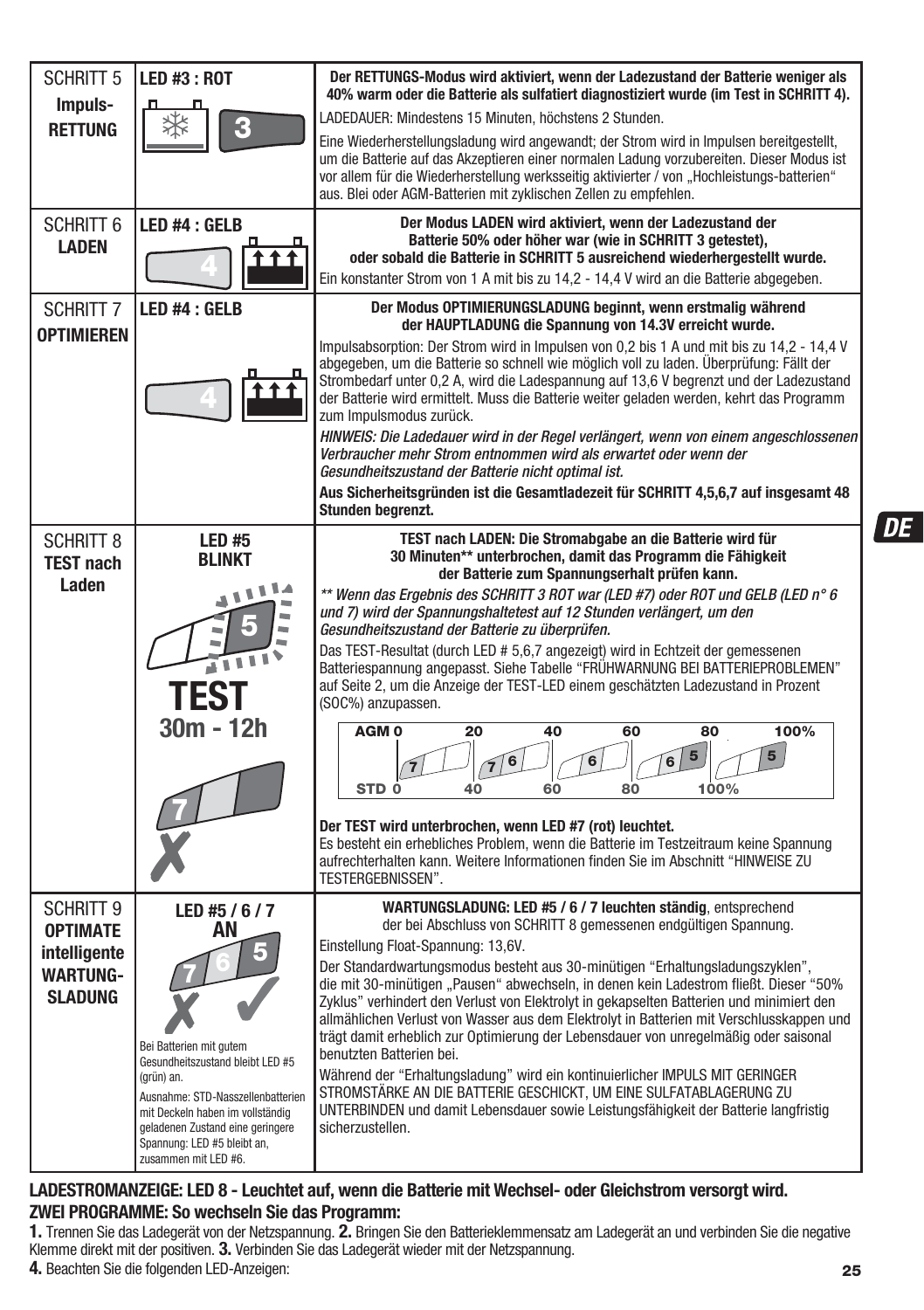**Die LEDs** 3+4+5+6+7 blinken während der Auswahl eines anderen Programms 12 Mal (5x langsam, 5x schnell, 2x langsam). **Nach** dem Programmwechsel erfolgt (bei verbundenen Batterieklemmen) diese Anzeige:

**–** Wechsel von CAN-bus zu STANDARD: nur die NETZ-LED 1 leuchtet.

**–** Wechsel von STANDARD zu CAN-Bus: LED 3 und LED 4 blinken regelmäßig, LED 8 folgt direkt.

**5.** Ziehen Sie die Batterieklemmen ab. Der OptiMate 4 kann nun die Batterie nach dem gewählten Programm laden.

#### **TIEFENTLADENE BATTERIEN: Eine tiefentladene (und möglicherweise sulfatierte) Batterie ist vor einem Rettungsversuch auszubauen und zu überprüfen.**

**Der Wiederherstellungsmodus TURBO des Ladegeräts kann nicht aktiviert werden, wenn das Gerät erkennt, dass die Batterie noch mit einem Stromkreis verbunden ist,** dessen elektrischer Widerstand erheblich geringer ist als der der Batterie. Wird die tiefentladene Batterie jedoch nicht vom Stromkreis getrennt, hat dies keine negativen Folgen für die Batterie und die Fahrzeugelektronik. **Bitte beachten:** Eine für längere Zeit tiefentladene Batterie kann zu dauerhaften Schäden in einer oder mehreren Zellen führen. Entsprechende Batterien können sich während des Ladevorgangs übermäßig stark aufheizen.

Während der ersten Stunde immer die Batterietemperatur überwachen, danach einmal pro Stunde. Auf ungewöhnliche Anzeichen achten wie blubbernder oder auslaufender Elektrolyt, erhöhte Aktivität in einer einzelnen Zelle im Vergleich zu den anderen - oder Zischgeräusche. Wenn die Batterie zu irgendeinem Zeitpunkt so heiß wird, dass sie nicht mehr problemlos berührt werden kann, oder sonstige ungewöhnliche Zeichen erkennbar sind, DAS LADEGERÄT SOFORT TRENNEN.

#### **HINWEISE ZU DEN TESTERGEBNISSEN:**

**1.** Bei Testergebnissen, aufgrund derer LED # 5 nicht grün leuchtet (oder Nr. 5 grün und Nr. 6 gelb zusammen, falls es sich um eine STD-Batterie mit Verschlussdeckeln handelt), die Batterie vom Verbraucher abklemmen und das OptiMate wieder anschließen. Wenn nun ein besseres Testergebnis erzielt wird, kann das ein Hinweis darauf sein, dass nicht die Batterie das Problem ist, sondern der elektrische Verbraucher möglicherweise defekt ist. Wenn das Ergebnis weiterhin schlecht ist, sollte die Batterie von einer professionellen Service-Werkstatt mit professioneller Ausrüstung überprüft werden, um so eine gründlichere Untersuchung durchzuführen.

**2.** Leuchtet nur die rote LED # 7 oder leuchten die gelbe LED # 6 und die rote LED # 7 zusammen (oder bei einer verschlossenen Batterie nur die gelbe LED), liegt ein erhebliches Problem vor. Das Leuchten der roten bzw. der gelben und roten LED bedeutet, dass die Batteriespannung nach der Aufladung nicht aufrechterhalten werden kann, oder dass ein Aufladen der Batterie nicht mehr möglich ist. Der Grund kann ein Defekt in der Batterie selbst sein, wie z. B. ein Kurzschluss in einer Zelle oder eine vollständige Sulfatierung. Falls die Batterie noch an einen Verbraucher angeschlossen ist, kann die rote LED # 7 auch auf einen Stromverlust durch ein beschädigtes Kabel oder eine Beschädigung eines Schalters, eines Kontakts oder eines Zubehörteils im Stromkreis hinweisen. Auch durch das plötzliche Einschalten einer Last bei angeschlossenem Ladegerät kann zu einem erheblichen Spannungsverlust der Batterie führen.

**3.** GUTES TESTERGEBNIS, aber die Batterie liefert nicht genug Energie: Eine dauerhafte Beschädigung der Batterie kann zu übermäßiger Selbstentladung führen, die innerhalb der Testdauer von 12 Stunden nicht erkannt wird. Die Batterie vom OptiMate trennen. Die Batterie frühestens nach 48 Stunden wieder anschließen und das TEST-Ergebnis während des VORQUALIFIKATIONSTESTS beobachten.

#### **ERHALTUNG EINER BATTERIE ÜBER LÄNGERE ZEITRÄUME HINWEG:** Das OptiMate erhält eine Batterie im gutem

Grundzustand über Monate hinweg. Prüfen Sie alle zwei Wochen die Anschlüsse zwischen Ladegerät und Batterie. Bei Batterien mit Verschlussdeckeln für jede Zelle trennen Sie die Batterie vom Ladegerät und prüfen Sie den Flüssigkeitsstand des Elektrolyten und füllen Sie gegebenenfalls die Zellen nach (mit destilliertem Wasser, NICHT mit Säure). Danach Ladegerät wieder anschließen. Beim Umgang mit Batterien oder Arbeiten in ihrer Nähe sind die oben angegebenen SICHERHEITSHINWEISE unbedingt einzuhalten!

#### **SPARMODUS, WENN DAS LADEGERÄT AN DIE NETZSPANNUNGSVERSORGUNG ANGESCHLOSSEN IST:**

Der Stromrichter aktiviert den Sparmodus, wenn das Ladegerät nicht an eine Batterie angeschlossen ist, sodass ein niedriger Stromverbrauch von weniger als 0.5 W bzw. eine Leistungsaufnahme von 0,012 kWh pro Tag vorliegt. Wenn eine Batterie an das Ladegerät angeschlossen wird, wird die Leistungsaufnahme vom Verbrauch der Batterie und des angeschlossenen Fahrzeugs bzw. der elektronischen Verbraucher bestimmt. Wenn die Batterie aufgeladen ist und sich das Ladegerät im langfristigen Wartungsladungsmodus befindet (um die vollständige Ladung aufrechtzuerhalten), beträgt die gesamte Leistungsaufnahme voraussichtlich höchstens 0,024 kWh pro Tag.

### **BEGRENZTE GARANTIE**

TecMate (International) N.V., Sint-Truidensesteenweg 252, B-3300 Tienen, Belgien, gewährt dem ursprünglichen Käufer beim Kauf dieses Produktes diese begrenzte Garantie. Diese begrenzte Garantie ist nicht übertragbar. TecMate (International) übernimmt für drei Jahre ab Verkaufsdatum die Garantie für dieses Batterieladegerät hinsichtlich Material- oder Verarbeitungsfehlern. Sollten solche Fehler auftreten, wird das Gerät nach Ermeßen des Herstellers repariert oder ersetzt. Es ist Sache des Käufers, das Gerät zusammen mit dem Kaufnachweis (siehe "BEACHTUNG) "an den Hersteller oder seinen ermächtigten Vertreter einzuschicken, wobei der Käufer die Transport- oder Portokosten trägt. Diese begrenzte Garantie ist nichtig, wenn das Produkt mißbräuchlich verwendet, unsachgemäß behandelt oder nicht vom Werk oder einem ermächtigten Vertreter repariert wurde.

EINWIRKUNG VON FLÜSSIGKEITEN: Die Garantie gilt nicht für Schäden am Gerät bzw. den elektronischen Komponenten, Steckverbindern oder Steckern, die durch eindringende korrosive Flüssigkeiten verursacht wurden.

Der Hersteller gewährt außer dieser begrenzten Garantie keinerlei Garantie und schließt ausdrücklich jede implizite Gewährleistung, einschließlich jeglicher Garantie gegen Folgeschäden aus.

DIES IST DIE EINZIGE AUSDRÜCKLICHE BEGRENZTE GARANTIE, UND DER HERSTELLER ÜBERNIMMT KEINERLEI VERPFLICHTUNG GEGENÜBER DEM PRODUKT. IHRE GESETZLICHEN RECHTE SIND NICHT BETROFFEN.

BEACHTUNG: Siehe www.tecmate.com/warranty oder kontaktieren Sie warranty@tecmate.com

OptiMate 4 und die Namen anderer Produkte wie BatteryMate, TestMate und TestMate mini, die in diesen Anweisungen erwähnt werden, sind geschützte Warenzeichen von TecMate International NV.

Mehr Informationen über TecMate Produkten können bei **www.tecmate.com** gefunden werden.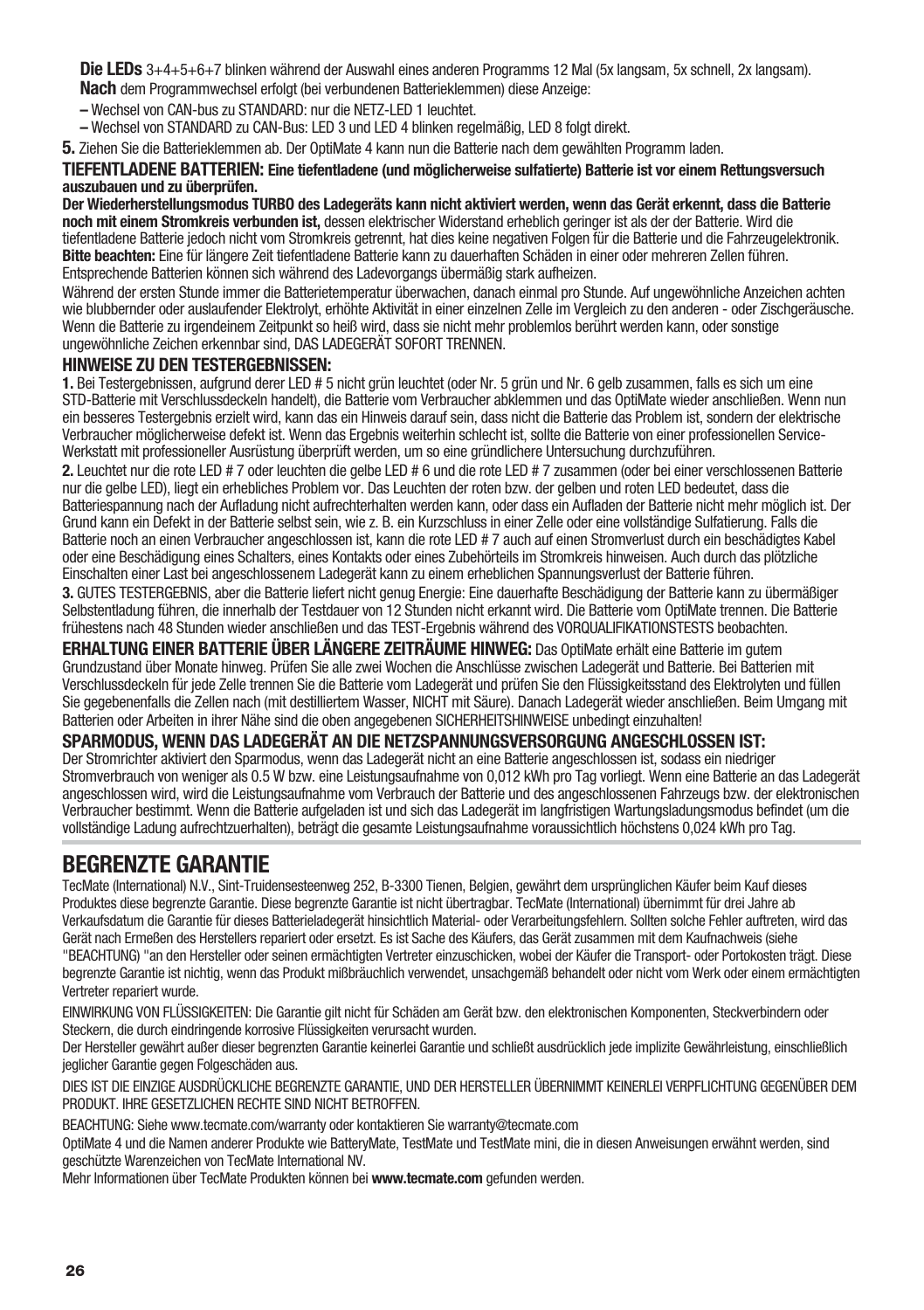

## **LADER MET AUTOMATISCHE DIAGNOSE VOOR 12 V LOODZUURACCU'S.**

**NIET GEBRUIKEN VOOR NiCd-, NiMH-, Li-ion- OF NIET-OPLAADBARE ACCU'S.** 

**VEILIGHEIDSWAARSCHUWING EN OPMERKINGEN: ALS U DE 'BELANGRIJKE VEILIGHEIDSINSTRUCTIES' OP DE VORIGE PAGINA'S NOG NIET HEBT GELEZEN, LEES ZE DAN EERST VOOR U DE LADER GEBRUIKT.** 

**Dit apparaat is niet bedoeld voor gebruik door personen (met inbegrip van kinderen) met beperkte lichamelijke, zintuiglijke of mentale vermogens of gebrek aan ervaring en kennis, tenzij ze onder toezicht staan of instructie hebben gekregen inzake het gebruik van het apparaat van een persoon die verantwoordelijk is voor hun veiligheid. Kinderen moeten onder toezicht staan om er zeker van te zijn dat ze niet met het apparaat spelen.**

**VEILIGHEIDSWAARSCHUWING EN OPMERKINGEN: Accu's stoten EXPLOSIEVE GASSEN uit - voorkom het ontstaan van vlammen of vonken in de buurt van de accu.** De stekker van de lader mag niet in het stopcontact zitten, wanneer gelijkstroom-/ accuverbindingen gemaakt of verbroken worden. Accuzuur is in hoge mate corrosief. Draag beschermende kleding en oogbescherming en vermijd contact. Bij onbedoeld contact onmiddellijk met water en zeep wassen. Controleer of de accuaansluitingen vastzitten; als dat niet het geval is, moet u de accu door een vakman laten nakijken. Als de accuaansluitingen aangetast zijn, reinigt u ze met een koperdraadborstel; als ze vettig of vuil zijn, reinigt u ze met een doek die bevochtigd is met reinigingsmiddel. Gebruik de lader alleen als de ingangs- en uitgangsdraden en aansluitingen onbeschadigd en in goede staat zijn. Met het oog op uw veiligheid moet u een beschadigde ingangskabel meteen laten vervangen door de fabrikant of een erkende reparateur. Bescherm de lader tegen zuur en zuurdampen, en tegen damp en vochtigheid, zowel tijdens het gebruik als bij de opslag. Schade als gevolg van corrosie, oxidatie of interne elektrische kortsluiting valt niet onder de garantie. Zorg tijdens het opladen voor voldoende afstand tussen de lader en de accu, om contact met of blootstelling aan zuur of zure dampen te voorkomen. Als u de lader horizontaal gebruikt, plaatst u hem op een harde, vlakke ondergrond maar NIET op plastic, textiel of leer. Onderaan in de voetplaat zitten gaten om de lader te bevestigen op een geschikt verticaal oppervlak dat in goede staat verkeert.

**BLOOTSTELLING AAN VLOEISTOFFEN:** Deze lader is ontworpen om per ongeluk gemorste of spatten van vloeistoffen van bovenaf op de behuizing, of lichte regenval te weerstaan. Het wordt afgeraden de lader lang aan regen bloot te stellen, met het oog op een langere levensduur. Defecten aan de lader door oxidatie die het gevolg is van eventuele insijpeling van vloeistoffen in de elektrische onderdelen, aansluitingen of stekkers, vallen niet onder de garantie.

#### **DE LADER AANSLUITEN OP DE ACCU**

- **1.** De stekker van de lader mag niet in het stopcontact zitten, wanneer gelijkstroom-/accuverbindingen gemaakt of verbroken worden.
- **2.** Indien u een accu in een voertuig met de accuklemmen gaat opladen, dient u, voordat u de lader aansluit, te controleren of de accuklemmen veilig en op voldoende afstand van de omringende bedrading, metalen buizen en het chassis geplaatst kunnen worden. Sluit de lader aan in deze volgorde: sluit eerst de pool van de accu aan die niet verbonden is met het chassis (meestal positief), sluit daarna de andere accuklem aan (meestal negatief) op het chassis op ruime afstand van de accu en de brandstofleiding. Ontkoppel de lader in omgekeerde volgorde.
- **3.** Plaats de accu in een goed geventileerde ruimte wanneer u een accu met accuklemmen buiten het voertuig gaat opladen. De lader aansluiten op de accu: RODE klem op de POSITIEVE (POS, P of +) pool en ZWARTE klem op de NEGATIEVE (NEG, N of –) pool. Zorg dat de klemmen stevig en veilig zijn bevestigd. Een goed contact is belangrijk.
- **4. Als de accu zwaar ontladen (en mogelijk gesulfateerd) is, dient de accu uit het voertuig verwijderd en gecontroleerd te worden voordat een poging wordt ondernomen om de accu te herstellen.** Controleer de accu visueel op mechanische defecten zoals bol staan, gescheurde behuizing of tekenen van elektrolytlekkage. Als de accu vuldoppen heeft en de platen in de cellen vanaf de buitenzijde zichtbaar zijn, kunt u zorgvuldig proberen vast te stellen of bepaalde cellen afwijken van andere (bijvoorbeeld wit materiaal tussen de platen, platen die elkaar raken). Probeer de accu niet op te laden wanneer mechanische defecten zichtbaar zijn, maar laat de accu door een vakman nakijken.
- **5. Voor een nieuwe accu:** Lees de veiligheidsinstructies en de gebruiksaanwijzing van de fabrikant zorgvuldig door voordat u de lader aansluit op een nieuwe accu. Volg, indien van toepassing, de instructies betreffende het vullen van zuur zorgvuldig en nauwkeurig op.

## **HET LADEN STARTEN**

**DUBBEL PROGRAMMA:** de OptiMate 4 is uitgerust met twee laadprogramma's. Er kan slechts één programma tegelijkertijd worden uitgevoerd. Afhankelijk van het geselecteerde model van de OptiMate 4 zal programma 1 (STANDAARD) of programma 2 (CAN-bus) standaard zijn ingesteld.

Programma 1 (STANDAARD) is het normale laadprogramma voor rechtstreekse aansluiting op een accu in elke mogelijke conditie. Alle programmafuncties zijn actief, inclusief Standaard, TURBO- en PULS-desulfateringsmodus.

**Programma 2 (CAN-bus)** activeert automatisch een 12 V-uitgang op voertuigen die zijn uitgerust met een CAN-bus, voor het laden, testen en onderhouden van de accu wanneer het voertuig is gestald. De standaard desulfateringsmodus en de TURBO-desulfateringsmodus met hoge spanning zij n gedeactiveerd. De PULS-desulfateringsmodus met lage spanning blijft actief, om een ontladen accu die aan het bedradingscircuit van het voertuig blijft gekoppeld, te herstellen.

VEILIGHEID **VEILIGHEID**

 $NL$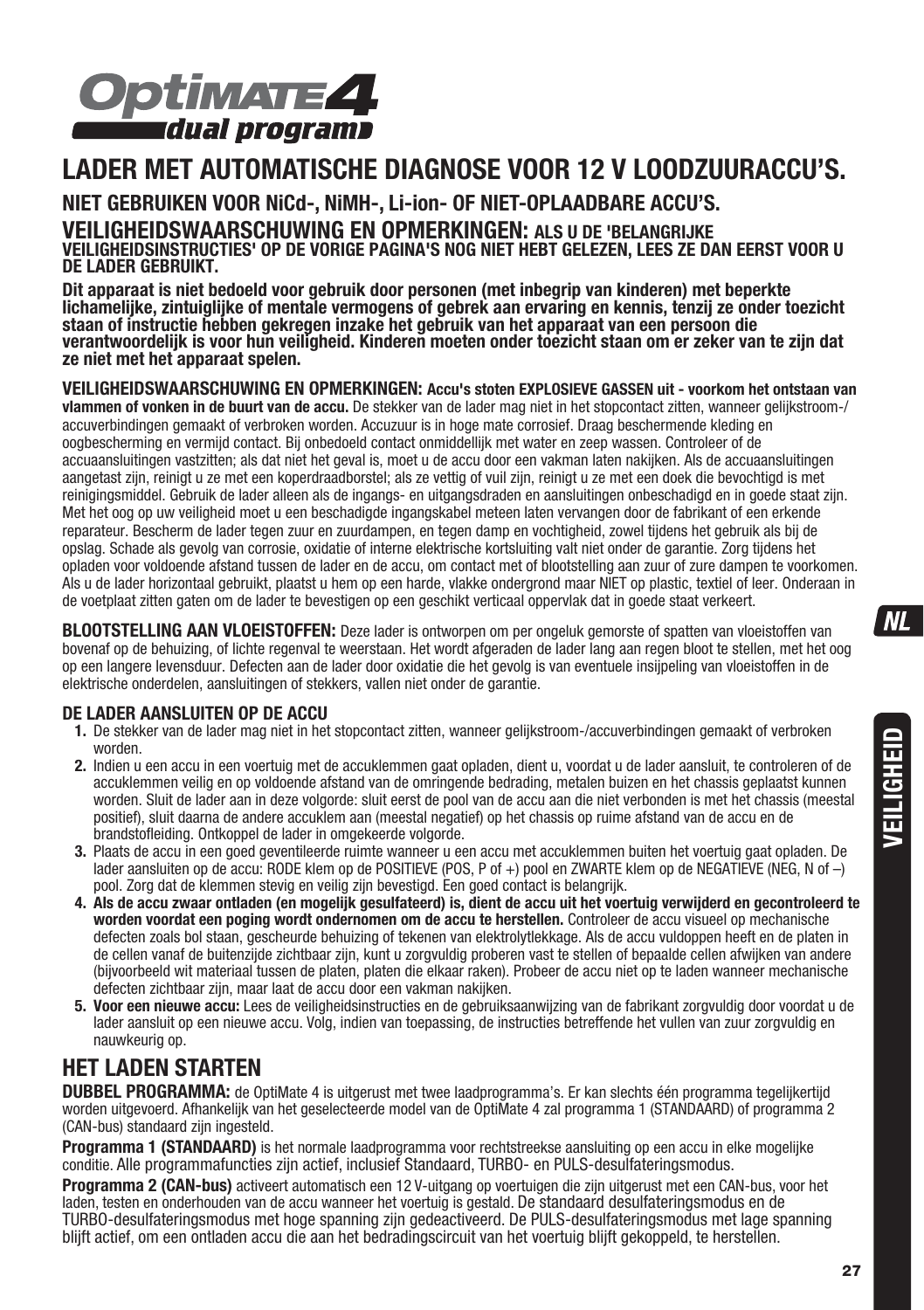Programma 2 kan ook worden gebruikt om een accu in of buiten het voertuig rechtstreeks te laden en te onderhouden. *maar kan niet* worden gebruikt om een gesulfateerde accu te herstellen. Om een gesulfateerde accu te herstellen, kiest u programma 1 en volgt u de instructies onder **DIEP ONTLADEN VERWAARLOOSDE ACCU'S.**

**Programma-indicatie** wanneer de lader niet is aangesloten op een 12 V-uitgang of accu.

- STANDAARD: alleen LED #1 (VOEDING AAN), blijft branden.
- CAN-bus: LED #1 (VOEDING AAN) blijft branden en zowel LED #3 (DESULFATEREN) als LED #4 (LADEN) knipperen steeds kort met regelmatige tussenpozen.

**VOEDING AAN: LED #1 –** Deze LED bevestigt de AC stroomtoevoer naar de lader.

**BESCHERMING OMGEKEERDE POLARITEIT: LED #2 –** Brandt wanneer de accu verkeerd is aangesloten. De lader is elektronisch beschermd en zal dus niet beschadigd raken. De uitgang blijft uitgeschakeld tot de aansluiting gecorrigeerd is.

**CAN-bus: LED #3+4+5+6+7 knipperen:** er is een kortsluiting over de uitgangsklemmen gedetecteerd. Wanneer LED #2 (OMGEKEERDE POLARITEIT) eveneens brandt, is de accu verkeerd aangesloten. De lader is elektronisch beveiligd, zodat er niets zal worden beschadigd. De uitgang zal uitgeschakeld blijven totdat de aansluitingen correct zijn.

| STAP <sub>1</sub><br><b>Start met</b>              |                                                                    | STD: controle van accuspanning - STD-modus wordt geactiveerd wanneer de spanning<br>van de aangesloten accu minstens 0,5 V is.                                                                                                                                                                                                                                                                                                          |
|----------------------------------------------------|--------------------------------------------------------------------|-----------------------------------------------------------------------------------------------------------------------------------------------------------------------------------------------------------------------------------------------------------------------------------------------------------------------------------------------------------------------------------------------------------------------------------------|
| lage<br>spanning                                   |                                                                    | Accu's met een meetwaarde van minder dan 2 V bij de aansluiting gaan naar STAP 2-<br>pulsactivering - waarbij de accu wordt getest op kortsluiting.                                                                                                                                                                                                                                                                                     |
| $(\text{accu} \geq 0.5)$                           |                                                                    | Accu's met een meetwaarde van 2 V of meer gaan rechtstreeks naar STAP 3.                                                                                                                                                                                                                                                                                                                                                                |
| V)                                                 |                                                                    | CAN-BUS: LED #3+4 KNIPPEREN: het programma verstuurt een signaal om een via CAN-bus<br>bestuurde 12 V-uitgang te detecteren en te activeren. Het niet activeren van de uitgang kan de<br>volgende oorzaken hebben: programma 1 is geselecteerd; slechte aansluiting op de 12<br>V-uitgang; accu heeft te laag vermogen om CAN-bus te voeden; verouderd CAN-<br>busprogramma op het voertuig – neem contact op met de voertuigfabrikant. |
| STAP <sub>2</sub><br><b>Pulsactivering</b>         |                                                                    | Pulsactivering - LED nr. 7 (rood) knippert: de OptiMate 4 verstuurt een testsignaal<br>om te bepalen of de accu kan worden hersteld.                                                                                                                                                                                                                                                                                                    |
|                                                    |                                                                    | Indien de spanning boven 2 V blijft en er geen kortsluiting is vastgesteld, begint het<br>programma bij STAP 3.                                                                                                                                                                                                                                                                                                                         |
|                                                    |                                                                    | Indien het lampje blijft knipperen, kunnen de volgende situaties voorkomen dat de<br>accu wordt opgeladen:                                                                                                                                                                                                                                                                                                                              |
|                                                    |                                                                    | 1) Het voertuigcircuit is aangesloten op de accu.                                                                                                                                                                                                                                                                                                                                                                                       |
|                                                    |                                                                    | OPMERKING: Indien de op te laden accu een lage spanning heeft of in gesulfateerde<br>staat verkeert, koppelt u de accu voor de beste laad- en testresultaten los van het<br>voertuigcircuit en laadt u de accu vervolgens op.                                                                                                                                                                                                           |
|                                                    |                                                                    | 2) Meerdere accucellen zijn kortgesloten. De accu is permanent beschadigd en moet<br>worden vervangen.                                                                                                                                                                                                                                                                                                                                  |
| STAP <sub>3</sub><br><b>TEST voor</b><br>het laden | <b>TEST LED</b><br><b>#5: GROEN</b><br><b>#6: GEEL</b><br>#7: ROOD | De TESTLED's #5/6/7 geven de accustatus voorafgaand aan het laden weer. Raadpleeg<br>de onderstaande tabel of de tabel op pagina 2 voor een vergelijking van de gegevens van<br>de testleds met de geschatte laadstatus (SOC%). Wanneer de indicatie gedurende 10<br>seconden stabiel is, wordt begonnen met laden.                                                                                                                     |
|                                                    |                                                                    | 100%<br>AGM <sub>0</sub><br>20<br>40<br>60<br>80<br>6<br>100%<br>STD <sub>0</sub><br>40<br>60<br>80                                                                                                                                                                                                                                                                                                                                     |
|                                                    | TEST<br>10s                                                        | Tijdens de test gemaakte beslissingen: De mate van ontlading wordt bepaald: een accu<br>die voor 60% of meer geladen is, gaat rechtstreeks door naar STAP 6, terwijl een sterk<br>ontlade accu STAP 4 en 5 doorloopt. Sterk ontlade accu's ondergaan een langere test (tot<br>12 uur) tijdens STAP 8.                                                                                                                                   |
| STAP <sub>4</sub>                                  | <b>LED #3: ROOD</b>                                                | Schakelt in wanneer de accu gesulfateerd is of                                                                                                                                                                                                                                                                                                                                                                                          |
| <b>TURBO SAVE</b>                                  |                                                                    | de laadstroom niet kan accepteren of vasthouden.<br>Laadtijd: maximaal 2 uur.                                                                                                                                                                                                                                                                                                                                                           |
|                                                    |                                                                    | Uitgangsspanning neemt toe tot maximaal 22 V met een stroom die wordt beperkt tot 0.2                                                                                                                                                                                                                                                                                                                                                   |
|                                                    |                                                                    | A op voorwaarde dat er geen voertuigelektronica is gedetecteerd; zo niet wordt er naar<br>de volgende stap overgegaan. BELANGRIJK: Lees het deel ZEER LEGE, VERWAARLOOSDE<br>ACCU'S hieronder.                                                                                                                                                                                                                                          |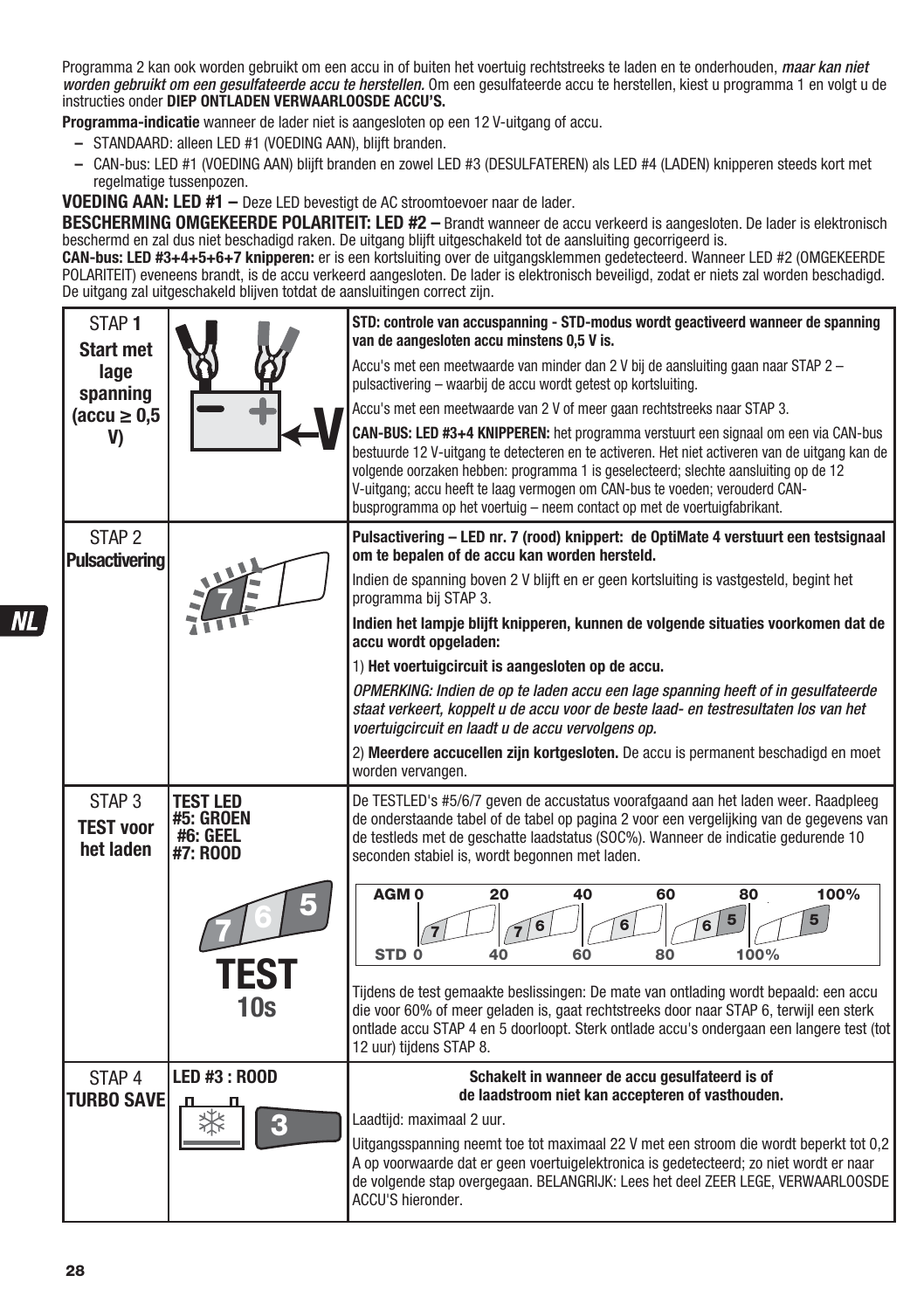| STAP <sub>5</sub><br><b>PULSE SAVE</b>                     | <b>LED #3: ROOD</b><br>п                                                                                                                                                                                                                         | Schakelt in wanneer de laadstatus van de accu 40% of minder bedraagt<br>OF wanneer de accu tiidens TURBO SAVE voldoende is hersteld.                                                                                                                                                                                                                                                                                                                                                                                                                                                                                                                                                                                                                                                                                                                                                                                                                                                                                                                                                                                |
|------------------------------------------------------------|--------------------------------------------------------------------------------------------------------------------------------------------------------------------------------------------------------------------------------------------------|---------------------------------------------------------------------------------------------------------------------------------------------------------------------------------------------------------------------------------------------------------------------------------------------------------------------------------------------------------------------------------------------------------------------------------------------------------------------------------------------------------------------------------------------------------------------------------------------------------------------------------------------------------------------------------------------------------------------------------------------------------------------------------------------------------------------------------------------------------------------------------------------------------------------------------------------------------------------------------------------------------------------------------------------------------------------------------------------------------------------|
|                                                            |                                                                                                                                                                                                                                                  | Laadtijd: minimaal 15 minuten, maximaal 2 uur.<br>Er wordt een herstellading aangevoerd. Er wordt een stroom geleverd in pulsen om de<br>accu voor te bereiden op de ontvangst van een normale laadstroom. Deze modus is met<br>name effectief voor het herstellen van in de fabriek geactiveerde/'hoogwaardige' AGM<br>lood- of cyclische accu's.                                                                                                                                                                                                                                                                                                                                                                                                                                                                                                                                                                                                                                                                                                                                                                  |
| STAP <sub>6</sub><br><b>LADEN</b>                          | LED #4 : GEEL                                                                                                                                                                                                                                    | De LAADmodus wordt geactiveerd als de accu meer dan 50% of meer ontladen is<br>(zoals getest bij STAP 3) of zodra de accu voldoende hersteld is tijdens STAP 5.<br>Er wordt een constante stroom van 1 A met een spanning van maximaal 14,2-14,4 V<br>geleverd aan de accu.                                                                                                                                                                                                                                                                                                                                                                                                                                                                                                                                                                                                                                                                                                                                                                                                                                         |
| STAP <sub>7</sub><br><b>OPTIMALI-</b><br><b>SEREN</b>      | LED #4 : GEEL                                                                                                                                                                                                                                    | De OPTIMALISEERmodus start wanneer de spanning<br>tijdens de LAADmodus voor de eerste keer 14.3V bedraagt.<br>pulsabsorptiestap – de stroom wordt geleverd in pulsen, variërend van 0,2 tot 1 A met<br>een spanning van maximaal 14,2-14,4 V, om de accu in een zo kort mogelijke tijd<br>volledig te laden. Controlestap: zodra de stroomvraag lager is dan 0,2 A wordt de                                                                                                                                                                                                                                                                                                                                                                                                                                                                                                                                                                                                                                                                                                                                         |
|                                                            |                                                                                                                                                                                                                                                  | laadspanning begrensd tot 13,6 V terwijl het laadniveau van de accu wordt<br>aecontroleerd.<br>Wanneer de accu nog verder moet worden geladen, keert het programma terug naar<br>pulsabsorptie.<br>Nota: de laadtijd wordt doorgaans verlengd indien het systeem een hoger dan verwacht<br>stroomgebruik van aangesloten circuits vaststelt of de conditie van de accu verre van<br>optimaal is.                                                                                                                                                                                                                                                                                                                                                                                                                                                                                                                                                                                                                                                                                                                    |
|                                                            |                                                                                                                                                                                                                                                  | Om veiligheidsredenen is de totale laadtijd beperkt tot 48 uur voor STAPPEN 4,5,6,7.                                                                                                                                                                                                                                                                                                                                                                                                                                                                                                                                                                                                                                                                                                                                                                                                                                                                                                                                                                                                                                |
| STAP <sub>8</sub><br><b>TEST na</b><br>laden               | <b>LED #5 KNIPPERT</b><br><b>TEST</b><br>30m - 12h                                                                                                                                                                                               | TEST NA LADEN: De levering van stroom aan de accu wordt gedurende<br>30 minuten** onderbroken, zodat het programma kan bepalen<br>of de accu in staat is om de lading vast te houden.<br>** ALS het resultaat in STAP 3 ROOD was (led #7) of ROOD en GEEL (led #6 en 7), wat<br>aangeeft dat de accu vóór het aansluiten sterk ontladen was, wordt de<br>spanningsbehoudtest verlengd tot 12 uur om de accuconditie te bevestigen. Het<br>testresultaat (aangegeven met leds # 5,6,7) wordt realtime aangepast aan de gemeten<br>accuspanning. Raadpleeg de tabel 'VROEGE TEKENEN VAN ACCUPROBLEMEN' op pagina<br>2 voor een vergelijking van de gegevens van de testleds met de geschatte laadstatus<br>$(SOC\%)$ .<br>AGM <sub>0</sub><br>100%<br>20<br>40<br>60<br>80<br>5<br>6<br>STD <sub>0</sub><br>40<br>60<br>80<br>100%<br>De test wordt onderbroken wanneer led #7 (rood) brandt. Er is sprake van een<br>ernstig probleem als de accu niet in staat is om voldoende lading vast te houden<br>gedurende de testperiode.<br>U vindt meer informatie in het hoofdstuk 'OPMERKINGEN OVER DE TESTRESULTATEN'. |
| STAP <sub>9</sub><br><b>OPTIMATE</b><br>smart<br>ONDERHOUD | LED #5 / $6/7$<br>AAN<br>Voor accu's in een gezonde<br>conditie blijft LED #5 (groen)<br>branden.<br>Uitzondering: STD nattecel-accu's<br>met vuldoppen hebben een lager<br>volledig geladen voltage: LED #5<br>blijft samen met led #6 branden. | <b>ONDERHOUDSCYCLUS: Leds #5/6/7 branden constant</b><br>overeenkomstig de laadstatus die tijdens STAP 8 gemeten is.<br>Instelling druppellaadspanning: 13,6 V.<br>De standaard onderhoudslaadcyclus bestaat uit druppellaadperiodes van 30 minuten<br>gevolgd door telkens een rustperiode van 30 minuten. Tijdens de rustperiodes is er geen<br>laadstroom. Deze '50% bedrijfscyclus' voorkomt verlies van elektrolyten in verzegelde<br>accu's en minimaliseert geleidelijk verlies van water uit de elektrolyt in accu's met<br>vuldoppen, waardoor een significante bijdrage wordt geleverd aan het optimaliseren van<br>de levenscyclus van onregelmatig of seizoensgebonden gebruikte accu's.<br>Tijdens de druppellaadperiodes wordt een continu LAGE STROOMPULS GELEVERD OM<br>SULFATERING TE VOORKOMEN, het accuvermogen te vergroten en de levensduur te<br>verlengen.                                                                                                                                                                                                                                   |

 $ML$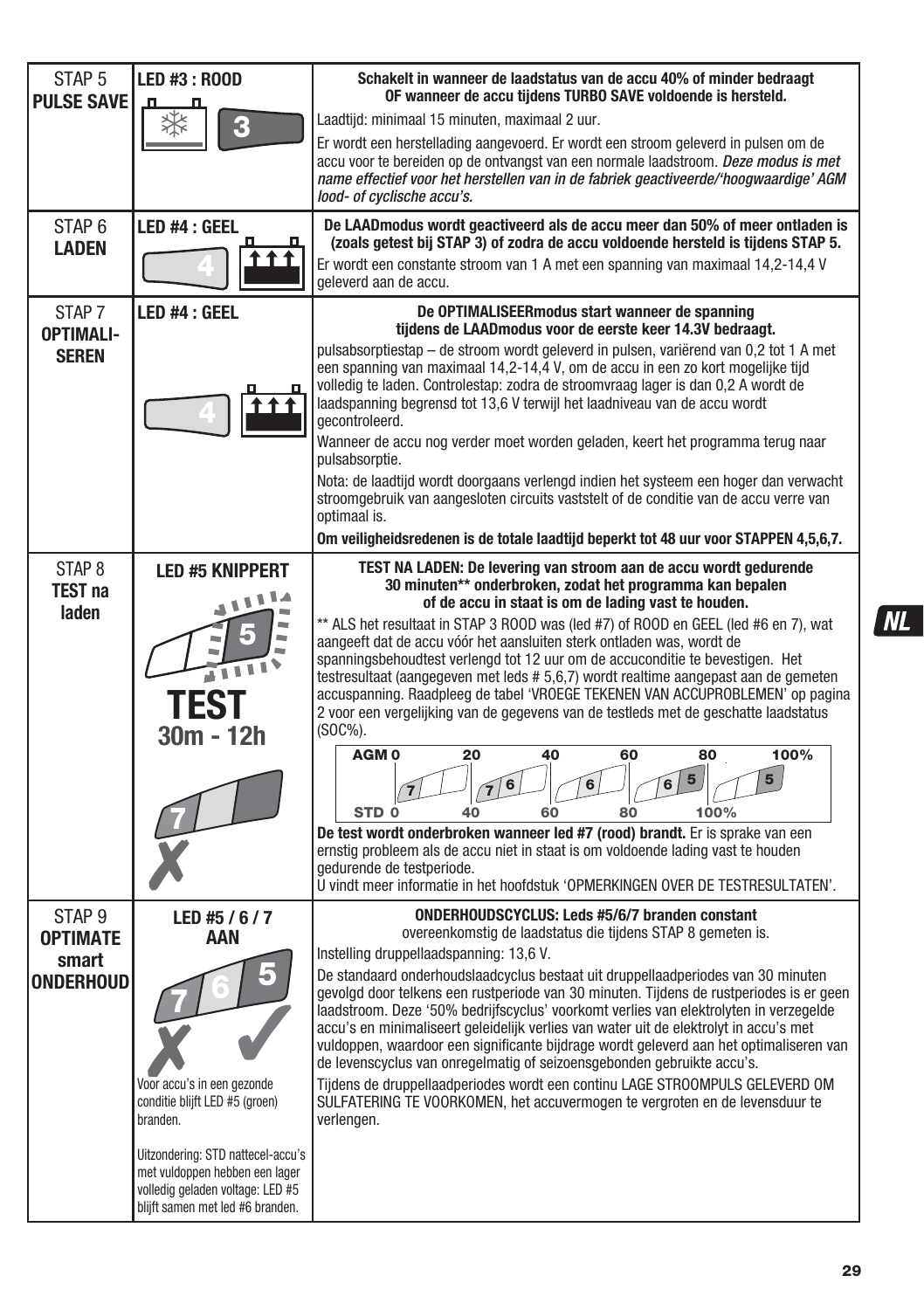**LAADSTROOMBALK: LED #8, 9, 10 –** Brandt wanneer een pulsstroom of continue stroom wordt geleverd aan de accu.

### **DUBBEL PROGRAMMA: Om van het ene programma over te schakelen naar het andere:**

**1.** Koppel de lader los van de AC-voeding. **2.** Bevestig de accuklemmenset op de lader en sluit de negatieve klem rechtstreeks aan op de positieve klem. **3.** Sluit de lader opnieuw aan op de AC-voeding. **4.** Let op de volgende ledindicaties:

**LED** #3+4+5+6+7 knipperen 12 keer tijdens het selecteren van het andere programma (5x langzaam, 5x snel, 2x langzaam).

**Na** overschakeling naar het andere programma zijn de volgende indicaties te zien (terwijl de accuklemmen nog steeds op elkaar zijn aangesloten):

**–** Overgeschakeld van CAN-bus naar STANDAARD: alleen LED #1 (VOEDING AAN) blijft branden.

**–** Overgeschakeld van STANDAARD naar CAN-bus: LED #3 en LED #4 knipperen beide met regelmatige tussenpozen, meteen gevolgd door  $IED H8$ 

**5.** Koppel de accuklemmen los. De OptiMate 4 is klaar om een accu te laden op basis van het geselecteerde programma.

**ZEER PLATTE, VERWAARLOOSDE ACCU'S: Als de accu zwaar ontladen (en mogelijk gesulfateerd) is, dient de accu uit het voertuig verwijderd en gecontroleerd te worden voordat een poging wordt ondernomen om de accu te herstellen.** 

**De TURBO-herstelmodus van de lader kan niet worden ingeschakeld wanneer de lader detecteert dat de accu nog steeds is aangesloten op het bedradingscircuit.** De elektrische weerstand van een aangesloten accu is namelijk duidelijk lager dan die van de accu alleen. Wanneer een diep ontladen accu voorafgaand aan een herstelpoging niet is verwijderd, zal dit echter geen schade toebrengen aan de elektronica van het voertuig of de accu. **Lees aandachtig het volgende:** een accu die voor lange tijd diep ontladen is geweest, kan blijvende schade ontwikkelen in een of meer cellen. Dit soort accu's kan tijdens het opladen met sterke stroom uitzonderlijk warm worden.

Controleer de temperatuur van de accu tijdens het eerste uur, daarna om het uur. Controleer op ongebruikelijke tekenen, zoals bubbelend of lekkend elektrolyt, sterkere activiteit in één cel in vergelijking met andere cellen, of sisgeluiden. Wanneer de accu op een bepaald moment zo warm wordt dat u hem niet meer kunt aanraken of er ongewone tekenen zijn, KOPPELT U DE LADER METEEN LOS.

### **OPMERKINGEN OVER DE TESTRESULTATEN:**

**1.** Voor een ander testresultaat dan groen #5 (of groen #5 en geel #6 samen als de accu van het STD type met vuldoppen is), koppelt u de accu los van het elektrische systeem dat hij ondersteunt en sluit de OptiMate opnieuw aan. Indien het testresultaat nu beter is, is het stroomverlies gedeeltelijk te wijten aan een elektrisch probleem in het elektrische systeem en niet in de accu zelf. Als het resultaat nog niet beter is, wordt aangeraden de accu naar een professionele servicewerkplaats met professioneel materiaal te brengen voor een grondinger onderzoek.

**2.** Wanneer alleen LED #7 (rood) brandt of wanneer LED 6# (geel) en LED #7 (rood) beide branden (of gele LED alleen bij een verzegelde accu), is er sprake van een ernstig probleem. De rode / gele+rode LEDs betekent dat de accuspanning na het laden niet wordt vastgehouden of dat ondanks verschillende recuperatiepogingen de accu niet kon worden gerecupereerd. De oorzaak kan te vinden zijn in de accu zelf, bijvoorbeeld een kortgesloten cel of volledige sulfatie of corrosie. Wanneer de accu nog op het elektrische systeem dat hij ondersteunt is aangesloten kan de rode LED 7# ook een stroomverlies betekenen dat te wijten is aan versleten bedrading of een defecte schakelaar of contact, of aan stroomverbruikende accessoires op hetzelfde circuit. Een plotse belasting die wordt ingeschakeld terwijl de lader is aangesloten, kan ook leiden

tot een aanzienlijk spanningsverlies van de accu. **3.** GOED TESTRESULTAAT, maar de accu kan niet voldoende vermogen leveren: blijvende schade in de accu kan een overmatige zelfontlading veroorzaken die niet kan worden opgespoord tijdens de testperiode van 12 uur. Koppel de accu los van de OptiMate. Wacht minstens 48 uur voordat u de lader opnieuw aansluit, en houd de TESTresultaten tijdens de PREKWALIFICATIETEST in de gaten.

**DE ACCU ONDERHOUDEN VOOR LANGERE PERIODEN:** De OptiMate onderhoudt een accu waarvan de basistoestand goed is gedurende maanden aan een stuk. Controleer ten minste eenmaal per twee weken of de aansluitingen tussen de lader en accu betrouwbaar zijn, en, in geval van accu's met vuldoppen op iedere cel, ontkoppel de accu van de lader, controleer het elektrolytpeil en vul de cellen zo nodig bij **(met gedestilleerd water, NIET met zuur)**; sluit de accu vervolgens weer op de lader aan. Neem bovenstaande VEILIGHEIDSWAARSCHUWINGEN altijd in acht wanneer u de accu vastpakt of in de buurt van een accu bent.

#### **ECO-STROOMBESPARINGSMODUS WANNEER DE LADER OP HET ELEKTRICITEITSNET IS AANGESLOTEN:**

De vermogensomzetter gaat in ECO-modus wanneer de lader niet op een accu is aangesloten. Dit resulteert in een stroomopname van minder dan 0,5 W, wat overeenkomt met een stroomverbruik van 0,012 kWh per dag. Als een accu op de lader is aangesloten is het stroomverbruik afhankelijk van de stroombehoefte van de accu en het aangesloten voertuig / de elektronische circuits. Wanneer de accu opgeladen is en het laadprogramma in de langetermijnonderhoudslaadmodus staat (om de accu 100% vol te houden) wordt het totale stroomverbruik geraamd op 0,024 kWh per dag of minder.

## **BEPERKTE GARANTIE**

TecMate (International) SA, Sint-Truidensesteenweg 252, B-3300 Tienen, België, staat deze beperkte garantie toe aan elke eerste koper van dit toestel. Deze beperkte garantie gaat in op de dag van aankoop en is niet overdraagbaar. De drie jaar geldige garantie aangeboden door TecMate (International) dekt alle erkende gebreken en arbeidskosten. Indien de lader defect blijkt te zijn tengevolge van een constructiefout, zal de klant het toestel altijd vooraf en op eigen kosten terugsturen naar de fabrikant of naar de nationale officiële verdeler, samen met een kopij van de aankoopfactuur (zie "NOTITIE"). In zulke gevallen, zal de eenheid ter keuze van de fabrikant worden hersteld of worden vervangen.Onkosten tengevolge van een ongeval, slordigheid, kwaadwilligheid, misbruik, niet conform gebruik volgens de aanwijzingen van de fabrikant, of herstellingen gedaan door door TecMate niet-erkende verdelers, zijn niet gedekt door de garantie.

DE BEPERKTE GARANTIE SLUIT UITDRUKKELIJK ALLE VERDERE VERANTWOORDELIJKHEID UIT MET BETREKKING TOT EVENTUELE SCHADEVERGOEDINGEN VAN WELKE AARD DAN OOK. UW STATUTAIRE RECHTEN WORDEN NIET BEÏNVLOED.

NOTITIE: Zie www.tecmate.com/warranty of contacteer warranty@tecmate.com.

OptiMate 4 en de namen van andere producten zoals BatteryMate, TestMate en TestMate mini, die in deze instructies worden vermeld, zijn gedeponeerd handelsmerken van TecMate International NV.

Meer informatie over TecMate producten kan op **www.tecmate.com** worden gevonden.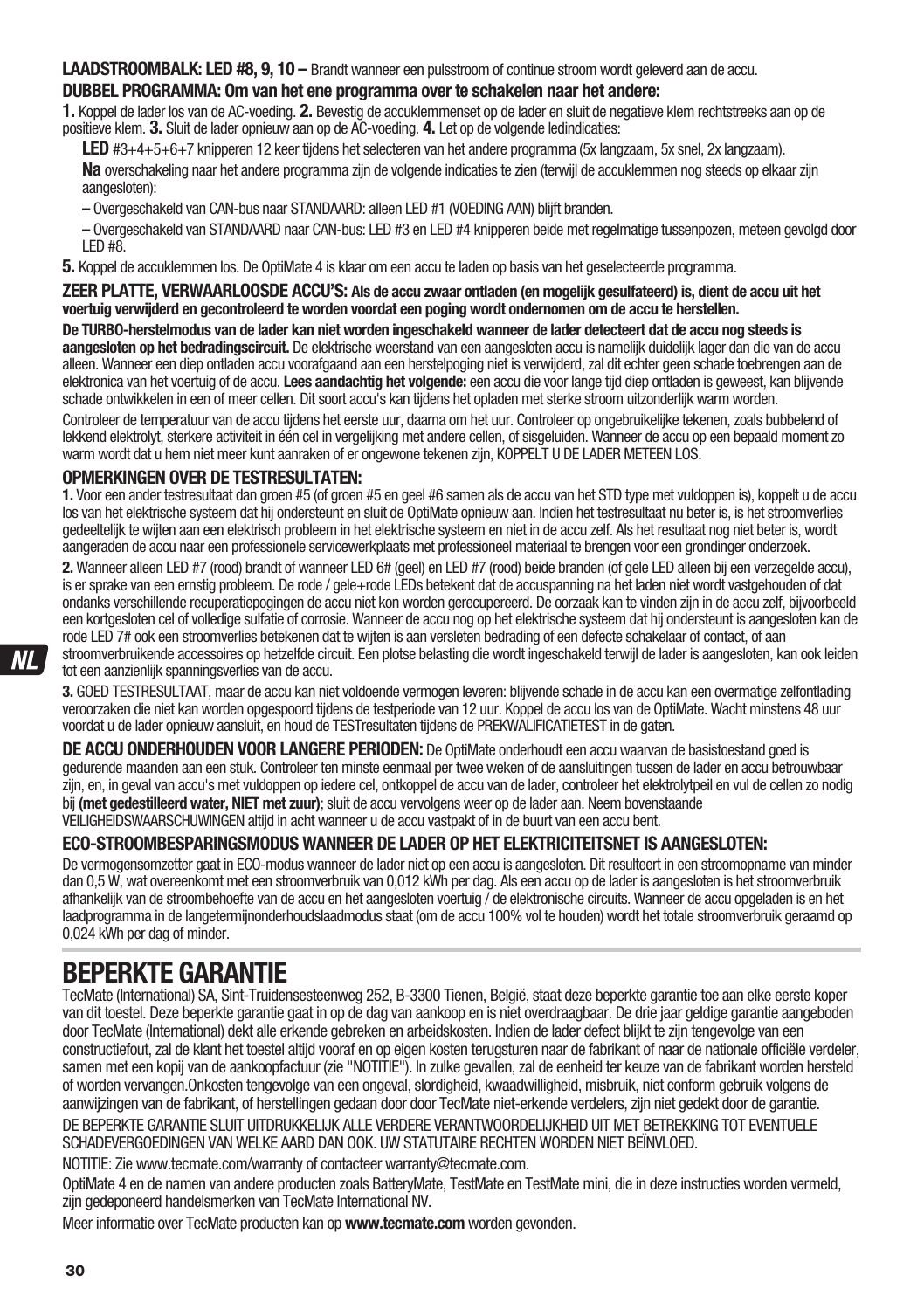

### **CARICABATTERIE AUTOMATICO CON DIAGNOSTICO PER BATTERIE PIOMBO-ACIDO 12 V**

### **NON UTILIZZARE PER BATTERIE NiCd, NiMH, IONI DI LITIO O PER BATTERIE NON RICARICABILI.**

#### **AVVERTENZA DI SICUREZZA E NOTE: SE NON LO SI È ANCORA FATTO, LEGGERE LE PAGINE PRECEDENTI CONTRASSEGNATE COME "ISTRUZIONI DI SICUREZZA IMPORTANTI" PRIMA DI AZIONARE IL CARICABATTERIE.**

**L'utilizzo di quest'apparecchio non è consentito alle persone (bambini inclusi) con ridotte capacità fisiche, sensoriali o mentali, o con mancanza di esperienza e conoscenza, salvo sotto supervisione o a meno che non abbiano avuto istruzioni riguardanti l'uso del apparecchio da parte di persone responsabili della loro sicurezza. I bambini devono essere sorvegliati affinché non giochino con il apparecchio.** 

**AVVERTENZA DI SICUREZZA E NOTE: Le batterie emettono GAS ESPLOSIVI – prevenire fiamme o scintille in prossimità di batterie.** Scollegare l'alimentazione CA prima di effettuare o interrompere connessioni con la batteria/CC. L'acido della batteria è altamente corrosivo. Indossare abbigliamento protettivo ed occhiali, ed evitare il contatto. In caso di contatto accidentale, lavare immediatamente con acqua e sapone. Controllare che i poli della batteria non siano allentati. Se così fosse, rivolgersi ad un esperto per sistemarli. Se i poli della batteria sono corrosi, pulirli con una spazzola di rame; se sono unti oppure sporchi, pulirli con uno straccio inumidito con detergente. Utilizzare il caricabatterie soltanto se i poli e i connettori di ingresso e di uscita sono in buona condizione e non danneggiati. Se il cavo di ingresso è danneggiato, è essenziale farlo sostituire immediatamente dal produttore, dal riparatore autorizzato o da un'officina qualificata, per evitare pericoli. Proteggere il caricabatterie da acido, fumi acidi e umidità sia durante l'uso che nell'immagazzinamento. I danni derivanti da corrosione, ossidazione o cortocircuiti elettrici interni non sono coperti dalla garanzia. Distanziare il caricabatterie dalla batteria durante la carica per evitare la contaminazione o l'esposizione all'acido o ai vapori acidi. Se lo si utilizza nell'orientamento orizzontale, collocare il caricabatterie su una superficie dura e piana, ma NON su plastica, tessuto o cuoio. Utilizzare i fori di fissaggio forniti nella base dell'involucro per collegare il caricabatterie a qualunque superficie verticale pratica e comoda.

**ESPOSIZIONE AI LIQUIDI:** Questo caricabatterie è destinato a sopportare l'esposizione ai liquidi rovesciati o spruzzati accidentalmente sull'involucro dall'alto, o a una leggera pioggia. L'esposizione prolungata alla pioggia è sconsigliata e si otterrà una maggiore durata riducendo al minimo tale esposizione. Un guasto del caricabatterie dovuto all'ossidazione derivante dalla penetrazione eventuale di liquido nei componenti elettronici, nei connettori o nelle spine non è coperto da garanzia.

#### **CONNESSIONE DEL CARICABATTERIE ALLA BATTERIA**

- **1.** Scollegare l'alimentazione CA prima di effettuare o di eliminare delle connessioni alla batteria/CC.
- **2.** Se si carica la batteria del veicolo con i morsetti della batteria, prima di effettuare le connessioni verificare che i morsetti della batteria possano essere posizionati in modo sicuro e protetto, distanti da cavi e tubi metallici circostanti o dal telaio. Effettuare le connessioni procedendo come segue: per prima cosa, collegare il terminale della batteria non collegato al telaio (solitamente positivo), quindi collegare l'altro morsetto della batteria (solitamente negativo) al telaio, mantenendo le distanze dalla batteria e dalla linea del combustibile. Scollegare sempre nella sequenza contraria.
- **3.** Quando si carica una batteria smontata dal veicolo utilizzando i morsetti della batteria, posizionare quest'ultima in una zona ben ventilata. Collegare il caricabatterie alla batteria: morsetto ROSSO a terminale POSITIVO (POS, P o +) e morsetto NERO a terminale NEGATIVO (NEG, N o –).Verificare che le connessioni siano salde e sicure. Un buon contatto è fondamentale.
- **4. Se la batteria è molto scarica (e probabilmente solfatata), rimuoverla dal veicolo e ispezionarla prima di collegare il caricabatterie per effettuare un tentativo di recupero.** Effettuare un'ispezione visiva della batteria per rilevare la presenza di eventuali difetti meccanici, quali una scatola curvata o incrinata, oppure segni di perdite di elettroliti. Se la batteria presenta tappi per riempimento e le placche nelle celle sono visibili dall'esterno, esaminare attentamente la batteria per cercare di stabilire se alcune celle hanno un aspetto diverso dalle altre (ad esempio, se presentano del materiale bianco tra le placche o se le placche sono in contatto tra loro). Qualora vengano rilevati difetti meccanici, non cercare di ricaricare la batteria, ma sottoporla a una verifica da parte di esperti.
- **5.** S**e la batteria è nuova**, prima di procedere alla connessione del caricabatterie, leggere attentamente le istruzioni di sicurezza e di funzionamento del produttore della batteria. Ove necessario, attenersi scrupolosamente alle istruzioni di riempimento di acido.

### **ESECUZIONE DELLA CARICA**

**DUE PROGRAMMI:** OptiMate 4 comprende due programmi di caricamento. È possibile utilizzare solo un programma alla volta. I modelli selezionati di OptiMate 4 sono venduti con il programma 1 (STANDARD) o il programma 2 (CAN-bus) in configurazione predefinita.

**Programma 1 (STANDARD)** è il programma di carica normale per il collegamento diretto a una batteria in qualsiasi stato. Tutte le funzioni del programma sono attive, tra cui la modalità di desolfatazione Standard, TURBO e AD IMPULSI.

**Programma 2 (CAN-bus)** attiva automaticamente la presa 12 V su veicoli dotati di CAN-bus per caricare, testare e conservare la batteria quando il veicolo è in rimessa. **Le modalità di desolfatazione standard e TURBO ad alta tensione sono disattivate.** La modalità di desolfatazione AD IMPULSI a bassa tensione resta attiva per recuperare una batteria scarica che rimane collegata ai cavi del veicolo.

Il programma 2 può inoltre essere usato per caricare e conservare una batteria dentro e fuori dal veicolo *ma non è in grado di*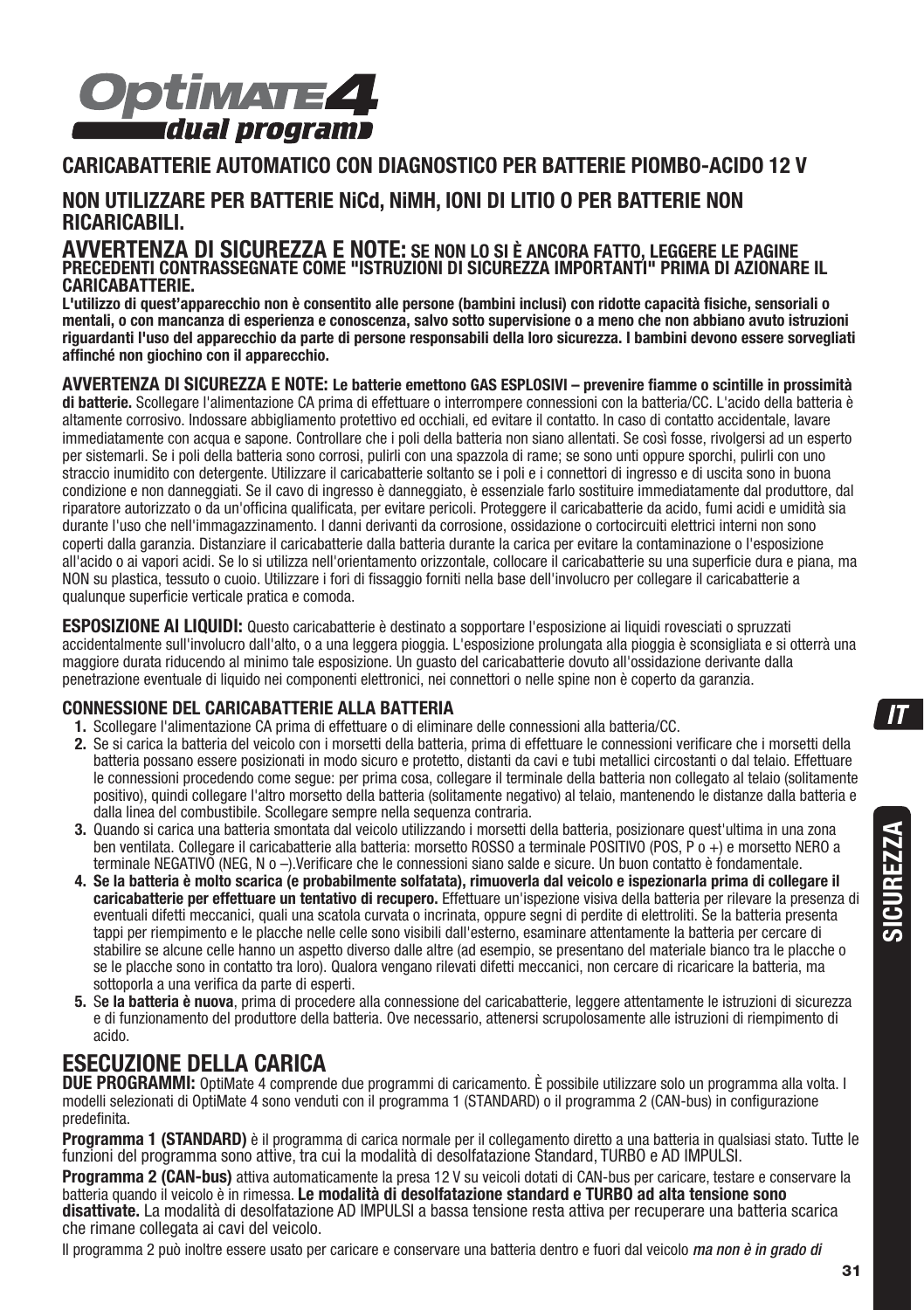recuperare una batteria solfatata. Per recuperare una batteria solfatata, selezionare il programma 1 e seguire le istruzioni presenti in **BATTERIE COMPLETAMENTE SCARICHE**.

**Indicazione programma** in mancanza di collegamento a un'uscita da 12 V o a una batteria.

STANDARD – solo il LED 1 di accensione resta attivo.

CAN-bus – il LED 1 DI ACCENSIONE resta attivo, mentre il LED 3 DI DESOLFATAZIONE e il LED 4 DI CARICA lampeggiano brevemente e simultaneamente a intervalli regolari.

**LED 1 DI ACCENSIONE -** Questo LED conferma l'alimentazione CA al caricabatterie.

**PROTEZIONE DA INVERSIONE DI POLARITÀ: LED 2 -** si accende quando i collegamenti della batteria non sono stati effettuati correttamente. Il caricatore è protetto elettronicamente per cui non sarà danneggiato, e rimarrà disattivato fino ripristino dei collegamenti corretti.

**CAN-bus: LED 3+4+5+6+7 lampeggianti:** è stato rilevato un cortocircuito nei terminali di uscita, oppure il LED 2 (POLARITÀ INVERSA) sta indicando un errore nei collegamenti della batteria. Il caricatore è dotato di protezione elettronica, pertanto non può subire danni. L'uscita resta disabilitata fino alla correzione dell'errore di collegamento.

| FASE <sub>1</sub><br><b>Accensione</b><br>a bassa<br>tensione<br>(batteria $\geq$<br>0.5 V |                                                                               | STD: controllo della tensione della batteria - la modalità STD si attiva se la tensione<br>della batteria collegata è almeno di 0,5 Volt.<br>Le batterie aventi una tensione inferiore a 2 Volt al momento della connessione passeranno<br>alla FASE 2 "Risveglio a impulsi", che prevede un test di cortocircuito della batteria.<br>Le batterie con tensione pari o superiore a 2 Volt passeranno direttamente alla FASE 3.<br>CAN-bus: LED 3+4 lampeggianti: il programma sta inviando un segnale per rilevare e<br>attivare la presa 12 V controllata da CAN-bus. La mancata attivazione può essere dovuta a una<br>delle sequenti cause: è stato selezionato il programma 1 / collegamento incoretto allalpresa 12<br>V della moto / la carica della batteria è troppo bassa per poter alimentare il sistema CAN-bus /<br>programmazione non aggiornata di CAN-bus sul veicolo - rivolgersi al fabbricante del veicolo |
|--------------------------------------------------------------------------------------------|-------------------------------------------------------------------------------|-----------------------------------------------------------------------------------------------------------------------------------------------------------------------------------------------------------------------------------------------------------------------------------------------------------------------------------------------------------------------------------------------------------------------------------------------------------------------------------------------------------------------------------------------------------------------------------------------------------------------------------------------------------------------------------------------------------------------------------------------------------------------------------------------------------------------------------------------------------------------------------------------------------------------------|
| FASE <sub>2</sub><br>Risveglio a<br><i>impulsi</i>                                         |                                                                               | Risveglio a impulsi - Il LED #7 (rosso) lampeggia: OptiMate 4 sta inviando un<br>segnale di prova per verificare se la batteria è recuperabile.<br>Se la tensione si mantiene sopra i 2 Volt e non è stato rilevato nessun cortocircuito, il<br>programma avvierà la FASE 3.<br>Se il LED continua a lampeggiare, è possibile che le seguenti condizioni<br>impediscano l'avanzamento del programma di carica:<br>1) I circuiti del veicolo sono rimasti connessi alla batteria.<br>NOTA: se la batteria in carica è a bassa tensione o solfatata per ottenere una carica e<br>risultati dei test ottimali, scollegare la batteria dai circuiti del veicolo prima di avviare<br>il programma di carica.<br>2) La batteria ha diverse celle in cortocircuito. La batteria presenta danni permanenti<br>e deve essere sostituita.                                                                                             |
| FASE 3<br><b>TEST prima</b><br>della carica                                                | <b>LED DI TEST</b><br>5: VERDE<br>6: GIALLO<br><b>7: ROSSO</b><br>TES1<br>10s | I LED DI TEST 5/6/7 indicano lo stato della batteria prima della carica. Consultare la<br>tabella riportata di seguito o a pagina 2 per abbinare l'indicazione del LED DI TEST a uno<br>stato di percentuale di carica (SOC%) stimato. Quando l'indicazione rimane fissa per un<br>massimo di 10 secondi, inizia la carica.<br>AGM <sub>0</sub><br>40<br>100%<br>20<br>60<br>80<br>5<br>5<br>100%<br>STD <sub>0</sub><br>40<br>60<br>80<br>Decisioni prese durante il test:<br>Viene determinata la criticità dello stato di scaricamento: una batteria con un livello di<br>carica pari o superiore al 60% passa direttamente alla FASE 6, mentre una batteria con<br>un livello di carica estremamente basso passa alle FASI 4 e 5. Le batterie molto scariche<br>verranno sottoposte a un test più lungo (fino a 12 ore) durante la FASE 8.                                                                              |
| FASE 4<br><b>RECUPERO</b><br><b>Turbo</b>                                                  | <b>LED #3: ROSSO</b>                                                          | Si attiva se la diagnostica ha rilevato una batteria solfatata,<br>non in grado di accettare o mantenere la carica.<br>Tempo di carica: 2 ore massimo.<br>La tensione di uscita aumenta a un massimo di 22 V con corrente limitata a 0,2 A, ma<br>solo se non è stata rilevata l'elettronica del veicolo; in caso contrario passa alla fase<br>successiva. IMPORTANTE: leggere la sezione BATTERIE COMPLETAMENTE SCARICHE<br>riportata di seguito.                                                                                                                                                                                                                                                                                                                                                                                                                                                                          |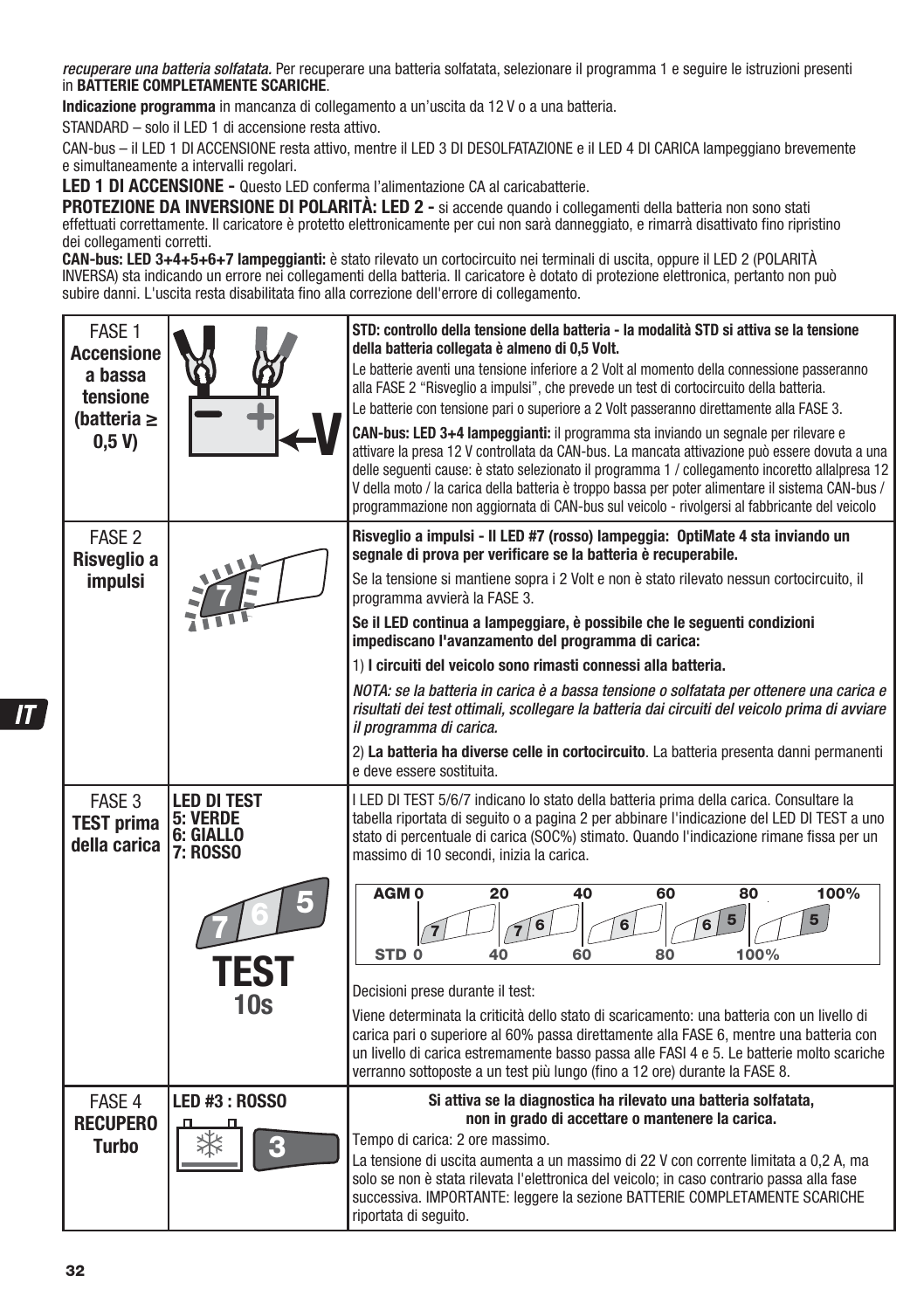| FASE <sub>5</sub><br><b>RECUPERO</b>     | LED #3 : ROSSO                                                                                                                                                                                                                                    | Si attiva se lo stato di carica della batteria era del 40% o inferiore OPPURE se la<br>batteria è stata sufficientemente recuperata durante il RECUPERO TURBO.                                                                                                                                                                                                                                                                                                                                                                                                                                                                                                                                                                                                                                                      |
|------------------------------------------|---------------------------------------------------------------------------------------------------------------------------------------------------------------------------------------------------------------------------------------------------|---------------------------------------------------------------------------------------------------------------------------------------------------------------------------------------------------------------------------------------------------------------------------------------------------------------------------------------------------------------------------------------------------------------------------------------------------------------------------------------------------------------------------------------------------------------------------------------------------------------------------------------------------------------------------------------------------------------------------------------------------------------------------------------------------------------------|
| <b>Impulsi</b>                           |                                                                                                                                                                                                                                                   | Tempo di carica: minimo 15 minuti, massimo 2 ore.<br>Viene applicata una carica di ripristino; la corrente viene erogata a impulsi per preparare la<br>batteria a sopportare una carica normale.                                                                                                                                                                                                                                                                                                                                                                                                                                                                                                                                                                                                                    |
|                                          |                                                                                                                                                                                                                                                   | Questa modalità è particolarmente efficace per il recupero di batterie AGM, cicliche o al<br>piombo puro ad alte prestazioni e/o attivate in fabbrica.                                                                                                                                                                                                                                                                                                                                                                                                                                                                                                                                                                                                                                                              |
| FASE 6<br><b>CARICA</b>                  | LED #4 : GIALLO                                                                                                                                                                                                                                   | La modalità di CARICA si attiva se la batteria è stata scaricata più del 50% (come rilevato<br>dal test alla FASE 3) o se è stata sufficientemente recuperata durante la FASE 5.                                                                                                                                                                                                                                                                                                                                                                                                                                                                                                                                                                                                                                    |
|                                          |                                                                                                                                                                                                                                                   | La batteria riceve una carica di corrente costante da 1 A a 14,2 -14,4 V.                                                                                                                                                                                                                                                                                                                                                                                                                                                                                                                                                                                                                                                                                                                                           |
| FASE 7<br>OTTIMIZZA-                     | LED #4 : GIALLO                                                                                                                                                                                                                                   | La modalità di OTTIMIZZAZIONE inizia quando la tensione raggiunge 14.3V per la<br>prima volta durante la fase di CARICA.                                                                                                                                                                                                                                                                                                                                                                                                                                                                                                                                                                                                                                                                                            |
| <b>ZIONE</b>                             |                                                                                                                                                                                                                                                   | fase di assorbimento a impulsi. La corrente viene consegnata con impulsi, con variazioni<br>comprese tra 0,2 e 1 A e fino a una tensione di 14,2 - 14,4 V, per completare la carica<br>della batteria nel minor tempo possibile. Fase di verifica: quando la richiesta di corrente è<br>inferiore a 0,2 A, la tensione di caricamento è limitata a 13,6 V mentre il livello di carica<br>della batteria è sottoposto a verifica.                                                                                                                                                                                                                                                                                                                                                                                    |
|                                          |                                                                                                                                                                                                                                                   | Se la batteria richiede un ulteriore caricamento, il programma viene commutato<br>sull'assorbimento a impulsi.                                                                                                                                                                                                                                                                                                                                                                                                                                                                                                                                                                                                                                                                                                      |
|                                          |                                                                                                                                                                                                                                                   | NOTA: il tempo di ricarica viene generalmente esteso se vi è un assorbimento diretto<br>maggiore del previsto da parte della circuiteria connessa, oppure se la batteria non è<br>in uno stato ottimale.                                                                                                                                                                                                                                                                                                                                                                                                                                                                                                                                                                                                            |
|                                          |                                                                                                                                                                                                                                                   | Per motivi di sicurezza, il limite di tempo di carica totale per le FASI 4,5,6,7 è di 48 ore.                                                                                                                                                                                                                                                                                                                                                                                                                                                                                                                                                                                                                                                                                                                       |
| FASE 8<br><b>TEST dopo la</b><br>carica  | <b>LED#5</b><br><b>LAMPEGGIANTE</b>                                                                                                                                                                                                               | TEST dopo la RICARICA: l'erogazione di corrente alla batteria viene interrotta per<br>30 <sup>**</sup> per consentire al programma di determinare la capacità della batteria di<br>ritenere la carica.                                                                                                                                                                                                                                                                                                                                                                                                                                                                                                                                                                                                              |
|                                          | TEST                                                                                                                                                                                                                                              | ** SE il risultato della FASE 3 è ROSSO (LED 7) o ROSSO e GIALLO (LED 6 e 7), a indicare<br>una batteria completamente scarica, il test di ritenzione della tensione viene prolungato a<br>12 ore per verificare lo stato di salute della batteria. Il risultato del TEST (indicato sui LED<br>5, 6, 7) viene regolato in tempo reale in base alla tensione misurata della batteria.<br>Consultare la tabella "SEGNALAZIONE TEMPESTIVA DEI PROBLEMI DELLA BATTERIA" a<br>pag. 2 per abbinare l'indicazione del LED DI TEST a uno stato di percentuale di carica<br>(SOC%) stimato.                                                                                                                                                                                                                                  |
|                                          | 30m - 12h                                                                                                                                                                                                                                         | AGM <sub>0</sub><br>100%<br>20<br>40<br>60<br>80<br>5<br>6<br>STD <sub>0</sub><br>60<br>100%<br>40<br>80                                                                                                                                                                                                                                                                                                                                                                                                                                                                                                                                                                                                                                                                                                            |
|                                          |                                                                                                                                                                                                                                                   | Se il LED 7 (rosso) si accende, il TEST verrà interrotto. Se la batteria non è in grado di<br>mantenere una carica sufficiente per il periodo di test, il problema è grave.<br>Maggiori informazioni sono fornite nella sezione "NOTE SUI RISULTATI DEL TEST".                                                                                                                                                                                                                                                                                                                                                                                                                                                                                                                                                      |
| FASE 9<br><b>MANUTEN-</b>                | LED #5 / 6 / 7<br>ACCESI                                                                                                                                                                                                                          | <b>CARICA DI MANTENIMENTO: LED 5/6/7 luce fissa</b><br>in base allo stato di carica misurato durante la FASE 8.                                                                                                                                                                                                                                                                                                                                                                                                                                                                                                                                                                                                                                                                                                     |
| <b>ZIONE</b><br><b>OPTIMATE</b><br>smart | Se le batterie si trovano in buono<br>stato, il LED 5 (verde) rimane<br>acceso.<br>Eccezione: le batterie STANDARD<br>con tappi di riempimento hanno<br>una tensione di carica completa<br>inferiore; il LED 5 rimane acceso<br>insieme al LED 6. | Impostazione della tensione di mantenimento: 13.6 V<br>La modalità di mantenimento standard consiste in periodi di carica di 30 minuti seguiti<br>da e alternati con periodi di "riposo" di 30 minuti, durante i quali non si consegna<br>nessuna corrente di carica. Questo modo "50% di carica – 50% di riposo" evita la<br>perdita di elettroliti di batterie sigillate e riduce la graduale perdita di acqua dagli<br>elettroliti in batterie con tappi di riempimento, contribuendo così in maniera significativa<br>a ottimizzare la durata delle batterie usate irregolarmente o stagionalmente.<br>Durante i periodi di "carica di mantenimento, di 30 minuti viene erogato un IMPULSO DI<br>BASSA CORRENTE PER EVITARE LA SOLFATAZIONE, estendendo ulteriormente la potenza<br>e la durata della batteria. |

**33**

 $\sqrt{1}$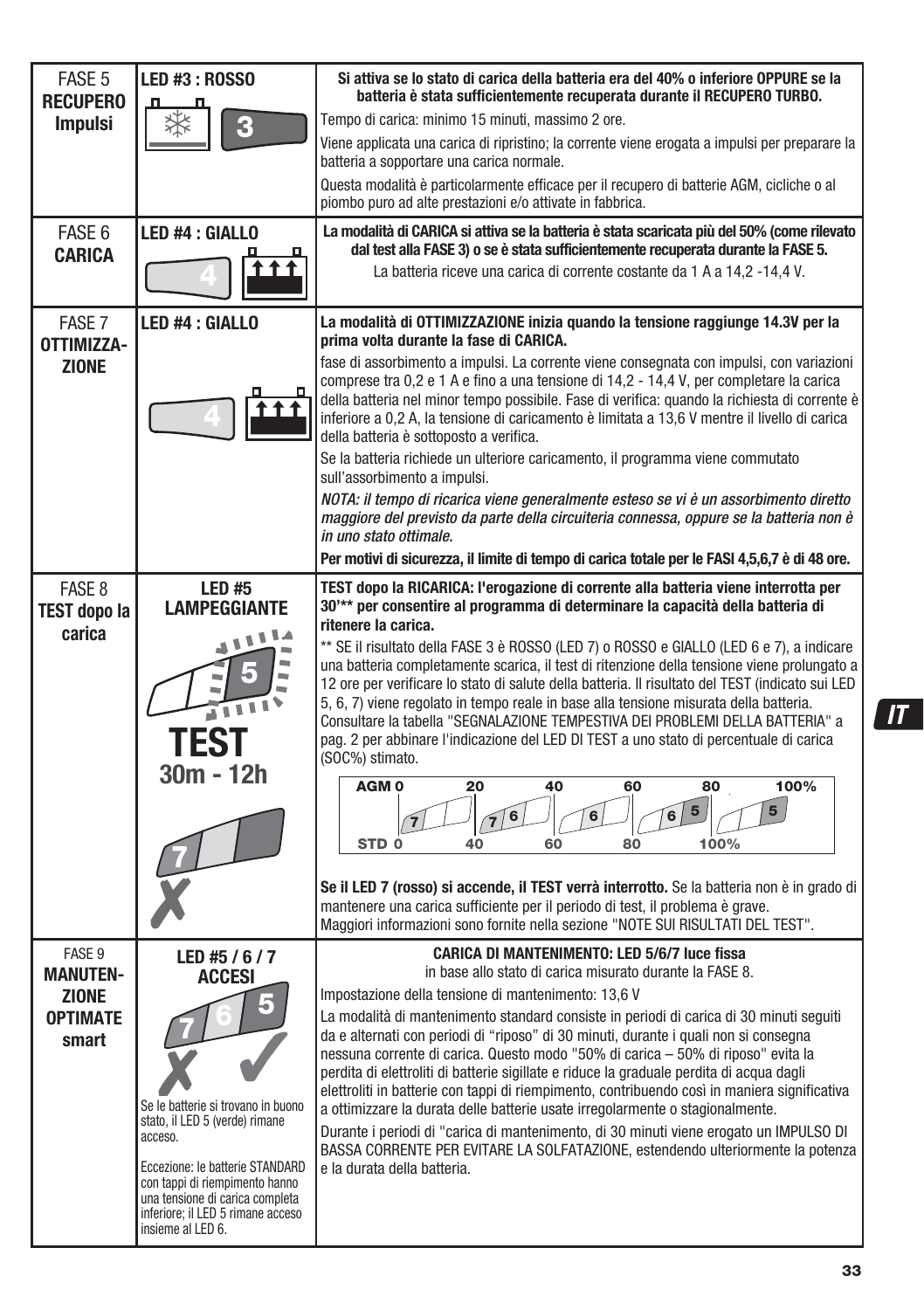**BARRA CORRENTE DI CARICA: LED 8 -** si accendono quando sono premuti o quando viene consegnata corrente continua alla batteria **DUE PROGRAMMI: Per passare da un programma all'altro:** 

**1.** Scollegare il caricatore dall'alimentazione CA. **2.** Collegare la clip negativa direttamente alla clip positiva. **3.** Ricollegare il caricatore all'alimentazione di rete CA. **4.** Osservare le seguenti indicazioni dei LED:

**I LED** 3+4+5+6+7 lampeggiano12 volte durante la selezione del programma alternato (5x lentamente, 5x velocemente, 2x lentamente).

**Una volta** cambiato il programma, osservare le seguenti indicazioni (con le clip della batteria ancora collegate):

- Modifica da CAN-bus a STANDARD: solo il LED 1 DI ACCENSIONE resta attivo.
- Modifica da STANDARD a CAN-bus: i LED 3 e 4 lampeggiano simultaneamente a intervalli regolari, seguiti immediatamente dal LED 8.
- **5.** Scollegare le clip della batteria. OptiMate 4 è pronto a caricare una batteria in base al programma selezionato.

#### **BATTERIE COMPLETAMENTE SCARICHE: Se la batteria è molto scarica (e probabilmente solfatata), rimuoverla dal veicolo o dall'apparecchio e ispezionarla prima di collegare il caricabatterie per effettuare un tentativo di recupero.**

**Il modo di recupero TURBO non può essere avviata in caso di rilevamento di una batteria ancora collegata ad un circuito** con resistenza elettrica inferiore alla batteria stessa. Tuttavia, se non si rimuove la batteria completamente scarica e non si effettua il recupero, la batteria e l'impianto elettronico del veicolo o dell'apparecchio non subiranno danni. **Dedicare particolare attenzione** alla batteria che ha stato lasciata molto scarica per un periodo prolungato; può sviluppare danni permanenti a una o più celle. Questo tipo di batterie può riscaldarsi eccessivamente durante la carica di corrente elevata.

Controllare la temperatura della batteria durante la prima ora e successivamente ogni ora. Controllare che no vi siano segni insoliti, come sprizzi o perdite di elettroliti, accentuata attività in una cella rispetto alle altre o sibili. Se in qualunque momento la batteria è troppo calda al tatto o si osservano segni insoliti, DISCONNETTERE IMMEDIATAMENTE IL CARICABATTERIE.

#### **NOTE SUI RISULTATI DEL TEST:**

**1.** Per risultati di test diversi dal LED verde #5 (o LED verde #5 e LED giallo #6 insieme se la batteria è di tipo STANDARD con tappi di riempimento), scollegare la batteria dal sistema elettrico che supporta e ricollegare l'OptiMate. Se questa volta si ottiene un risultato di test migliore, ciò suggerisce che le perdite di potenza sono parzialmente dovute a un problema elettrico nel sistema elettrico e non nella batteria. Se il risultato scarso persiste, si consiglia di portare la batteria a un'officina di assistenza dotata di apparecchiature professionali per un'indagine più approfondita.

**2.** Se il LED rosso #7 si accende da solo o se il il LED giallo #6 e quello rosso #7 si accendono simultaneamente (o il LED giallo da solo in una batteria sigillata), si è in presenza di un problema grave. I LED rosso / giallo+rosso indicano che dopo la carica la tensione della batteria non viene mantenuta o che malgrado i tentativi di recupero la batteria era irrecuperabile. Ciò può essere dovuto a un difetto della batteria, come una cella cortocircuitata o la solfatazione totale, o, nel caso di una batteria ancora collegata al sistema elettrico, il LED rosso #7 potrebbe segnalare una perdita di corrente tramite collegamenti deteriorati, un interruttore o un contatto danneggiato, o ancora accessori in circuito che consumano corrente. Anche un consumo improvviso che viene acceso mentre il caricabatterie è collegato può far scendere notevolmente la tensione della batteria.

**3.** BUONI RISULTATI DI TEST, ma la batteria non eroga potenza sufficiente: danni permanenti all'interno della batteria possono provocare uno scaricamento eccessivo che non viene rilevato entro il periodo di test di 12 ore. Scollegare la batteria dal OptiMate. Attendere almeno 48 ore, quindi ricollegarla e osservare il risultato del TEST DI PREQUALIFICAZIONE.

**MANTENIMENTO DELLA BATTERIA PER PERIODI PROLUNGATI:** OptiMate terrà in vita per mesi una batteria che si presenti fondamentalmente in buone condizioni. Almeno una volta ogni due settimane, controllare che le connessioni tra il caricabatterie e la batteria siano sicure e, in caso di batterie con tappi di riempimento, disconnettere la batteria dal caricabatterie, controllare il livello di elettrolito e, se necessario, riempire le celle **(con acqua distillata, NO acido)**, quindi riconnetterla. Quando si maneggiano le batterie o anche solo in presenza di batterie, leggere sempre con cura le AVVERTENZE DI SICUREZZA qui riportate.

#### **MODO ECOLOGICO DI RISPARMIO ENERGETICO QUANDO IL CARICABATTERIE È COLLEGATO ALLA RETE CA:**

Il convertitore di alimentazione passa in modo ECO quando il caricabatterie non è collegato ad alcuna batteria e consente un assorbimento di alimentazione molto limitato, inferiore a 0,5 W, pari a un consumo energetico di 0,012 kWh al giorno. Quando una batteria viene collegata al caricabatterie, il consumo energetico dipende dalla domanda di corrente elettrica della batteria e della circuiteria elettronica/del veicolo connessa. Dopo aver caricato la batteria e una volta portato il programma di carica in modo di carica di mantenimento a lungo termine (per mantenere la batteria carica al 100%), si stima che il consumo energetico totale sarà pari o inferiore a 0,024 kWh al giorno.

## **GARANZIA LIMITATA**

TecMate (International) S.A., Sint-Truidensesteenweg 252, B-3300 Tienen, Belgio riconosce questa garanzia limitata agli acquirenti originali al dettaglio di questo strumento. Questa garanzia limitata non e' trasferibile. TecMate (International) garantische il carica per tre anni dalla data di acquisto al dettaglio contro difetti di materiale o di manodopera. Se tali difetti fossero riscontrati lo strumento verra' riparato o sostituito a discrezione dell'Azienda. Sara' obbligo dell'acquirente rispedire lo strumento, a proprie spese e cura, con il tagliando di acquisto (vede "NOTA"), al produttore o al distributore autorizzato. Questa garanzia limitata e' nulla se il prodotto e' maltrattato o usate male, soggetto ad incuria nel maneggiamento, o riparato da chiunque esclusi il produttore o il distributore autorizzato. Il produttore non riconosse altre garanzie se non questa limitata garanzia ed esclude espressamente ogni implicata garanzia che includa garanzie per conseguenti danneggiamenti.

QUESTA È LA SOLA ED ESPRESSAMENTE LIMITATA GARANZIA E L'AZIENDA PRODUTTRICE NE ASSUME NE AUTORIZZA ALCUNO AD ASSUMERE O FARE ALTRE CONCESSIONI CHE RIGUARDINO IL PRODUTTORE, DIVERSAMENTE DA QUESTA. I VOSTRI DIRITTI STATUTARI NON SONO COMMOVENTI.

NOTA: Vede www.tecmate.com/warranty o contattate warranty@tecmate.com

OptiMate 4 ed i nomi degli altri apparecchi citati in questo testo come BatteryMate, TestMate e TestMate mini, sono marchi registratii di TecMate International SA.

Si può trovare più informazione sui prodotti di TecMate da **www.tecmate.com.**.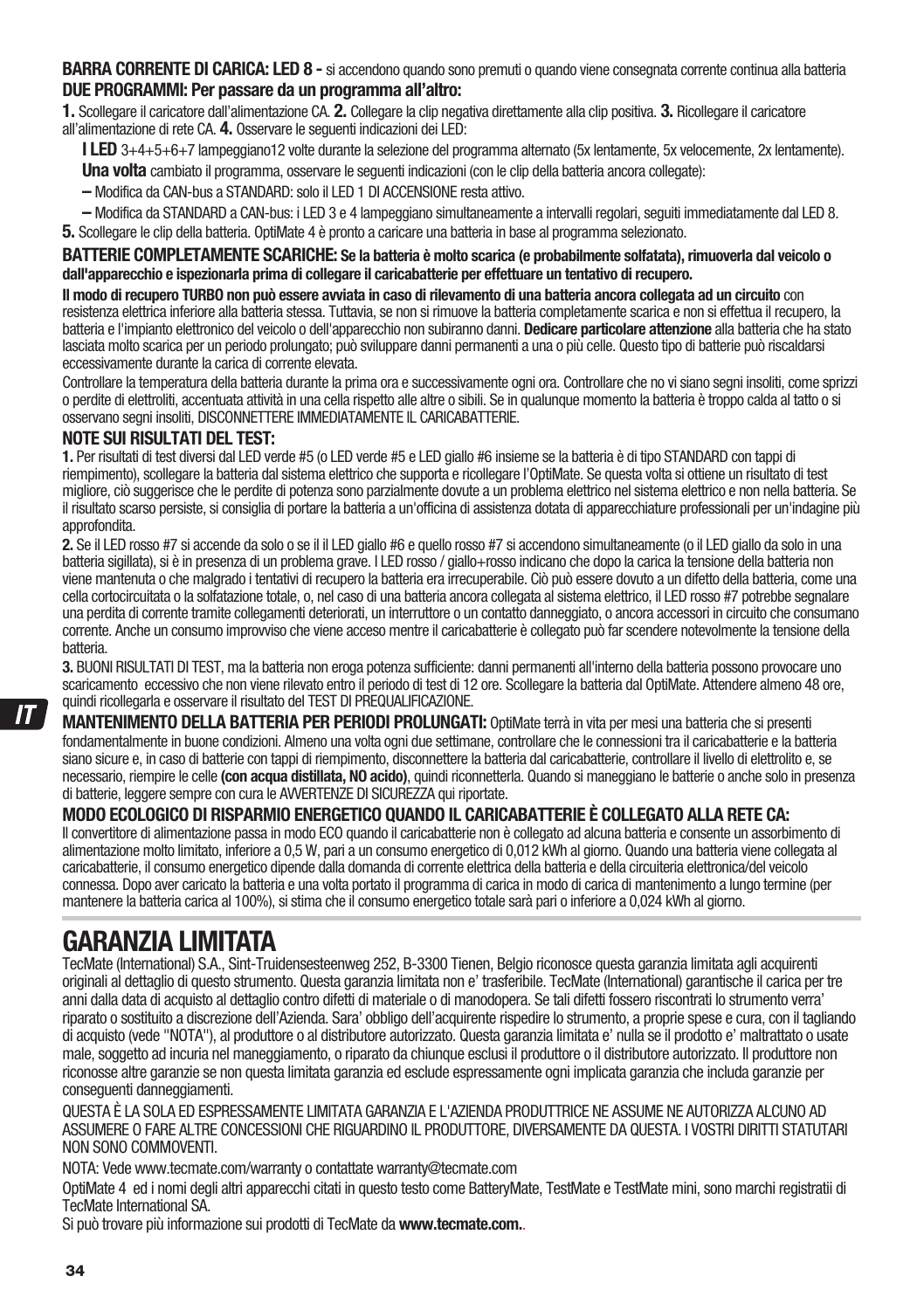

### **AUTOMATISK DIAGNOSTISKLADDARE FÖR 12 V DJUPCYKEL-BLYSYRABATTERIER.**

**FÅR INTE ANVÄNDAS FÖR NiCd-, NiMH- eller Li-Ion-batterier ELLER FÖR ICKE** 

**UPPLADDNINGSBARA BATTERIER. SÄKERHETSVARNING OCH SÄKERHETSINFORMATION: OM DU INTE REDAN HAR LÄST IGENOM FÖREGÅENDE SIDOR, MÄRKTA MED "VIKTIGA SÄKERHETSANVISNINGAR", MÅSTE DU GÖRA DET INNAN DU ANVÄNDER LADDAREN.**

**Den här apparaten ska inte användas av personer (inklusive barn) med nedsatt fysisk, sensorisk eller mental förmåga, eller personer som saknar erfarenhet och kunskap, såvida de inte hålls under uppsikt eller instrueras om hur apparaten används av en person som ansvarar för deras säkerhet. Håll barn under uppsikt för att se till att de inte leker med apparaten.** 

**SÄKERHETSVARNING OCH SÄKERHETSINFORMATION:** Batterier utsöndrar EXPLOSIVA GASER. Förhindra öppen eld eller gnistor i närheten av batterier. Koppla ifrån spänningsförsörjningen (växelström) innan du ansluter eller lossar likströms- eller batterianslutningar. Batterisyra är mycket frätande. Bär skyddskläder och skyddsglasögon och undvik kontakt. Om du av misstag kommer i kontakt med batterisyran måste du genast tvätta med tvål och vatten. Kontrollera att batteriets elektroder inte sitter löst. I så fall måste batteriet kontrolleras av en expert. Om batteriets elektroder är rostiga rengör du dem med en kopparborste. Om de är oljiga eller smutsiga tvättar du dem med en trasa fuktad med rengöringsmedel. Använd endast laddaren om in- och utkablarna och kontaktdonen är oskadda och i gott skick. Om inkabeln är skadad är det mycket viktigt att den genast byts ut av tillverkaren, tillverkarens auktoriserade serviceombud eller en kvalificerad verkstad, så att fara inte uppstår. Skydda laddaren mot syra, syraånga och fukt, både vid användning och förvaring. Skador till följd av korrosion, oxidering eller invändig elektrisk kortslutning täcks inte av garantin. Håll laddaren på avstånd från batteriet under laddning för att undvika kontaminering genom eller exponering för syra eller sura ångor. Om du använder laddaren i horisontellt läge måste du placera den på en hård, plan yta och INTE på plast, tyg eller läder. Använd fixeringshålen i höljets botten för att fästa laddaren på en lämplig och stabil lodrät yta.

**VÄTSKEEXPONERING:** Laddaren är konstruerad för att stå emot lätt regn och vätskor som av misstag spills eller skvimpas ut på höljet ovanifrån. Längre exponering för regn är dock inte att rekommendera, och servicelivslängden ökar om laddaren inte utsätts för sådant. Fel på laddaren, som ett resultat av oxidering orsakad av att vätska trängt in i de elektroniska komponenterna, kontaktdonen eller stickpropparna, täcks inte av garantin.

#### **ANSLUTA LADDAREN TILL BATTERIET**

- **1.** Koppla ifrån spänningsförsörjningen (växelström) innan du ansluter eller lossar likströms- eller batterianslutningar.
- **2.** När ett batteri laddas i fordonet med batterikabelskor måste du, innan du ansluter, kontrollera att batteriklämmorna kan placeras säkert och att de inte vidrör omkringliggande ledningar, metallrör eller chassiet. Anslut i följande ordning: Anslut först till den batteriklämma som inte är ansluten till chassiet (normalt positiv), anslut sedan den andra batteriklämman (normalt negativ) till chassiet på ett tillräckligt avstånd från batteriet och bränsleledningar. Lossa alltid anslutningarna i motsatt ordningsföljd.
- **3.** När ett batteri ska laddas utanför fordonet med batteriklämmorna måste det placeras i ett utrymme med god ventilation. Anslut laddaren till batteriet: Anslut den RÖDA klämman till PLUS-polen (POS, P eller +) och den SVARTA klämman till MINUS-polen (NEG, N eller –).Kontrollera att anslutningarna sitter korrekt och säkert. God kontakt är viktigt.
- **4. Om batteriet är djupurladdat (och eventuellt sulfaterat) måste det monteras ur fordonet och kontrolleras, innan det ansluts till laddaren för återhämtning.** Kontrollera batteriet visuellt för att upptäcka mekaniska defekter som utbuktningar eller sprickor samt tecken på elektrolytläckor. Om batteriet har påfyllningslock och man kan se plattorna i cellerna utifrån måste batteriet undersökas noga för att avgöra om någon cell verkar annorlunda än de andra (t.ex. vitt material mellan plattorna, plattorna rör vid varandra). Ladda inte batteriet om det är mekaniskt skadat. Låt en fackhandlare kontrollera det.
- **5. Om batteriet är nytt:** Läs batteritillverkarens instruktioner om säkerhet och drift noga innan laddaren ansluts till batteriet. Läs och följ instruktionerna för påfyllning av syra (om tillämpligt).

## **ÖVERGÅNG TILL LADDNING**

**DUBBLA PROGRAM:** OptiMate 4 är utrustad med två olika laddningsprogram. Det går enbart att använda ett program i taget. Vissa OptiMate 4-modeller levereras med program 1 (STANDARD) eller program 2 (CAN-bus) som standardinställning.

Program 1 (STANDARD) är det vanligaste laddningsprogrammet för anslutning till ett batteri i vilket skick som helst. Alla programfunktioner är aktiva, inklusive lägena Standard, TURBO- och PULS-avsulfatering.

**Program 2 (CAN-bus)** aktiverar automatiskt en 12 V-utgång på fordon utrustade med CAN-bus, för laddning, test och underhåll av batteriet när fordonet står i förvaring. Lägena Standard och TURBO-avsulfatering med hög spänning är inaktiverade. Läget PULS-avsulfatering med låg spänning förblir aktivt för att återställa ett urladdat batteri som är anslutet till fordonets elsystem.

Program 2 kan även användas för direkt laddning och för att underhålla ett batteri i eller utanför fordonet. Programmet kan dock inte återsktälla ett sulfaterat batteri. För att återställa ett sulfaterat batteri väljer du program 1 och följer instruktionerna i avsnitt **URLADDADE OCH SKADADE BATTERIER.**

**Programindikering** när enheten ej är ansluten till en 12 V-utgång eller batteri.

 $\mathsf{S} \mathsf{V}$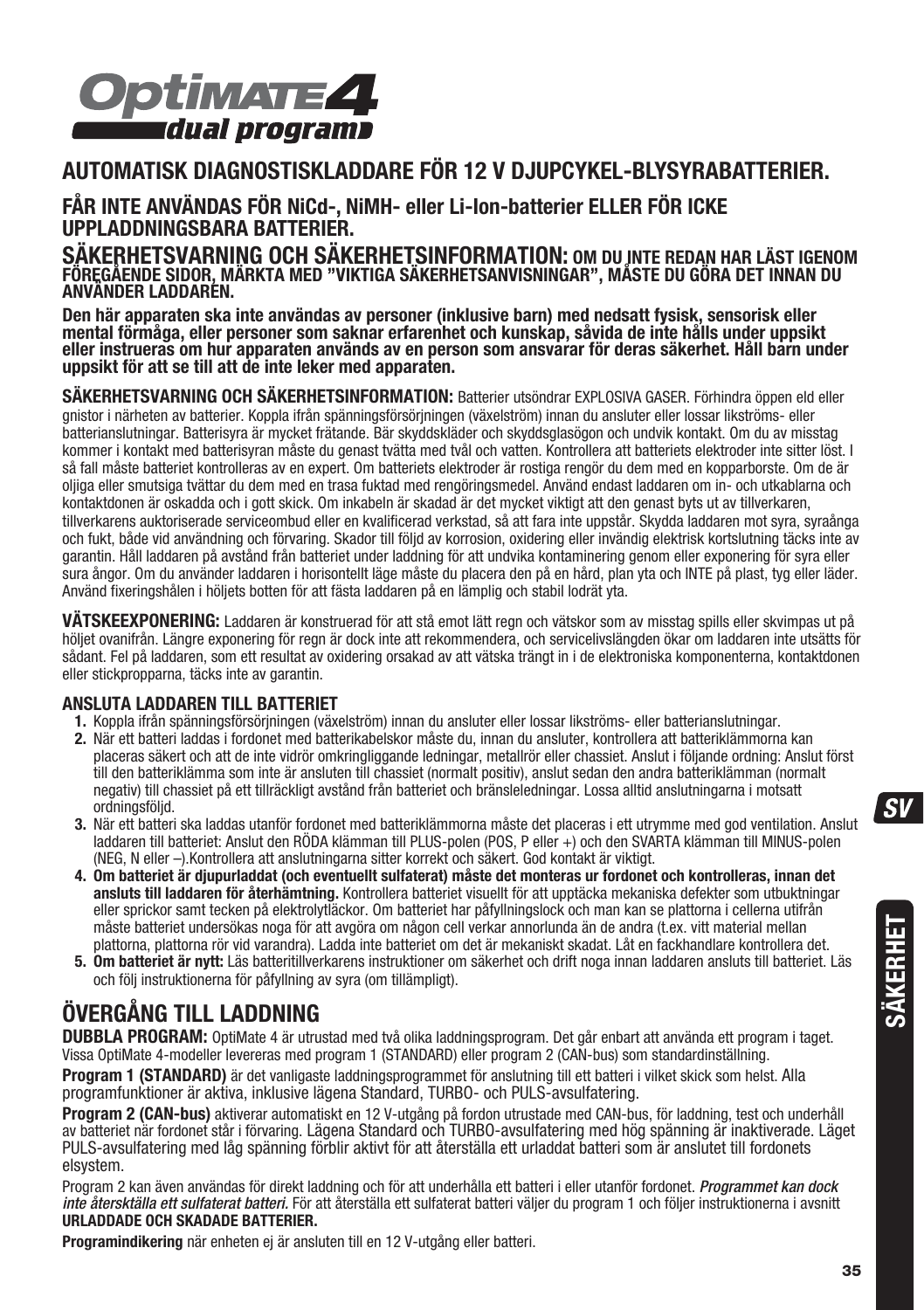STANDARD – endast strömdioden LED #1 lyser.

CAN-bus – LED #1 (ström) lyser och LED #3 (avsulfatering) och LED #4 (laddning) blinkar regelbundet i jämna intervaller.

**STRÖM PÅ: LED #1 -** Denna lysdiod bekräftar AC-strömförsörjning till laddaren.

**SKYDD MOT OMVÄND POLARITET: LED #2 -** Lyser om batterianslutningarna är felvända. Laddaren är elektroniskt skyddad och utmatningen är avstängd till anslutningarna rättas till.

**CAN-bus: LED #3, 4, 5, 6 och 7 blinkar:** En kortslutning har registrerats vid utgångsplintarna, eller LED #2 (OMVAND POLARITET)<br>indikerar att batterianslutningarna är felaktiga. Laddaren är skyddad så tillståndet kommer i

| STEG <sub>1</sub><br>Lågspännin-                   |                                            | STD: Batterispänningskontroll – STD-läge aktiveras om den anslutna batterispänningen<br>är minst 0.5 V.                                                                                                                                                                                                                                                                                                                                                                                     |
|----------------------------------------------------|--------------------------------------------|---------------------------------------------------------------------------------------------------------------------------------------------------------------------------------------------------------------------------------------------------------------------------------------------------------------------------------------------------------------------------------------------------------------------------------------------------------------------------------------------|
| qsstart                                            |                                            | Batterier som mäter under 2 V vid anslutning kommer att gå vidare till                                                                                                                                                                                                                                                                                                                                                                                                                      |
| $(Batt. \geq 0.5$                                  |                                            | STEG 2 för "Pulsladdning" som omfattar ett kortslutningstest av batteriet.                                                                                                                                                                                                                                                                                                                                                                                                                  |
| V)                                                 |                                            | Batterier som mäter 2 V eller mer går direkt till STEG 3.                                                                                                                                                                                                                                                                                                                                                                                                                                   |
|                                                    |                                            | CAN-bus: LED 3+4 lampeggianti: il programma sta inviando un segnale per rilevare e<br>attivare la presa 12 V controllata da CAN-bus. la mancata attivazione può essere dovuta a una<br>delle sequenti cause: è stato selezionato il programma 1 / collegamento incoretto allalpresa 12<br>V della moto / la carica della batteria è troppo bassa per poter alimentare il sistema CAN-bus /<br>programmazione non aggiornata di CAN-bus sul veicolo - rivolgersi al fabbricante del veicolo. |
| STEG <sub>2</sub><br><b>Pulsladdning</b>           |                                            | Pulsladdning - LED #7 (röd) blinkar: OptiMate 4 skickar en testsignal för att se om<br>batteriet går att återställa.                                                                                                                                                                                                                                                                                                                                                                        |
|                                                    |                                            | Om spänningen överstiger 2 V och inga kortslutningar har identifierats så kommer<br>programmet att fortsätta till STEG 3.                                                                                                                                                                                                                                                                                                                                                                   |
|                                                    |                                            | Om blinkandet fortsätter så kan följande lägen hindra laddningsprogrammet från<br>att gå vidare:                                                                                                                                                                                                                                                                                                                                                                                            |
|                                                    |                                            | 1) Fordonets kretsar är fortfarande anslutna till batteriet.                                                                                                                                                                                                                                                                                                                                                                                                                                |
|                                                    |                                            | OBS!: Om batteriet som laddas har låg spänning eller befinner sig i ett sulfaterat<br>tillstånd, så ska man först koppla bort batteriet från fordonets kretsar för bästa<br>testresultat och effektiv laddning.                                                                                                                                                                                                                                                                             |
|                                                    |                                            | 2) Batteriet har flera kortslutna celler. Batteriet har permanenta skador och bör bytas ut.                                                                                                                                                                                                                                                                                                                                                                                                 |
| STEG <sub>3</sub><br><b>TESTA före</b><br>laddning | <b>TEST-lysdiod</b><br>#5: GRÖN<br>#6: GUL | TEST-lysdiod 5/6/7 indikerar batteriets skick före laddning. Använd tabellen nedan eller<br>på sidan 2 för att matcha TEST-lysdiodernas indikeringar mot en beräknad laddningsgrad<br>(SOC%). Laddningen påbörjas efter 10 sekunder.                                                                                                                                                                                                                                                        |
|                                                    | #7: RÖD                                    | AGM <sub>0</sub><br>20<br>40<br>100%<br>60<br>80<br>5<br>6<br>100%<br>STD <sub>0</sub><br>40<br>60<br>80                                                                                                                                                                                                                                                                                                                                                                                    |
|                                                    | TEST<br>10s                                | Beslut som tas under testet: Urladdningsgrad fastställs; ett batteri med minst 60 %<br>laddning går direkt till STEG 6 och kraftigt urladdade batterier går till STEG 4 och 5.<br>Kraftigt urladdade batterier kommer att genomgå ett längre test (upp till 12 timmar)<br>under STEG 8.                                                                                                                                                                                                     |
| STEG <sub>4</sub>                                  | Lysdiod #3: RÖD                            | Aktiveras om batteriet har diagnostiserats som sulfatiserat och inte kan laddas.                                                                                                                                                                                                                                                                                                                                                                                                            |
|                                                    |                                            | Laddningstid: högst 2 timmar.                                                                                                                                                                                                                                                                                                                                                                                                                                                               |
|                                                    |                                            | Utspänningen ökar till maximalt 22 V med strömbegränsning till 0,2 A, men endast då<br>ingen fordonselektronik har detekterats, annars går laddaren vidare till nästa steg.<br>VIKTIGT! Läs avsnittet URLADDADE OCH SKADADE BATTERIER nedan.                                                                                                                                                                                                                                                |
| STEG <sub>5</sub><br><b>RECUPERO</b>               | Lysdiod #3: RÖD                            | Aktiveras om batteriets laddning var 40 % eller lägre ELLER om<br>batteriet har återställts tillräckligt under TURBOÅTERSTÄLLNING.                                                                                                                                                                                                                                                                                                                                                          |
| <b>Impulsi</b>                                     |                                            | Laddningstid: Minst 15 minuter, högst 2 timmar                                                                                                                                                                                                                                                                                                                                                                                                                                              |
|                                                    |                                            | Återställningsladdning sker. Ström levereras i pulser för att förbereda batteriet för att<br>kunna ta normal laddning.                                                                                                                                                                                                                                                                                                                                                                      |
|                                                    |                                            | Det här läget är speciellt effektivt för återställning av fabriksaktiverade/högprestanda-<br>batterier av bly eller cykliska AGM-batterier.                                                                                                                                                                                                                                                                                                                                                 |

 $s$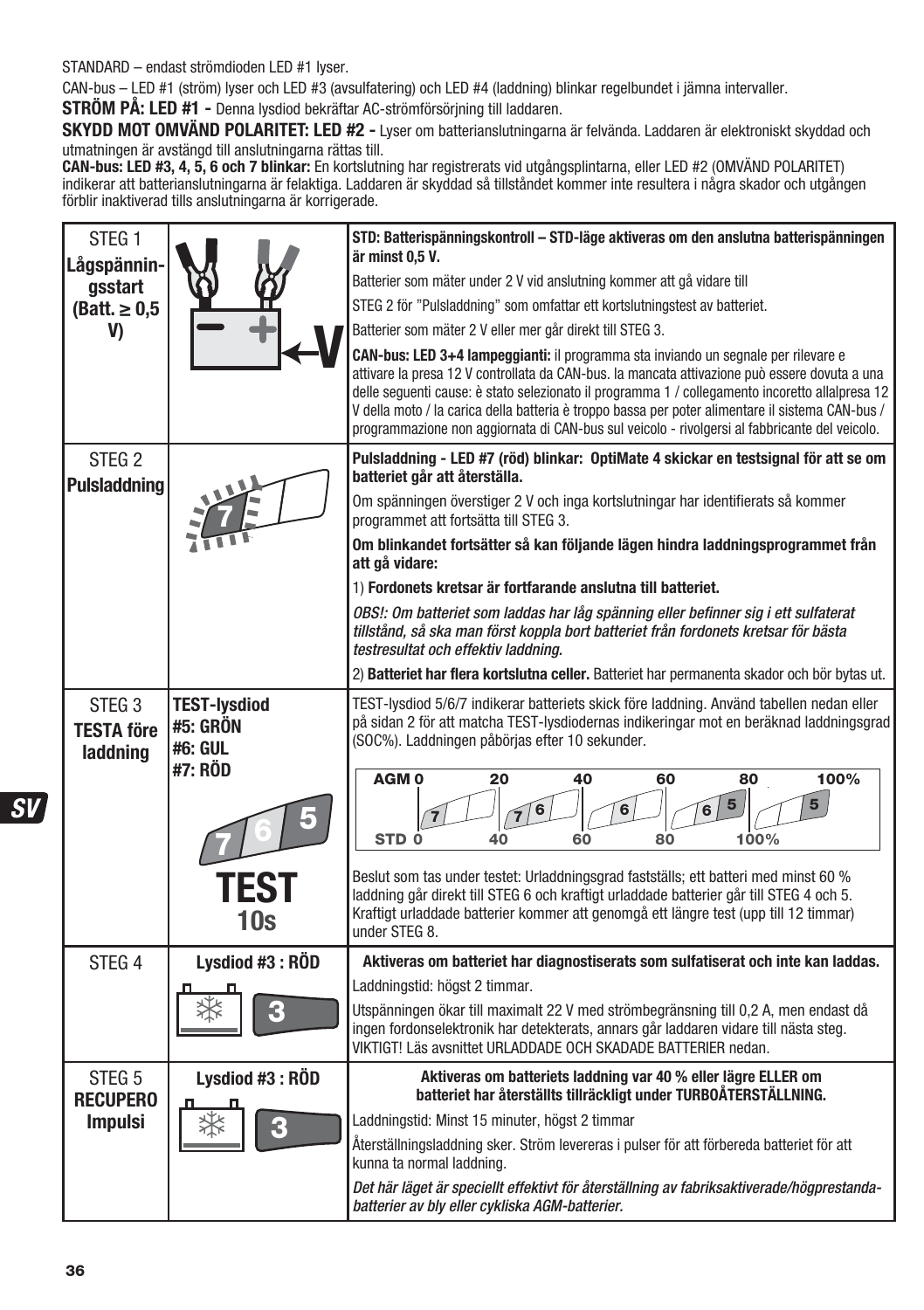| STEG <sub>6</sub>                               | Lysdiod #4 : GUL                                                                                                                                                                    | Läget CHARGE (Laddning) aktiveras om batteriets laddningsstatus<br>är 50 % eller högre (enligt testet i STEG 3) eller så snart batteriet<br>har återställts tillräckligt under STEG 5.                                                                                                                                                                                                                                                                                                                                                                                                                                                                                                    |
|-------------------------------------------------|-------------------------------------------------------------------------------------------------------------------------------------------------------------------------------------|-------------------------------------------------------------------------------------------------------------------------------------------------------------------------------------------------------------------------------------------------------------------------------------------------------------------------------------------------------------------------------------------------------------------------------------------------------------------------------------------------------------------------------------------------------------------------------------------------------------------------------------------------------------------------------------------|
|                                                 |                                                                                                                                                                                     | En konstant ström på 1 A upp till en spänning på 14,2 -14,4 V levereras till batteriet.                                                                                                                                                                                                                                                                                                                                                                                                                                                                                                                                                                                                   |
| STEG <sub>7</sub><br><b>OPTIMERING</b>          | Lysdiod #4: GUL                                                                                                                                                                     | Läget OPTIMIZE startar när spänningen når 14.3V<br>första gången under CHARGE-läget.                                                                                                                                                                                                                                                                                                                                                                                                                                                                                                                                                                                                      |
|                                                 |                                                                                                                                                                                     | Pulsande absorptionssteg: Strömmen levereras i pulser mellan 0,2 och 1 A och upp till<br>en spänning på 14,2 - 14,4 V, för att batteriet ska laddas fullt på kortast möjliga tid.<br>Verifikationssteg: När strömkravet är mindre än 0,2 A är laddningsspänningen nu<br>begränsad till 13,6 V medan batteriets laddningsnivå verifieras.<br>Om batteriet kräver mer laddning, kommer programmet att återgå till pulsande<br>absorption.<br>OBS! Laddningstiden förlängs vanligtvis om strömförbrukningen orsakad av de<br>anslutna kretsarna är högre än förväntat eller om batteriets skick inte är optimalt.<br>Av säkerhetsskäl finns en laddningsgräns på 48 timmar för STEG 4,5,6,7. |
| STEG <sub>8</sub><br><b>TEST efter</b>          | Lysdiod #5<br><b>BLINKAR</b>                                                                                                                                                        | TEST efter LADDNING: Strömleveransen till batteriet avbryts i 30 minuter** för att<br>programmet ska kunna avgöra vilken förmåga batteriet har att behålla laddningen.                                                                                                                                                                                                                                                                                                                                                                                                                                                                                                                    |
| laddning                                        | ٦<br>ا ا ا<br>≟                                                                                                                                                                     | ** OM resultatet i STEG 3 blev RÖD (lysdiod 7) eller RÖD och GUL (lysdiod 6,7), vilket<br>indikerar ett djupurladdat batteri före anslutning, förlängs spänningsgradstestet till 12<br>timmar för att kontrollera batteriets skick.<br>Testresultatet (som visas med lysdioderna 5,6,7) justeras i realtid baserat på uppmätt<br>batterispänning. Använd tabellen "TIDIG VARNING FÖR BATTERIPROBLEM" på sidan 2 för<br>att tolka lysdiodernas signaler för den beräknade laddningsgraden (SOC%).                                                                                                                                                                                          |
|                                                 | 30m - 12h                                                                                                                                                                           | 20<br>40<br>60<br>100%<br>AGM <sub>0</sub><br>80<br>5<br>6<br>STD <sub>0</sub><br>100%<br>40<br>80<br>60                                                                                                                                                                                                                                                                                                                                                                                                                                                                                                                                                                                  |
|                                                 |                                                                                                                                                                                     | Testet avbryts om lysdiod 7 (röd) tänds. Ett allvarligt problem föreligger om batteriet<br>inte kan behålla tillräcklig laddning under testperioden.<br>Mer information finns i avsnittet "INFORMATION OM TESTRESULTAT".                                                                                                                                                                                                                                                                                                                                                                                                                                                                  |
| STEG <sub>9</sub><br><b>OPTIMERING</b><br>smart | Lysdiod #5 / 6 / 7 PÅ                                                                                                                                                               | UNDERHÅLLSLADDNING: Lysdiod 5/6/7 lyser konstant<br>i enlighet med det laddningstillstånd som uppmättes under STEG 8.<br>Inställd flytspänning: nominellt 13,6 V                                                                                                                                                                                                                                                                                                                                                                                                                                                                                                                          |
| UNDERHÅLL                                       | Om batteriet är i gott skick<br>fortsätter lysdiod #5 (grön) att<br>lysa.                                                                                                           | Det vanliga underhållsläget utgörs av laddningsperioder om 30 minuter som omväxlande<br>följs av viloperioder om 30 minuter. Den här 50-procentiga belastningsgraden förhindrar<br>förlust av elektrolyt i slutna batterier och minimerar den gradvisa förlusten av vatten i<br>elektrolyten i batterier med påfyllningslock. Detta ökar avsevärt livslängden på batterier<br>som används oregelbundet.                                                                                                                                                                                                                                                                                   |
|                                                 | Undantag: STD-batterier med<br>flytande elektrolyt och<br>påfyllningslock har en lägre<br>spänning vid maximal laddning:<br>Lysdiod #5 lyser stadigt<br>tillsammans med lysdiod #6. | Under den 30 minuter långa "flytande laddningen" GES EN LÅGSTRÖMSPULS<br>KONTINUERLIGT FÖR ATT FÖRHINDRA SULFATERING, vilket ytterligare ökar batteriets<br>effekt och livslängd.                                                                                                                                                                                                                                                                                                                                                                                                                                                                                                         |

#### **LADDNINGSSTAPEL: LED #8 - Lyser när pulsström eller konstant ström laddas till batteriet.**

### **DUBBLA PROGRAM: Så här gör du för att byta till ett annat program:**

- **1.** Koppla från strömmen till laddaren.
- **2.** Sätt fast batteriklämmorna på laddaren och anslut den negativa klämman direkt på den positiva klämman.
- **3.** Koppla på strömmen till laddaren.
- **4.** Observera följande LED-indikeringar:

**LED** #3, 4, 5, 6 och 7 blinkar 12 gånger vid val av det alternerande programmet (5 långsamma, 5 snabba och 2 långsamma).

**Efter** att programmet har ändrats kan följande indikeringar observeras (med batteriklämmorna fortfarande anslutna till varandra): **–** Ändrad från CAN-bus till STANDARD: Endast LED #1 lyser.

**–** Ändrad från STANDARD till CAN-bus: LED #3 och LED #4 blinkar tillsammans i regelbundna intervaller och LED #8 börjar blinka direkt efter.

**5.** Koppla från batteriklämmorna. OptiMate 4 är klar för att ladda batterier enligt det valda programmet.

 $s$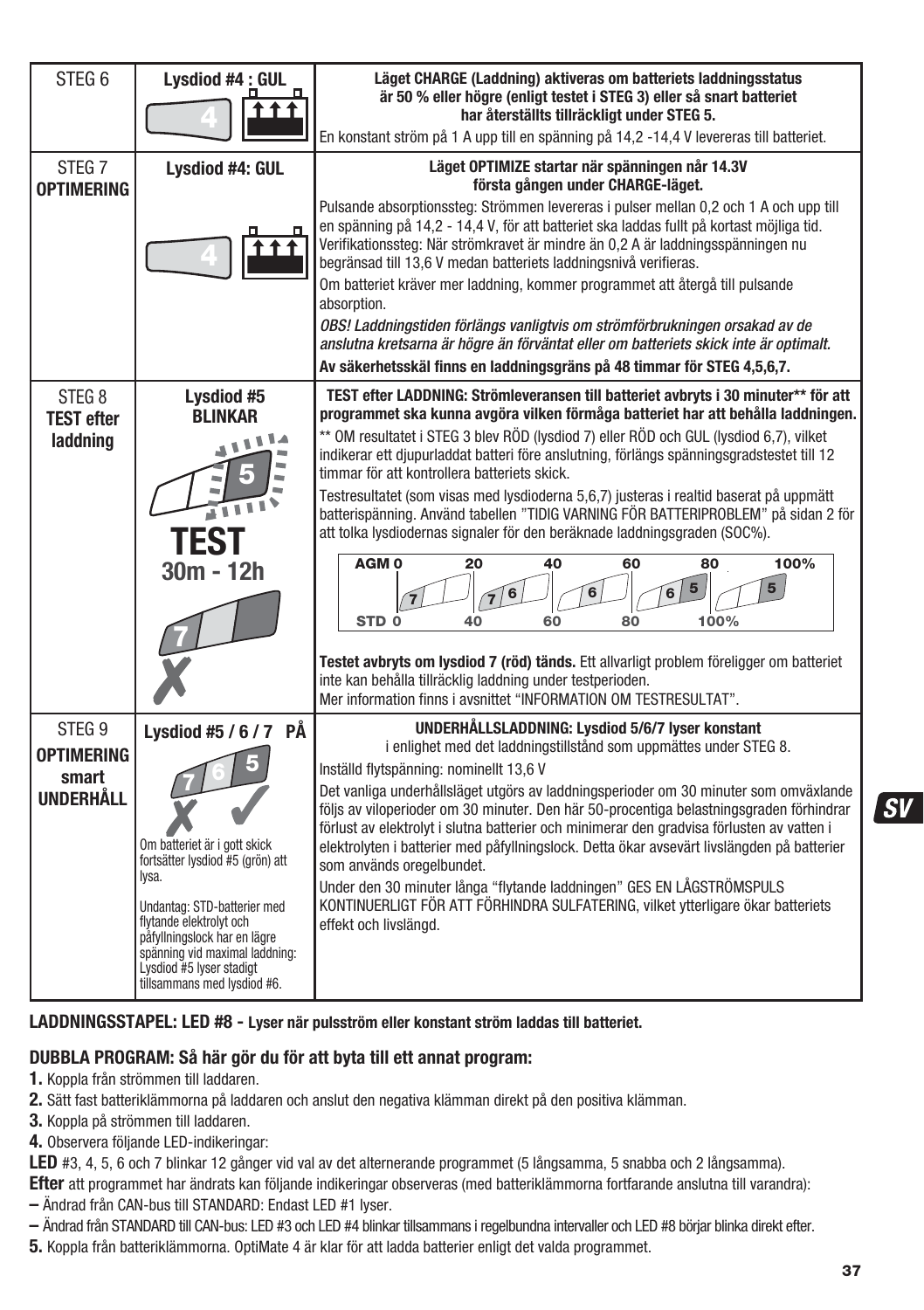**URLADDADE OCH SKADADE BATTERIER: Om batteriet är djupurladdat (och eventuellt sulfaterat) måste det monteras ur fordonet och kontrolleras, innan det ansluts till laddaren för återhämtning.** 

**Laddarens TURBO-återställningsläge kan inte aktiveras om det känner av att batteriet fortfarande är anslutet till en elkrets.** Denna elkrets ger nämligen ett lägre elektriskt motstånd än batteriets elkrets. Även om det djupurladdade batteriet inte tas bort för återställning kommer varken batteri, fordon eller elektronik att skadas. **Observera särskilt följande:** Batterier som får stå nästan helt urladdade en längre tid kan få bestående skador i en eller flera celler. Sådana batterier kan bli oerhört varma vid högströmsladdning.

Övervaka batteriets temperatur hela den första timmen och kontrollera det sedan en gång i timmen. Leta efter ovanliga saker som bubblor eller läckande elektrolytvätska, ökad aktivitet i en cell jämfört med andra eller pysande ljud. Om batteriet någon gång blir så varmt att det är obehagligt att röra vid det, eller om du lägger märke till något annat ovanligt, ska du OMEDELBART KOPPLA BORT LADDAREN.

#### **INFORMATION OM TESTRESULTAT:**

**1.** Om du får ett annat testresultat än grön LED #5 (eller grön LED #5 och gul LED #6 tillsammans om det är ett STD-batteri med påfyllningslock) bör du koppla bort batteriet från det elsystem som det stöder och sedan ansluta OptiMate-laddaren igen. Blir testresultat bättre nu antyder det att effektförlusterna delvis beror på ett elektriskt problem i elsystemet, och inte i själva batteriet. Består det dåliga resultatet rekommenderar vi att du lämnar in batteriet för närmare granskning på en serviceverkstad som har tillgång till professionell utrustning.

**2.** Om den röda LED #7 lyser ensam, eller om den gula LED #6 och den röda LED #7 lyser samtidigt (eller om den gula LED-lampan lyser ensam när ett slutet batteri används), tyder det på ett allvarligt fel. Den röda/den gula + röda LED-lampan indikerar att batteriet inte kan hålla spänningen efter att det laddats, eller att det inte gick att återställa batteriet trots flera försök. Detta kan bero på ett fel i själva batteriet, till exempel en kortsluten cell eller total sulfatering. Om batteriet fortfarande är anslutet till det elsystem som det stödjer kan den röda LED #7 också indikera strömförluster till följd av dåliga kablar, strömslukande tillbehör eller angripna strömbrytare eller kontakter. En plötslig belastning medan laddaren är ansluten kan också leda till att batterispänningen minskar betydligt.

**3.** GODA TESTRESULTAT, men batteriet kan inte leverera tillräckligt med ström: Permanenta skador inuti batteriet kan orsaka en omfattande självurladdning som inte upptäcks inom testperioden på 12 timmar. Koppla bort batteriet från OptiMate-laddaren. Återanslut batteriet när det gått minst 48 timmar och läs av resultatet under FÖRBEDÖMNINGSTESTET.

LÅNGSIKTIGT BATTERIUNDERHÅLL: OptiMate kan bevara ett batteri i gott skick i flera månader i taget. Du bör kontrollera att kopplingen mellan laddaren och batteriet är korrekt minst varannan vecka och, om det är ett batteri med påfyllningslock på varje cell, bör du även koppla från batteriet från laddaren, kontrollera elektrolytnivån och vid behov fylla på cellerna (med destillerat vatten, INTE syra) och sedan återansluta dem. Ta alltid hänsyn till de SÄKERHETSVARNINGAR som beskrivs ovan när du hanterar eller befinner dig i närheten av batterier.

#### **STRÖMSPARLÄGE NÄR LADDAREN ÄR ANSLUTEN TILL VÄXELSTRÖMSFÖRSÖRJNINGEN:**

Strömomvandlaren går över till strömsparläge när laddaren inte är ansluten till något batteri. Det gör att den drar mycket lite ström: mindre än 0,5 W, vilket motsvarar en energiförbrukning på 0,012 kWh per dag. När ett batteri är anslutet till laddaren beror energiförbrukningen på den ström som batteriet och det anslutna fordonet/de elektroniska kretsarna kräver. När batteriet har laddats och laddaren har övergått till läget långvarig underhållsladdning (vilket håller batteriet fulladdat) uppgår den totala energiförbrukningen till ungefär 0,024 kWh, eller ännu mindre, per dag.

## **INSKRÄNKT GARANTI**

TecMate (International) NV, Sint-Truidensesteenweg 252, B-3300 Tienen, Belgien, utfärdar denna garanti till den ursprungliga köparen av produkten. Garantin kan inte överlåtas. Denna batteriladdare har av TecMate (International) försetts med en garanti som gäller i tre år från och med det datum den köpts hos en återförsäljare. Garantin omfattar materialfel och tillverkningsfel. Om något av nämnda fel upptäcks kommer enheten att repareras eller bytas ut enligt tillverkarens önskemål. Köparen måste överlämna enheten tillsammans med ett köpebevis (se "NOTERA") och förbetalda transport- eller portokostnader till tillverkaren eller en auktoriserad återförsäljare. Garantin gäller inte om produkten används felaktigt eller vårdslöst. Den gäller heller inte om produkten reparerats av någon annan än tillverkaren eller en auktoriserad återförsäljare. Denna garanti är den enda giltiga och den omfattar inga implicerade garantikrav, inklusive garantikrav för följdskador.

DETTA ÄR DEN ENDA GÄLLANDE GARANTIN OCH TILLVERKAREN VARKEN ÅTAR SIG ELLER AUKTORISERAR NÅGON ANNAN ATT ÅTA SIG ELLER UPPRÄTTA NÅGRA SKYLDIGHETER GENTEMOT PRODUKTEN FÖRUTOM DENNA GARANTI. DINA LAGLIGA RÄTTIGHETER PÅVERKAS INTE.

NOTERA: Se www.tecmate.com/warranty eller kontakta warranty@tecmate.com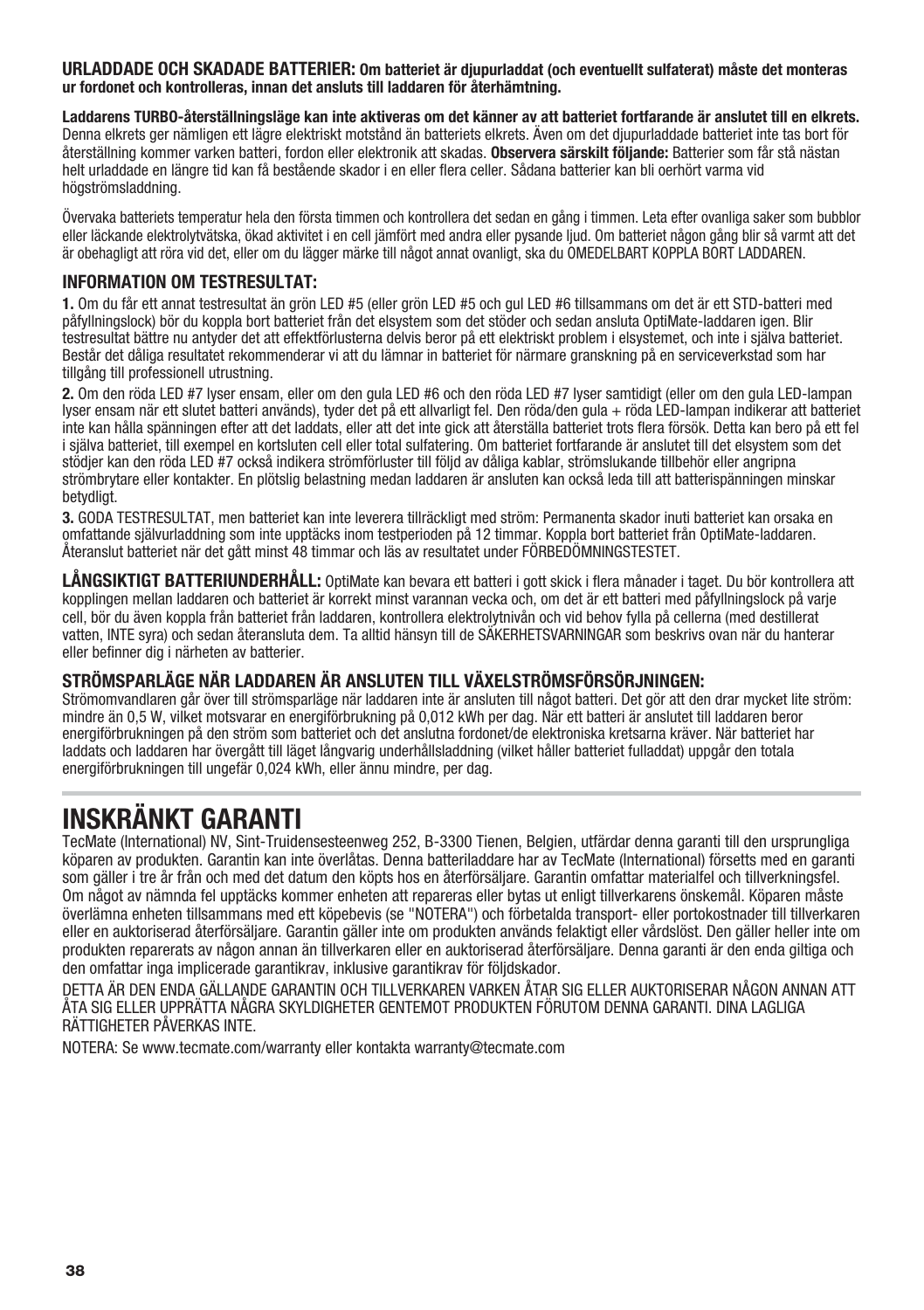

## **AUTOMATICKÁ DIAGNOSTICKÁ NABÍJEČKA PRO 12V OLOVO-KYSELINOVÉ BATERIE.**

**NEPOUŽÍVAJTE PRO NiCd, NiMH, Li-Ion KTERÉ SE NEDAJÍ NABÍJET.** 

**DŮLEŽITÉ: PŘEČTĚTE SI NÁSLEDUJÍCÍ INSTRUKCE PŘED POUŽITÍM NABÍJEČKY Toto zařízení může být použito dětmi od 8 let a osobami se sníženými fyzickými a mentálními schopnostmi nebo bez zkušeností a znalostí pokud jsou pod dohledem nebo dostali instrukce o použití** 

**zařízení bezpečným způsobem a rozumí možnému nebezpečí. Děti by si se zařízením neměli hrát. Čištění a údržbu nesmí dělat děti bez dozoru. BEZPEČNOSTNÍ VÝSTRAHA A POZNÁMKY: Baterie uvolňují TŘASKAVÉ PLYNY – v blízkosti baterie nesmí** 

**být otevřený oheň nebo zdroj jiskření.** Před zapojením nebo odpojením stejnosměrného proudu/připojení baterie odpojte zdroj střídavého proudu. Bateriová kyselina je silná žíravina.. Noste ochranný oděv a ochranné brýle, aby nedošlo ke kontaktu s kyselinou. V případě náhodného kontaktu, okamžitě umyjte vodou a mýdlem. Zkontrolujte, zda nejsou uvolněné kolíky baterie;<br>pokud ano, nechte baterii odborně prohlédnout. Pokud jsou terminály baterie zoxidované vyčistěte je pokud ano, nechte baterii odborně prohlédnout. **Pokud jsou terminály baterie zoxidované vyčistěte je měděným drátěným kartáčem, pokud jsou mastné nebo špinavé vyčistěte je hadrem namočeným v čisticím prostředku.** PNabíječku používejte pouze pokud jsou vstupní a výstupní vodiče a konektory v dobrém, nepoškozeném stavu. Pokud je vstupní kabel poškozen, nechte jej neprodleně vyměnit u výrobce, jeho autorizovaného servisního zástupce nebo v kompetentní dílně, aby nevzniklo nebezpečí. Chraňte vaši nabíječku před kyselinou, kyselinovými výpary a vlhkostí a to jak během skladování tak během provozu. Na poškození vzniklé korozí, oxidací nebo vnitřním elektrickým zkratem se nevztahuje záruka. Nabíječku udržujte během nabíjení baterie v dostatečné vzdálenosti, aby nedošlo ke znečištění nebo styku s kyselinou nebo kyselými výpary. Pokud používáte nabíječku ve vodorovné poloze, položte ji na tvrdý, hladký povrch, ale NIKDY na plast, textil nebo kůži. Použijte připravené otvory na spodní straně krytu k upevnění nabíječky k jakémukoli vhodnému pevnému svislému povrchu. **VYSTAVENÍ TEKUTINÁM:** Nabíječka je navržena tak, aby odolala styku s kapalinami náhodně rozlitými nebo rozstříknutými na pouzdro shora nebo mírnému dešti. Nedoporučujeme dlouhodobý styk s deštěm, snižuje se tím doba životnosti. Na poruchy nabíječky v důsledku oxidace způsobené případným proniknutím tekutiny k elektronickým součástkám, svorkám nebo zástrčkám, se záruka nevztahuje.

#### **PŘIPOJENÍ NABÍJEČKY K BATERII**

1.Před připojením nebo odpojením stejnosměrného proudu / připojení baterie odpojte zdroj střídavého proudu.

2.Pokud nabíjíte baterii ve vozidle pomocí svorek baterie ujistěte se před připojením, že je možné svorky baterie bezpečně a pevně umístit mimo okolní kabeláž, kovové trubky a karosérii. Připojení provádějte v tomto pořadí: První připojte k vývodu baterie nepřipojenému ke kostře (normálně kladný), poté připojte další svorku baterie (normálně zápornou) ke kostře co nejdále od vedení paliva. Vždy odpojte v obráceném pořadí.

3.Pokud nabíjíte baterii svorkami mimo vozidlo, umístěte ji v dobře větraném prostoru. Připojte nabíječku k baterii: ČERVENOU svorku ke KLADNÉMU (POS, P nebo +) pólu a ČERNOU svorku k ZÁPORNÉMU (NEG, N nebo -) pólu. Dbejte na to, aby byla připojení pevná a bezpečná. Dobrý kontakt je důležitý.

4.Pokud je baterie silně vybitá (a tvoří se sulfidy), vyjměte baterii z vozidla a před dalším připojením k nabíječce baterii zkontrolujte. Vizuálně zkontrolujte mechanické závady na baterii, jako např. vypouklé nebo prasklé pouzdro, nebo známky úniku elektrolytu. Pokud jsou na baterii krytky plnicích otvorů a destičky v článcích jsou viditelné zvenku, pečlivě baterii prohlédněte a pokuste se zjistit, zda se některé články liší od ostatních (např. bílý povlak mezi destičkami, kontakty destiček). Pokud jsou patrné mechanické vady, nepřipojujte nabíječku k baterii, nechte baterii odborně prohlédnout.

5.Pokud je baterie nová, přečtěte si před připojením nabíječky pečlivě návod k obsluze dodaný výrobcem. Pokud se provádí, pečlivě a přesně dodržujte pokyny pro plnění kyseliny.

## **POSTUP NABÍJENÍ:**

**DUAL PROGRAM:** OptiMate 4 je vybavena dvěma nabíjecími programy. Pouze jeden program může být použit v jeden moment.

Program 1 (STANDARD) je normální nabíjecí program pro přímé připojení k akumulátoru v jakémkoliv stavu. Všechny vlastnosti programu jsou aktivní, včetně Standardního, TURBO a PULSNÍHO režimu desulfatace (oživení).

**Program 2 (CAN-bus)** automaticky aktivuje zásuvku 12V na vozidlech vybavených systémem CAN-bus pro nabíjení, test a údržbu akumulátoru při odstavení vozidla. Standardní a vysokonapěťový TURBO retim desulfatace je deaktivován. Nízkonapěťový PULSNÍ režim desulfatace je aktivní pro oživení vybitého akumulátoru, který zůstane připojen ve vozidle.

Program 2 může také být použit pro nabíjení akumulátoru vyjmutého z vozidla, nemůže ale oživit akumulátory ve stádiu sulfatace. Pro oživení sulfátovaného akumulátoru zvolte program 1 a následujete instrukce pro velice vybité a zanedbané akumulátory.

#### **Indikace programu pokud není připojení k zásuvce 12V nebo akumulátoru.**

**STANDARD** – svítí pouze LED#1 NAPÁJENÍ

**CAN-bus** – svítí LED#1 NAPÁJENÍ a LED#3 DESULFATACE a LED#4 NABÍJENÍ krátce dohromady bliknou v pravidelných intervalech. **ZAPNUTO: LED #1 –** potvrdí napájení nabíječky střídavým proudem.

VYSOKÁ a NÍZKÁ intenzita svícení: "ZAPNUTO" LED #1 bude jasně svítit, když je proud dodáván do baterie.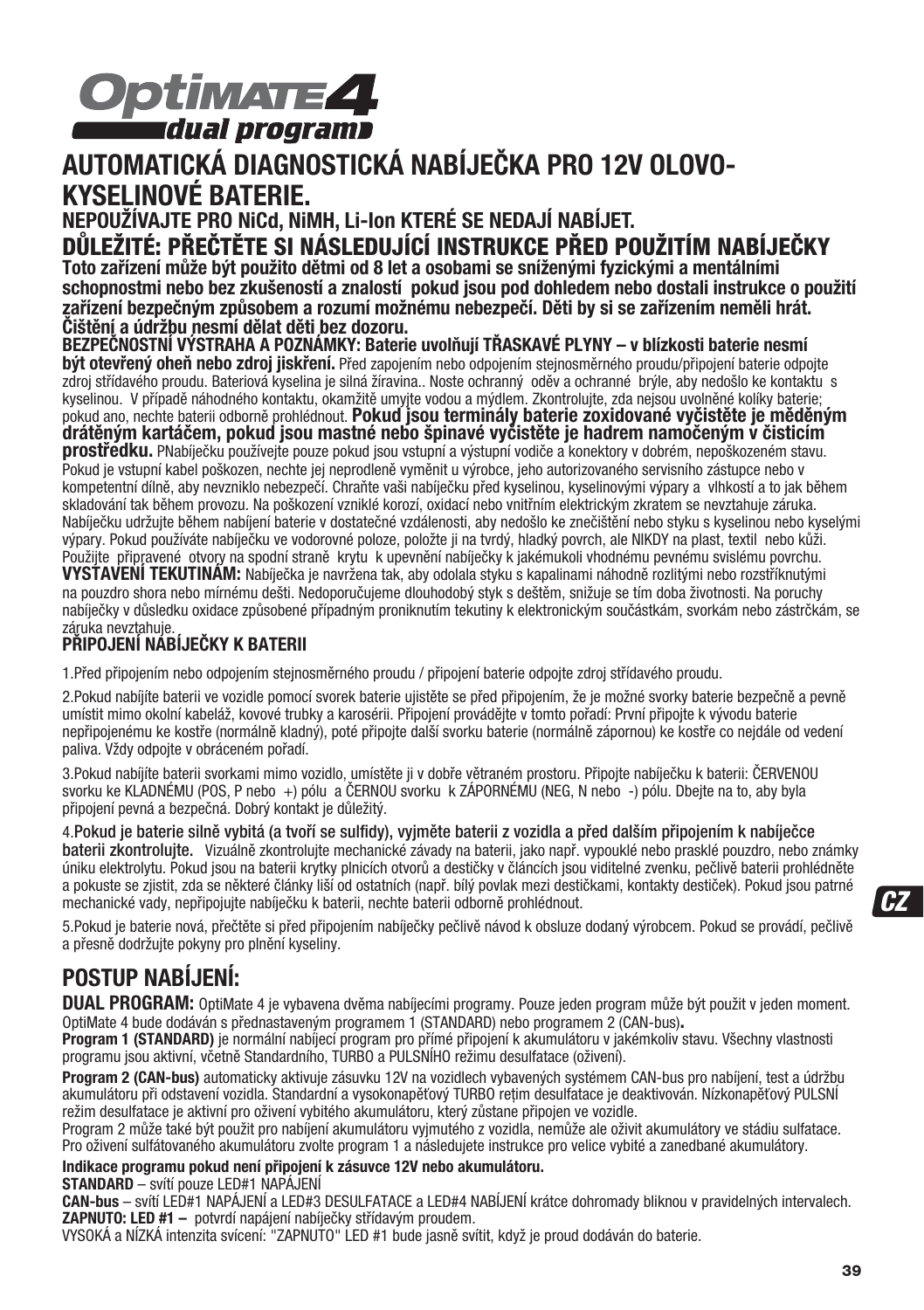"ZAPNUTO" LED #1 sníží intenzitu na nízkou úroveň pro indikaci nízkého výkonu "ECO" režim. To nastane pokud není připojena baterie, nebo je baterie připojená a program se nachází v režimu testu udržení napětí nebo v 'klidové' periodě Údržbového nabíjecího režimu.

**OCHRANA PŘEPÓLOVÁNÍ: LED #2**- Svítí pokud připojení baterie není správné. Nabíječka je elektronicky chráněná proto nedojde k

poškození a výstup zůstane odpojen dokud nedojde ke správnému připojení. **CAN-bus : LED #3, 4, 5, 6 a 7 blikají:** Zkrat byl zaznamenán na výstupních terminálech, nebo pokud LED #2 (OBRÁCENÁ POLARITA) také indikuje připojení baterie není správné. Nabíječka je elektronicky chráněná proto nedojde k poškození a výstup zůstane odpojen dokud nedojde ke správnému připojení.

| <b>KROK1</b><br><b>Nízké</b>     |                                | STD: Kontrola napětí baterie - OptiMate 4 se automaticky spustí pokud je<br>napětí připojené baterie nejméně 0.5 Volt.                                                                                                                                                                                                                             |
|----------------------------------|--------------------------------|----------------------------------------------------------------------------------------------------------------------------------------------------------------------------------------------------------------------------------------------------------------------------------------------------------------------------------------------------|
| napětí                           |                                | Baterie s napětím pod 2 Volty při připojení se posunou ke KROKU 2 pro                                                                                                                                                                                                                                                                              |
| <b>START -</b>                   |                                | 'Pulzní probuzení' které indikuje test zkratu baterie.                                                                                                                                                                                                                                                                                             |
| $Bat \geq 0.5V$                  |                                | Baterie s napětím 2 Volty nebo více se posunou přímo ke KROKU 3.                                                                                                                                                                                                                                                                                   |
|                                  |                                | CAN-Bus: LED #3 a 4 blikajíg: Program vysílá signál pro zaznamenání a aktivaci<br><b>CAN-bus kontrolovaný 12V výstup. Neaktivování může být způsobeno jednou z</b><br>následujících příčin: Program 1 je zvolen / Špatné spojení s výstupem 12V / Baterie je<br>příliš vybitá pro napájení CAN-bus / Zastaralý CAN-bus prog<br>s výrobcem vozidla. |
| KROK <sub>2</sub>                | LED #7 BLIKÁ                   | Pulzní probuzení - LED #7 (červená) bliká: vysílá testovací signál pro zjištění                                                                                                                                                                                                                                                                    |
| Pulzní<br>probuzení              |                                | zda lze baterii oživit.<br>Jakmile se napětí udrží nad 2 Volty a žádný zkrat není zaznamenán posune se program<br>ke KROKU 3.                                                                                                                                                                                                                      |
| (< 2V)                           |                                | Pokud blikání pokračuje, následující možnosti můžou zabránit programu v<br>postupu:                                                                                                                                                                                                                                                                |
|                                  |                                | 1) Elektrický obvod vozidla je stále připojen k baterii.                                                                                                                                                                                                                                                                                           |
|                                  |                                | POZNÁMKA: Pokud má nabíjená baterie nízké napětí nebo je<br>sulfátovaná, pro co nejefektivnější nabíjení a výsledek testu odpojte                                                                                                                                                                                                                  |
|                                  |                                | baterii od el. obvodu vozidla a poté nabíjejte                                                                                                                                                                                                                                                                                                     |
|                                  |                                | 2) Baterie má více zkratovaných článků. Baterie má permanentní poškození a                                                                                                                                                                                                                                                                         |
|                                  |                                | měla by být vyměněna.                                                                                                                                                                                                                                                                                                                              |
| KROK <sub>3</sub>                | <b>TEST LEDS</b><br>5 : ZELENÁ | TEST LEDs #5/6/7 indikují stav baterie před nabíjením. Podívejte se na tabulku níže pro<br>srovnání TEST LED indikace pro odhad procentního stavu nabití (SOC%). Nabíjení                                                                                                                                                                          |
| <b>TEST před</b><br>nabíjením    | 6 : ŽLUTÁ<br>7 : ĈERVENÁ       | začne po 10 sekundách.                                                                                                                                                                                                                                                                                                                             |
|                                  | 5                              | AGM <sub>0</sub><br>40<br>100%<br>20<br>60<br>80<br>5<br>5<br>6<br>6<br>STD <sub>0</sub><br>40<br>60<br>80<br>100%                                                                                                                                                                                                                                 |
|                                  | <b>TEST</b><br>10s             | Rozhodnutí během testu: Je stanovena hloubka vybití; baterie s 60% (AGM=40%) nebo<br>více, nabíjení postoupí přímo ke KROKU 6 zatímco hluboce vybité baterie přejdou ke<br>KROKU 4 a 5.<br>Hluboce vybité baterie podstoupí delší test (až 12 hodin) během KROKU 8                                                                                 |
| <b>KROK4</b>                     | LED #3 : ČERVENÁ               | Spustí se pokud byla baterie diagnostikovaná jako sulfátovaná,<br>neschopná přijmout a udržet nabití.                                                                                                                                                                                                                                              |
| <b>VYSPĚLÉ</b><br><b>OŽIVENÍ</b> | 3                              | Čas nabíjení: maximum 2 hodiny.<br>Výstupní napětí se zvýší na maximum 22V s proudem limitovaným na 0.2A, ale pouze<br>pokud nebyla detekovaná elektronika vozidla, jinak se přistoupí přímo ke KROKU 5.<br>DŮLEŽITÉ: Přečtěte si kapitolu VELICE VYBITÁ ZANEDBANÁ BATERIE níže.<br>CAN-Bus: Nefunkční v programu CAN-bus.                         |
| KROK <sub>5</sub>                | <b>LED #3 : ČERVENÁ</b>        | Spustí se pokud byl stav nabití baterie 40% nebo méně NEBO                                                                                                                                                                                                                                                                                         |
| <b>PULSE</b>                     |                                | se baterie dostatečně oživila během VYSPĚLÉHO OŽIVENÍ.                                                                                                                                                                                                                                                                                             |
| <b>SAVE</b>                      | ╬                              | ČAS NABÍJENÍ: min 15 minut, max. 2 hodiny.<br>Proud je dodáván v pulsech pro přípravu baterie přijmout normální nabíjení.                                                                                                                                                                                                                          |
|                                  |                                | Tento krok je konkrétně efektivní pro oživení továrně aktivovaných /<br>"vysoce výkonných" čistě olověných nebo cyklických AGM baterií.                                                                                                                                                                                                            |

**CZ**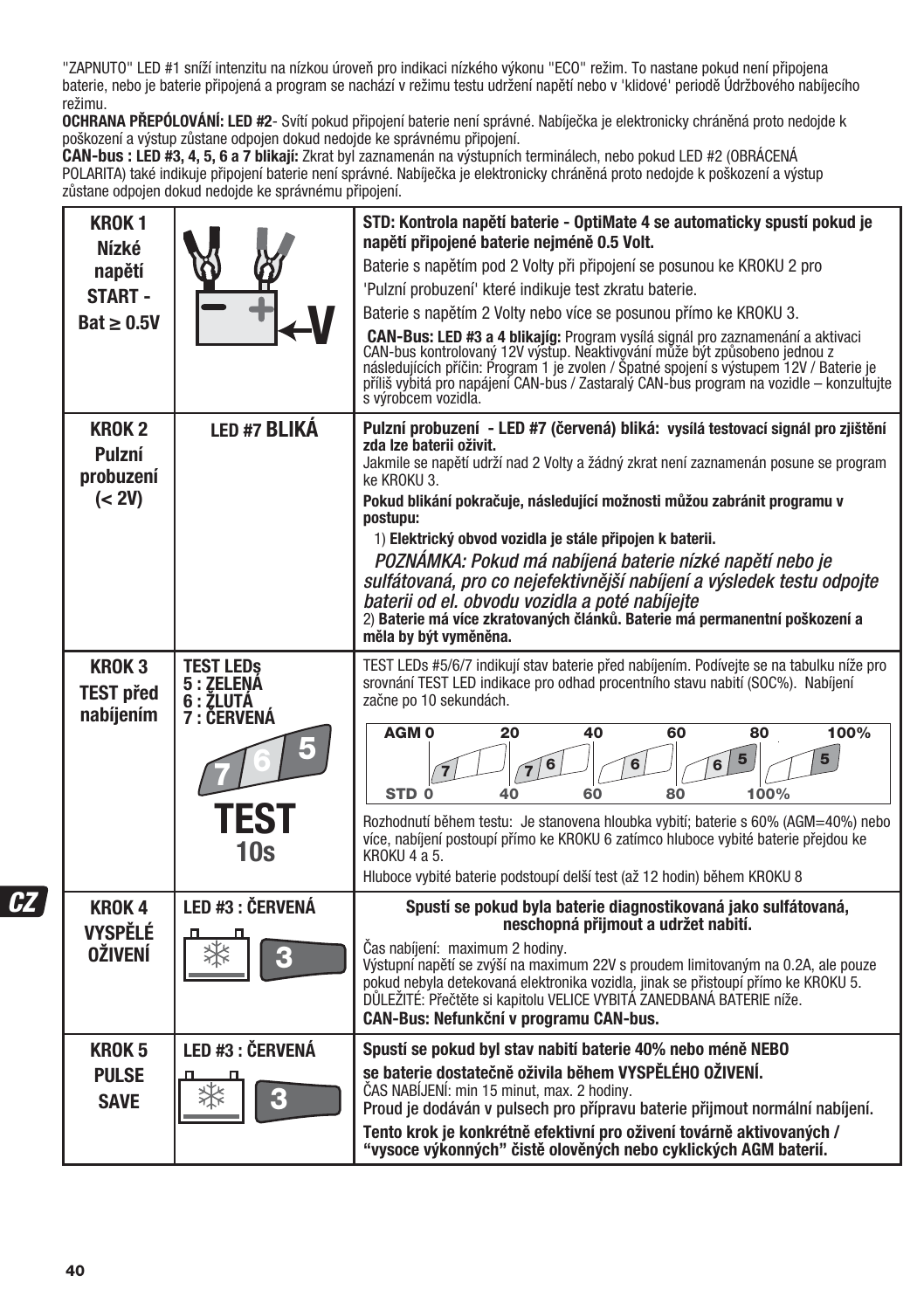| KROK <sub>6</sub><br><b>NABÍJENÍ</b><br>KROK 7          | LED #4 : ŽLUTÁ<br>LED #4 : ŽLUTÁ                                                                                                                                                                                                               | Engages if the battery state of charge was 50% or higher (as tested in<br>STEP 3) or once the battery has been sufficiently recovered during STEP 5.<br>A constant current of 1A up to a voltage of 14.2 -14.4V is delivered to the battery.<br>Spustí se, když napětí dosáhne 14.3V poprvé během režimu NABÍJENÍ.                                                                                                                                                                                                                                                                                                                                                                                                                                                                                                                                                                                                                                                               |
|---------------------------------------------------------|------------------------------------------------------------------------------------------------------------------------------------------------------------------------------------------------------------------------------------------------|----------------------------------------------------------------------------------------------------------------------------------------------------------------------------------------------------------------------------------------------------------------------------------------------------------------------------------------------------------------------------------------------------------------------------------------------------------------------------------------------------------------------------------------------------------------------------------------------------------------------------------------------------------------------------------------------------------------------------------------------------------------------------------------------------------------------------------------------------------------------------------------------------------------------------------------------------------------------------------|
| <b>OPTIMALI-</b><br><b>ZACE</b>                         |                                                                                                                                                                                                                                                | Pulsní absorbce: Proud je dodáván v pulsech, v rozmezí mezi 0.2 a 1A až do napětí<br>14.2 - 14.4V, pro dosažení plného nabití baterie v nejkratším možném čase. Ověření:<br>Jakmile je odběr proudu nižší než 0.2A je nabíjecí napětí limitováno na 13.6V zatímco je<br>ověřována úroveň nabití baterie.<br>Pokud baterie vyžaduje další nabíjení, program se vrátí k pulzní absorpci.<br>POZNÁMKA: Čas nabíjení je obvykle prodloužen pokud je zaznamenán vyšší než<br>očekávaný odběr proudu připojenou elektroinstalací nebo je stav baterie horší než<br>optimální.<br>Z bezpečnostních důvodů je celkový čas nabíjení limitován na 48 hodin<br>pro KROKY 4, 5, 6 a 7.                                                                                                                                                                                                                                                                                                       |
| KROK <sub>8</sub><br><b>TEST po</b><br>nabíjení         | <b>LED #5 BLIKÁNÍ</b><br>30m - 12h                                                                                                                                                                                                             | TEST po nabíjení: Dodávka proudu do baterie je přerušena po dobu 30<br>minut** pro umožnění programu stanovit zda je baterie schopná udržet<br>nabití.<br>** POKUD výsledek v KROKU 3 byl ČERVENÝ (LED #7) nebo ČERVENÝ & ŽLUTÝ (LED<br>#6 & 7), znamenající hluboce vybitou baterii, test udržení napětí je prodloužen na 12<br>hodin pro potvrzení stavu baterie.<br>Výsledek TESTU (indikovaný na LED # 5, 6, 7) je v reálném čase upraven podle<br>naměřeného napětí baterie. Podívejte se na tabulku pro shodu s TEST LED indikací pro<br>stanovení odhadovaného procentuálního stavu nabití (SOC%).<br>100%<br>AGM <sub>0</sub><br>20<br>40<br>60<br>80<br>5<br>6<br>6<br>6<br>STD <sub>0</sub><br>100%<br>40<br>60<br>80<br>TEST bude přerušen pokud LED #7 (červená) svítí. Závažný problém existuje, pokud<br>baterie není schopna udržet dostatečné nabití během tohoto testu udržení nabití. Více<br>informací je poskytnuto v kapitole "POZNÁMKY K VÝSLEDKŮM TESTU". |
| KROK <sub>9</sub><br><b>OptiMATE</b><br>'365'<br>ÚDRŽBA | LED #5 / 6 / 7 SVÍTÍ<br>Pro baterie y dobrém stavu<br>LED #5 (zelená) zůstane<br>svítit. Výjimka: STD<br>baterie s mokrými články<br>a plnícími zátkami mají<br>nižší napětí při plném<br>nabití: LED #5 zůstane<br>svítit dohromady s LED #6. | ÚDRŽBOVÉ NABÍJENÍ: LED #5 / 6 / 7 stabilně svítí podle stavu nabití měřeného<br>během KROKU 8.<br>Nastavení plovoucího napětí: 13.6V<br>STD údržbový režim sestává z 30 minutové periody plovoucího nabíjení následované a<br>střídané 30 minutovou periodou 'klidu', během které není přiváděné nabíjení. Tento<br>"50% pracovní cyklus" zabraňuje ztrátě elektrolytu v uzavřených bateriích a<br>minimalizuje postupnou ztrátu vody z elektrolytu u baterií z plnícími zátkami a tím<br>výrazně přispívá k optimalizaci servisní životnosti nepravidelně nebo sezóně<br>používaných baterií.<br>Během "plovoucího nabíjení" kontinuální NÍZKO PROUDOVÉ PULSY JSOU DODÁVÁNY<br>PRO ZABRÁNĚNÍ SULFATACE, dále zvyšující výkon baterie a prodlužující její životnost.                                                                                                                                                                                                             |

### **SLOUPEC NABÍJECÍHO PROUDU: LED #8 –** Svítí pokud pulzní nebo nepřetržitý proud je přiváděn na baterii.

### **DUAL PDUÁLNÍ PROGRAM : PRO ZMĚNU Z JEDNOHO PROGRAMU NA DRUHÝ:**

- **1.** Odpojte nabíječku z napájení.
- **2.** Připojte bateriové svěrky k nabíječce a spojte zápornou a kladnou svěrku.
- **3.** Opětovně připojte nabíječku k napájení.
- **4.** Sledujte následující LED indikaci:

**LED #3,4,5,6 a 7 bliká 12 krát během volby alternativního režimu (5x pomalu, 5x rychle, 2x pomalu). Po změně programu následující indikace může být sledovaná (s bateriovými svěrkami stále spojenými):**

- Změna **z CAN-bus na STANDARD : pouze POWER LED#1 zůstane svítit.**
- Změna **ze STANDARD na CAN-bus : LED #3 a LED #4 bliká dohromady v pravidelných intervalech s okamžitě následující LED #8.**

**CZ**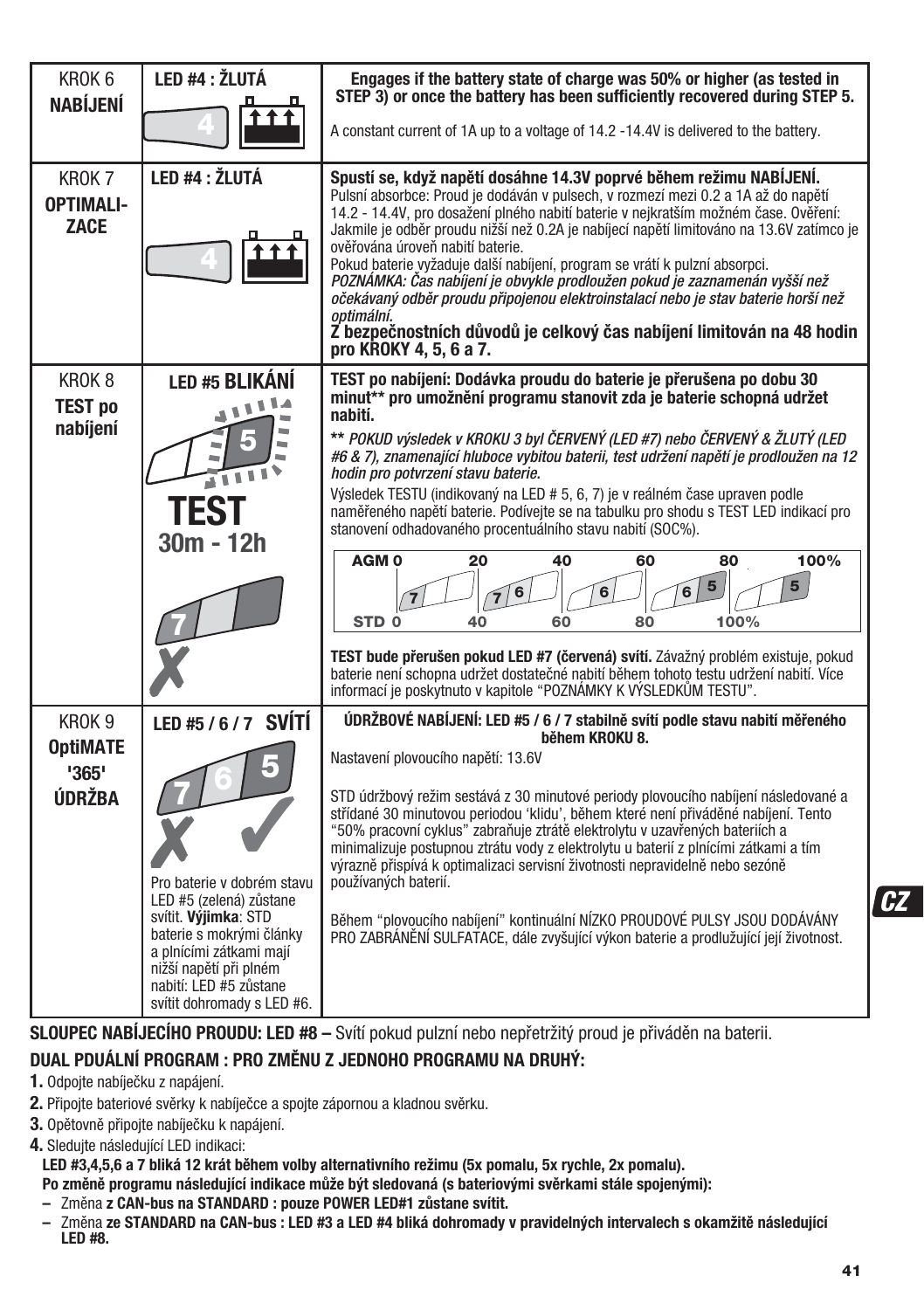**5.** Odpojte **svěrky od baterie. OptiMate 4 je připravená nabít baterii podle zvoleného programu.**

**VELICE VYBITÉ A ZANEDBANÉ BATERIE:** pokud je baterie hluboce vybita (a možná sulfátovaná), vyjměte ji z vozidla nebo zařízení a baterii zkontrolujte před připojením nabíječky pro oživení.

Režim oživení nabíječky se nemusí spustit, pokud nabíječka zaznamená, že je baterie stále připojená k elektrické soustavě, která poskytuje výrazně nižší el. odpor než samotná baterie. Nicméně pokud hluboce vybitá baterie není vyjmuta pro oživení , nebude poškozené vozidlo, výbava nebo baterie. Věnujte konkrétně speciální pozornost následujícím. U baterie ponechané hluboce vybitáé po dlouhou dobu může vzniknout permanentní poškození v jednom nebo vice článcích. Takové baterie se můžou nadměrně zahřívat během nabíjení vysokým proudem.

První hodinu sledujte teplotu baterie a poté každou hodinu. Sledujte neobvyklé projevy jako je bublání nebo únik elektrolytu, zvýšená aktivita v jednom článku v porovnání s ostatními nebo hvízdavý zvuk. Pokud bude kdykoliv baterie příliš horká na dotyk nebo zaznamenáte jakékoliv neobvykle levý, OKAMŽITĚ NABÍJEČKU ODPOJTE.

### **POZNÁMKY K VÝSLEDKŮM TESTŮ:**

**1.** Pro jakýkoliv jiný výsledek testu než zelená #5 (zelená #5 a žlutá #6 dohromady pokud je baterie typ STD s plnícími zátkami), odpojte baterii od elektrického systému, který podporuje a opětovně připojte OptiMate. Pokud nyní získáte lepší výsledek testu, pokazuje to částečně na ztrátu nabití z důvodu problému v elektrickém obvodu a ne samotné baterii. Pokud špatný výsledek přetrvává, doporučujeme vzít baterii do profesionálního servisu vybaveného profesionálním zařízením pro komplexnější kontrolu.

**2.** Pokud svítí samotná LED #7 nebo žlutá #6 a červená LED #7 dohromady (nebo žlutá LED samostatně pro uzavřené baterie), existuje závažný problém. Červená / žlutá+červená LED znamená, že po nabití není napětí baterie stabilní nebo i přes pokusy oživení nelze baterii oživit. To může být z důvodu závady v samotné baterii jako je zkrat v článku nebo totální sulfatace nebo v případě baterie stále připojené k elektrickému systému, který podporuje červená LED #7 může signalizovat ztrátu proudu skrze opotřebený kabelový svazek nebo spínač/kontakt a nebo v obvodu zapojené proud odebírající příslušenství. Náhle zapnutý odběr proudu při zapnuté nabíječce může způsobit výrazný pokles napětí baterie.

**3.** DOBRÝ VÝSLEDEK TESTU, ale baterie není schopna dodat dostatečný výkon: Permanentní poškození uvnitř baterie může způsobovat nadměrné samovybíjení, které není zaznamenáno během testovací periody 12 hodin. Odpojte baterii od OptiMate. Po uplynutí nejméně 48 hodin opětovně zapojte a sledujte výsledek TESTU PŘED NABÍJENÍM.

**DLOUHODOBÁ ÚDRŽBA BATERIE:** OptiMate bude udržovat baterii jejíž základní stav je dobrý po dobu měsíců. Nejméně jednou za dva týdny zkontrolujte, že je spojení mezi nabíječkou a baterií pevné a v případě baterie s plnícími zátkami zkontrolujte hladinu elektrolytu a pokud je to nutné doplňte články (destilovanou vodou, NE kyselinou). Při manipulaci s bateriemi nebo v jejich blízkosti, vždy dávejte pozor a následujte BEZPEČNOSTNÍ VÝSTRAHY výše.

**ČAS NABÍJENÍ**: Čas nabíjení u vybité ale jinak nepoškozené baterie: pro baterii 12Ah nebude čas delší než 12 hodin k bodu kontroly udržení nabití. Pro hluboce vybité baterie může být čas výrazně delší, plného nabití nemusí být dosaženo v časovém bezpečnostním limitu.

#### **ÚSPORNÝ EKO REŽIM POKUD JE NABÍJEČKA PŘIPOJENA KE ZDROJI:**

Napájecí měnič přepne do EKO režimu jakmile nabíječka není připojena k baterii mající za následek velice malý výkonnový odběr menší než 0.5W, odpovídající denní spotřebě 0.012 kWh. Pokud je baterie připojená k nabíječce je spotřeba závislá na proudovém požadavku baterie a připojené elektrické soustavě vozidla. Po nabití baterie a nabíječce v dlouhodobém údržbovém režimu (pro udržování baterie 100% nabité) je celková spotřeba odhadována na 0.024kWh nebo méně za den.

## **OMEZENÁ ZÁRUKA**

TecMate (International) SA, Sint-Truidensesteenweg 252, B-3300 Tienen, Belgium poskytuje tuto limitovanou zárukupro originální maloobchodní prodej výrobku. Tato limitovaná záruka je nepřenosná. .TecMate (International) poskytuje záruku na tento akumulátorový nabíječ po dobu dvou let od data maloobchodního prodeje a to na vady materiálu nebo výrobní vady. Jestliže se projeví, jednotka bude opravena nebo vyměněna podle možností výrobce. Povinností kupujícího je zaslat zpět jednotku společně s dokladem o koupi v předem proplaceném převozu nebo zásilce, výrobci nebo jeho autorizovanému zástupci. Tato limitovaná záruka je neplatná při nesprávném použití výrobku, nešetrné přepravě nebo při opravách, které nebyly provedeny u výrobce nebo v jeho autorizovaném servisu. Výrobce jinou záruku než tuto limitovanou neposkytuje a výslovně vylučuje každou dodatečnou záruku včetně záruky pro následná poškození.

JEDNÁ SE O JEDINOU UZNANOU OMEZENOU ZÁRUKU A VÝROBCE NEPŘEBÍRÁ ANI NEPOVĚŘUJE ŽÁDNOU JINOU OSOBU, ABY PŘEVZALA NEBO UZAVÍRALA VE VZTAHU K VÝROBKU JINÉ ZÁVAZKY, NEŽ JE TATO OMEZENÁ ZÁRUKA. VAŠE ZÁKONNÁ PRÁVA TÍM OVLIVNĚNA NEJSOU.

POZNÁMKA: Podrobnosti naleznete na www.tecmate.com/warranty.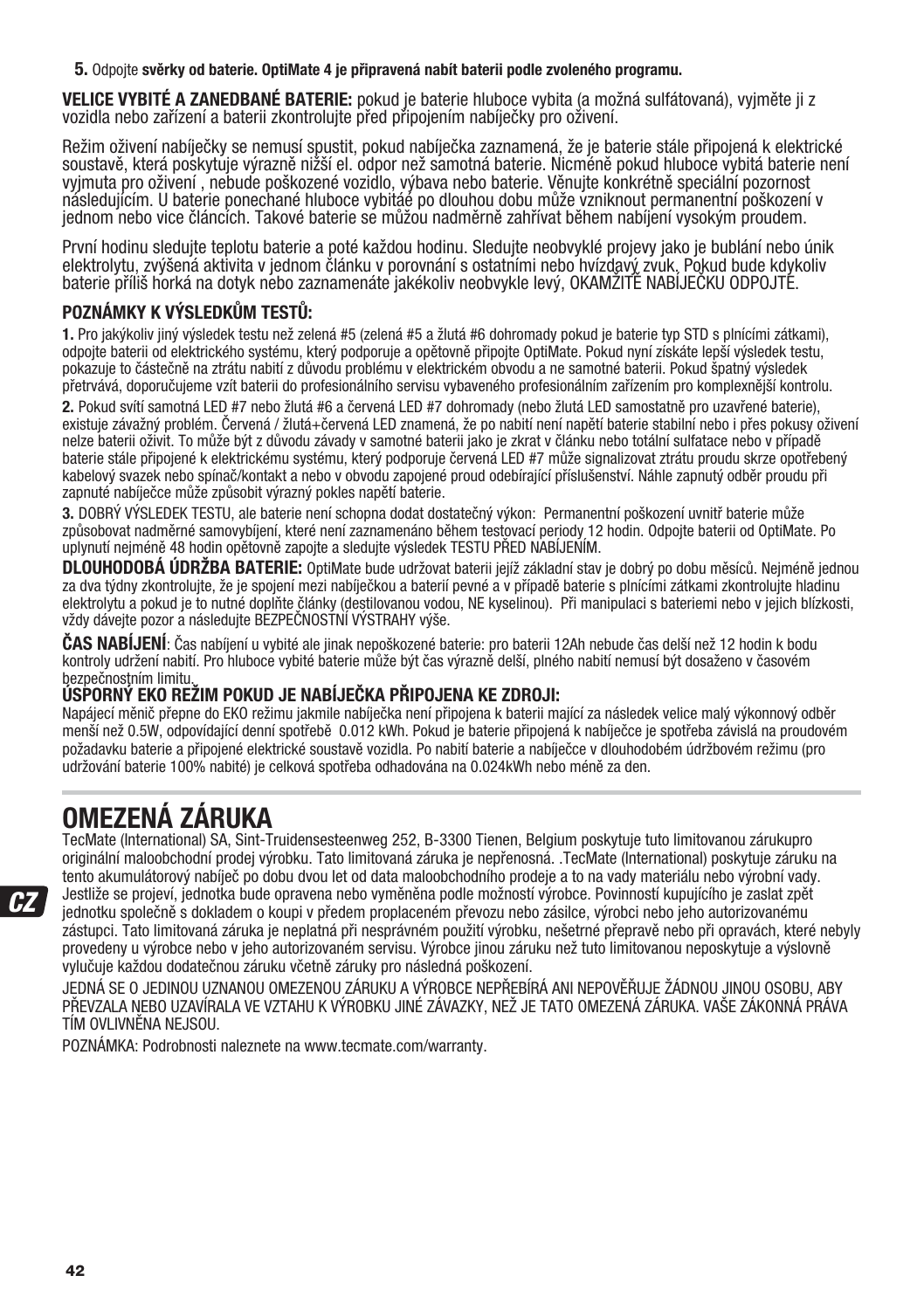**MOUNTING NOTICE NOTICE DE MONTAGE NOTA PARA EL MONTAJE NOTA DA MONTAGEM WANDMONTIERUNG MUURBEVESTIGING NOTA DEL MONTAGGIO VÄGGMONTERING MONTÁŽNÍ UPOZORNĚNÍ**